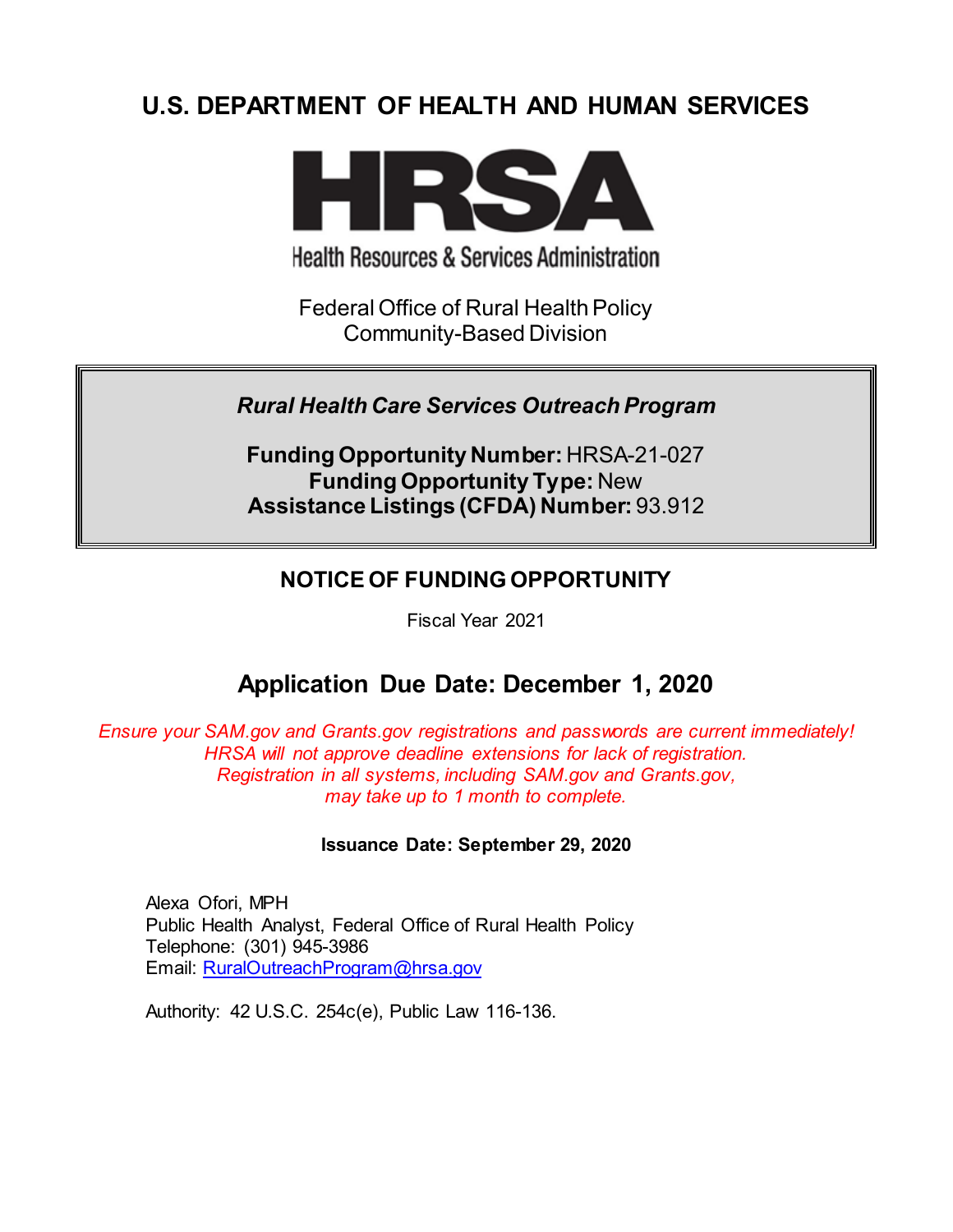# **EXECUTIVE SUMMARY**

The Health Resources and Services Administration (HRSA) is accepting applications for the fiscal year (FY) 2021 Rural Health Care Services Outreach Program. The purpose of this program is to expand the delivery of health care services in rural areas.

| Funding Opportunity Title:           | Rural Health Care Services Outreach                                         |
|--------------------------------------|-----------------------------------------------------------------------------|
|                                      | Program                                                                     |
| <b>Funding Opportunity Number:</b>   | <b>HRSA-21-027</b>                                                          |
| Due Date for Applications:           | December 1, 2020                                                            |
| Anticipated Total Annual Available   | \$12,750,000                                                                |
| FY 2021 Funding:                     |                                                                             |
| Estimated Number and Type of Awards: | Up to 60 grants total:                                                      |
|                                      | Regular Outreach Track: Approximately 45<br>awards                          |
|                                      | Healthy Rural Hometown Initiatives (HRHI)<br>Track: Approximately 15 awards |
| <b>Estimated Award Amounts:</b>      | Regular Outreach Track: Up to \$200,000<br>per year                         |
|                                      | Healthy Rural Hometown Initiative (HRHI)<br>Track: Up to \$250,000 per year |
| Cost Sharing/Match Required:         | <b>No</b>                                                                   |
| Period of Performance:               | May 1, 2021 through April 30, 2025<br>(4 years)                             |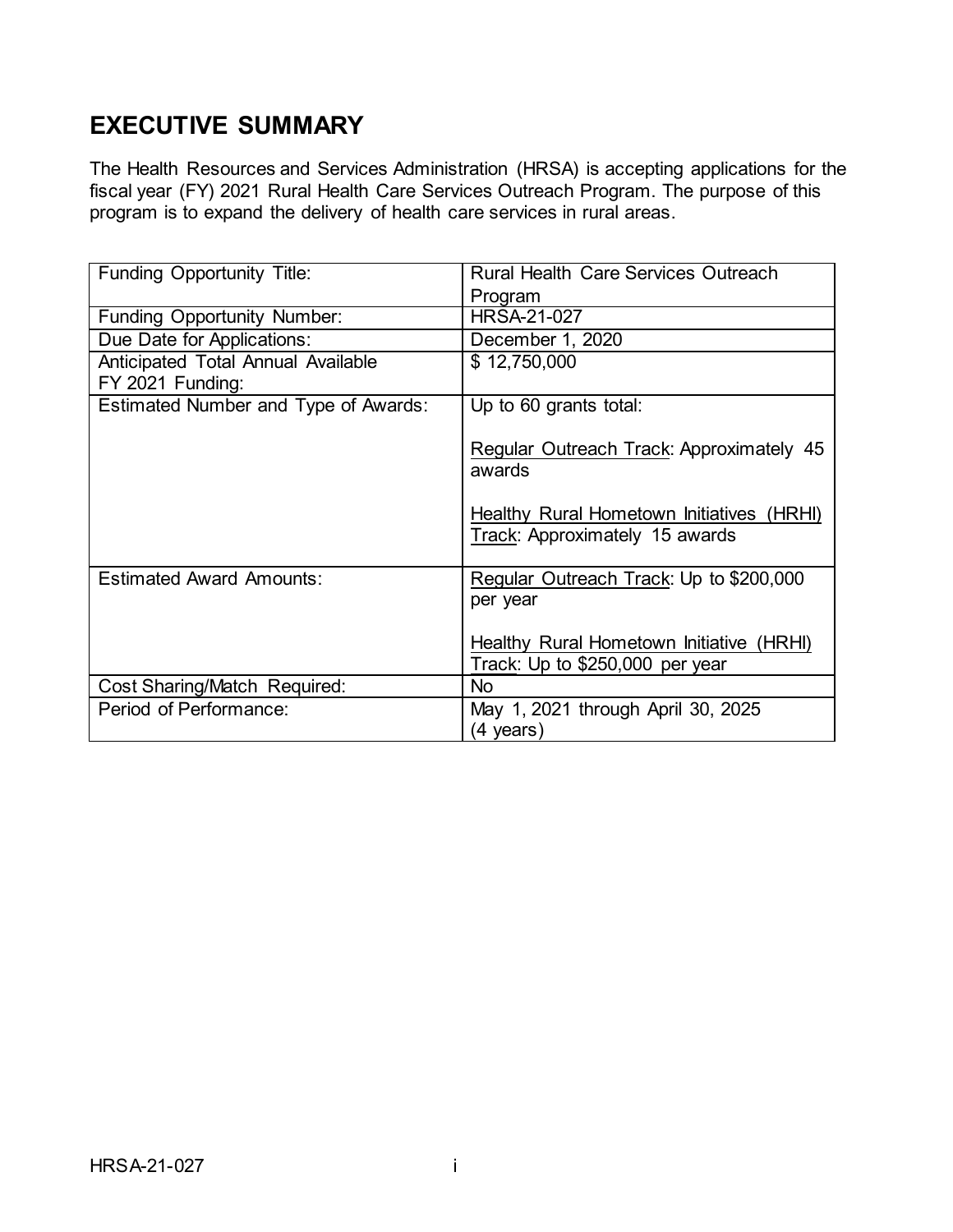| Eligible Applicants: | To be eligible to receive a grant under this<br>subsection, an entity -                                                                                                                                                                                                                                                                                                                                                                                                                                                                                                                                                                                                                                                                                                                                                                                                                                                                          |  |
|----------------------|--------------------------------------------------------------------------------------------------------------------------------------------------------------------------------------------------------------------------------------------------------------------------------------------------------------------------------------------------------------------------------------------------------------------------------------------------------------------------------------------------------------------------------------------------------------------------------------------------------------------------------------------------------------------------------------------------------------------------------------------------------------------------------------------------------------------------------------------------------------------------------------------------------------------------------------------------|--|
|                      | (A) Shall be a domestic public or<br>private, non-profit or for-profit entity<br>with demonstrated experience<br>serving, or the capacity to serve,<br>rural underserved populations. This<br>includes faith-based, community-<br>based organizations, tribes, tribal<br>organizations; and<br>(B) Shall represent a network<br>composed of participants $-$ (i) that<br>include at least three or more health<br>care provider organizations<br>(including the applicant<br>organization); and (ii) that may be<br>rural, urban, nonprofit or for-profit<br>entities, with at least 66 percent<br>(two-thirds) of network members<br>located in a HRSA-designated rural<br>area <sup>1</sup> ; and<br>(C)Shall not previously have received a<br>grant under this subsection for the<br>same or similar project, unless the<br>entity is proposing to expand the<br>scope of the project or the area that<br>will be served through the project |  |
|                      | See Section III.1 of this notice of funding<br>opportunity (NOFO) for complete eligibility<br>information.                                                                                                                                                                                                                                                                                                                                                                                                                                                                                                                                                                                                                                                                                                                                                                                                                                       |  |

<span id="page-2-0"></span><sup>&</sup>lt;sup>1</sup> For more information on HRSA-designated rural areas, visit the <u>Rural Health Grants Eligibility Analyzer</u>.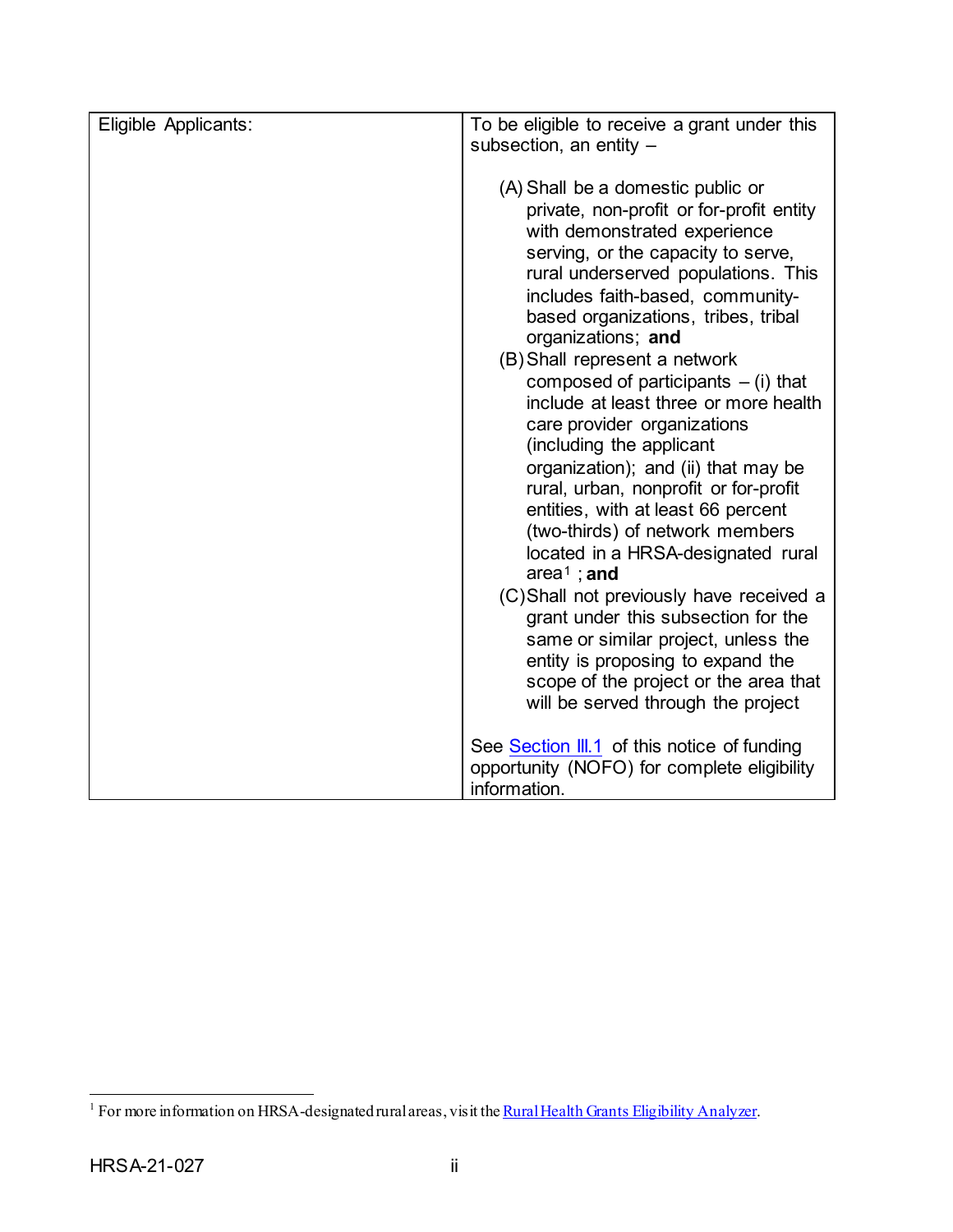# **Application Guide**

You (the applicant organization/agency) are responsible for reading and complying with the instructions included in HRSA's *SF-424 Application Guide,* available online at [http://www.hrsa.gov/grants/apply/applicationguide/sf424guide.pdf,](http://www.hrsa.gov/grants/apply/applicationguide/sf424guide.pdf) except where instructed in this NOFO to do otherwise.

## **Technical Assistance**

HRSA has scheduled the following technical assistance:

*Webinar*

Day and Date: Tuesday, October 13, 2020 Time: 3 – 4:30 p.m. ET Call-In Number: 1-888-282-1677 Participant Code: 2385833 Weblink: [https://hrsa.connectsolutions.com/rural\\_health\\_care\\_services\\_outreach\\_program\\_nofo/](https://hrsa.connectsolutions.com/rural_health_care_services_outreach_program_nofo/) Playback Number: 1-866-461-2738 Passcode: 101320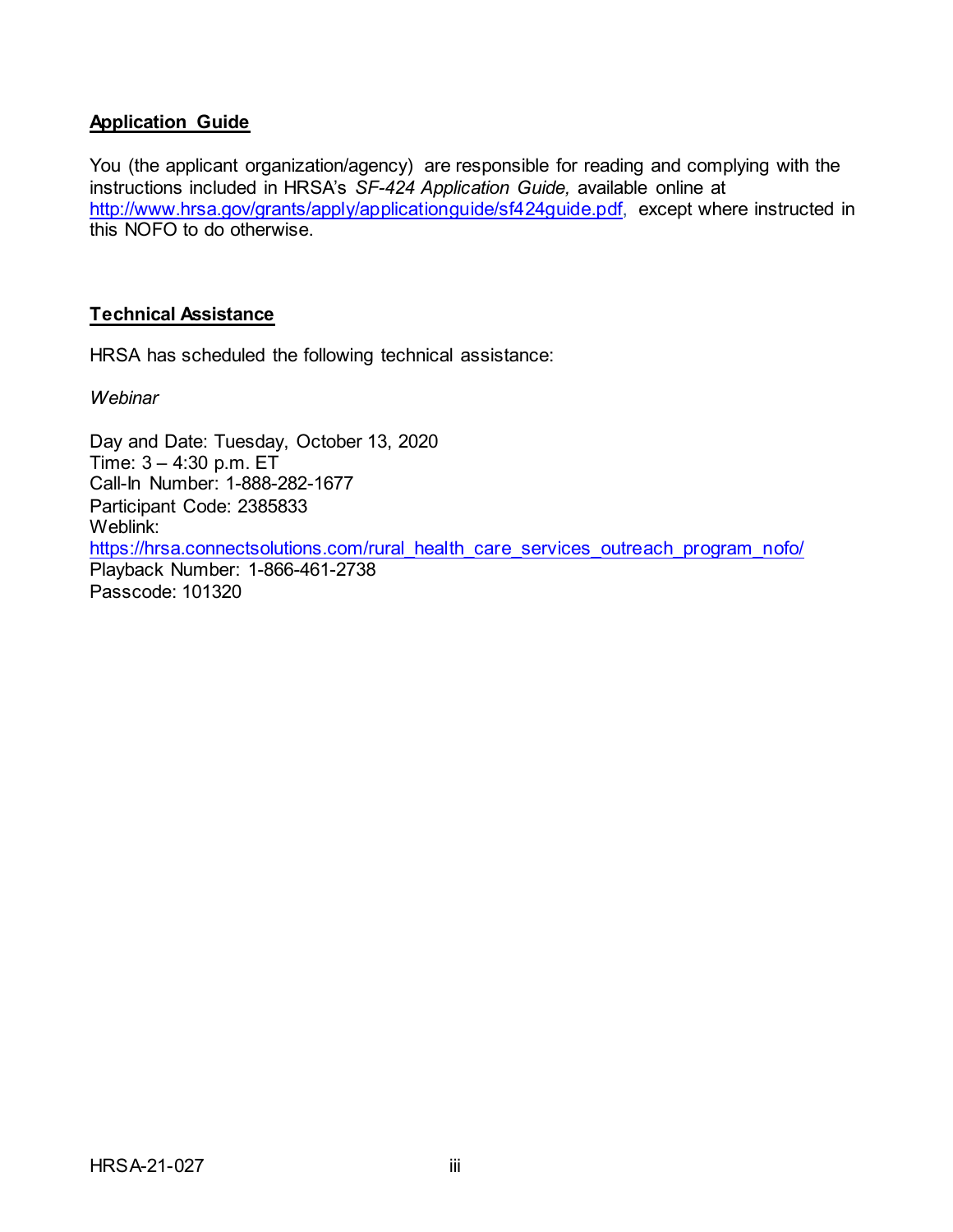# **Table of Contents**

| i.<br>ii.<br>$V_{\perp}$<br>3. DUN AND BRADSTREET DATA UNIVERSAL NUMBERING SYSTEM (DUNS) NUMBER TRANSITION TO<br>THE UNIQUE ENTITY IDENTIFIER (UEI) AND SYSTEM FOR AWARD MANAGEMENT (SAM)32 |
|---------------------------------------------------------------------------------------------------------------------------------------------------------------------------------------------|
|                                                                                                                                                                                             |
|                                                                                                                                                                                             |
|                                                                                                                                                                                             |
|                                                                                                                                                                                             |
|                                                                                                                                                                                             |
|                                                                                                                                                                                             |
| APPENDIX A: RURAL HEALTH CARE SERVICES OUTREACH PROGRAM SPECIFIC<br>MEASURES: PERFORMANCE IMPROVEMENT MEASURES SYSTEM (PIMS) SAMPLE48                                                       |
| APPENDIX B: RURAL HEALTH CARE SERVICES OUTREACH PROGRAM DEFINITIONS53                                                                                                                       |
| APPENDIX C: RURAL HEALTH CARE SERVICES OUTREACH PROGRAM USEFUL                                                                                                                              |
| APPENDIX D: REGULAR OUTREACH TRACK AND HEALTHY RURAL HOMETOWN INITIATIVE                                                                                                                    |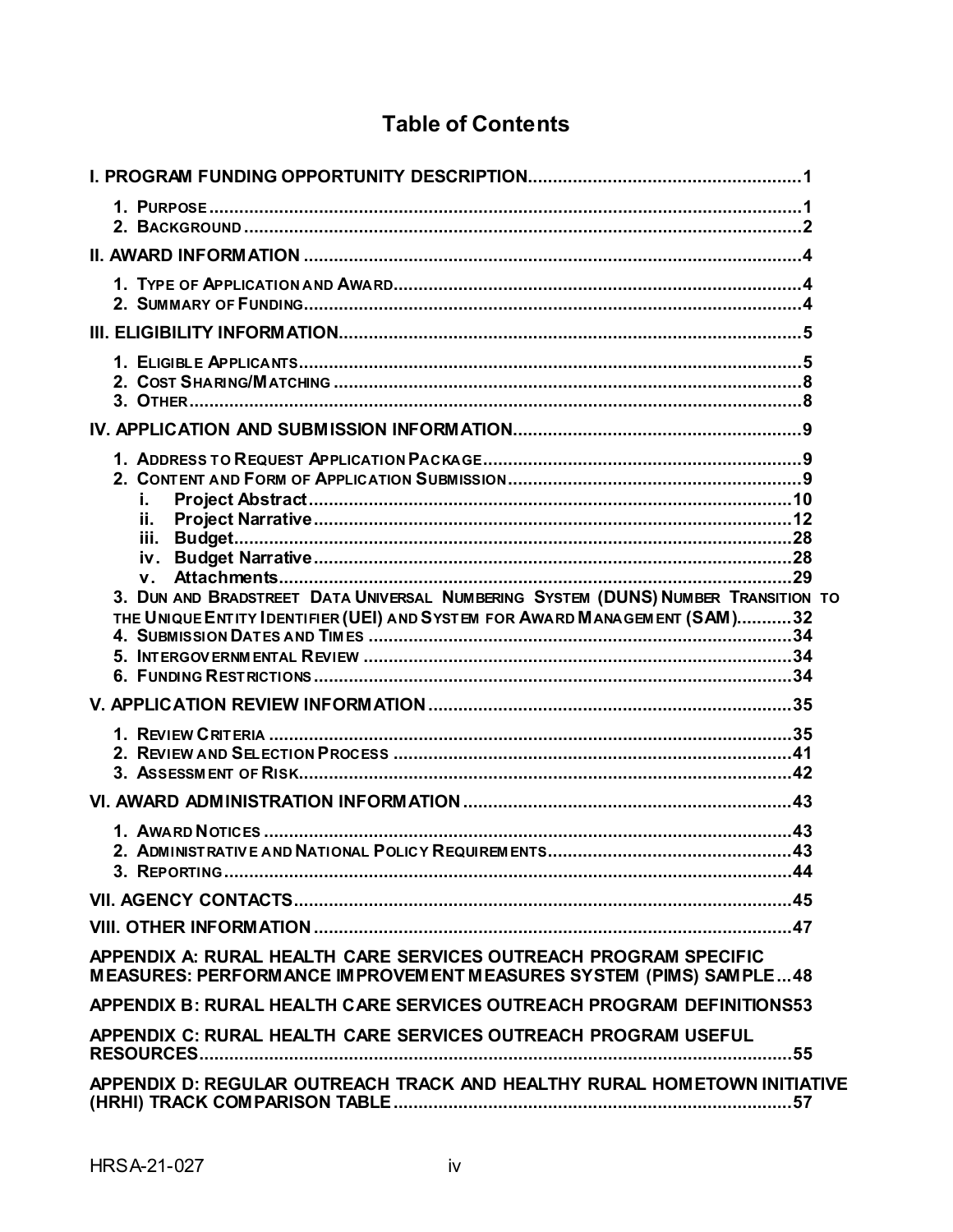# <span id="page-5-0"></span>**I. Program Funding Opportunity Description**

# <span id="page-5-1"></span>**1. Purpose**

This notice announces the opportunity to apply for funding under the Rural Health Care Services Outreach Program (Outreach Program).

The Outreach Program is a community-based grant program aimed towards promoting rural health care services by enhancing health care delivery to rural underserved populations in the local community or region. Through consortia of local health care and social service providers, communities can develop innovative approaches to challenges related to the specific health needs in rural areas that expand clinical and service capacity in rural communities.

The overarching goals for the Outreach Program are to:

- Expand the delivery of health care services to include new and enhanced services exclusively in rural communities;
- Deliver health care services through a strong consortium, in which every consortium member organization is actively involved and engaged in the planning and delivery of services;
- Utilize community engagement and evidence-based or innovative, evidence informed model(s) in the delivery of health care services; and
- Improve population health, and demonstrate health outcomes and sustainability

In addition to funding Outreach programs through the Regular Outreach track, in FY 21, FORHP will also afford applicants a unique opportunity to take part in a national effort that targets rural health disparities through a second track called the "Healthy Rural Hometown Initiative." In 2019, the U.S. Department of Health and Human Services (HHS) Rural Health Task Force developed the Healthy Rural Hometown Initiative (HRHI). The HRHI is an effort that seeks to address the underlying factors that are driving growing rural health disparities related to the five leading causes of avoidable death (heart disease, cancer, unintentional injury/substance use, chronic lower respiratory disease, and stroke). A 2019 [Centers for](https://www.cdc.gov/mmwr/volumes/68/ss/ss6810a1.htm?s_cid=ss6810a1_w)  [Disease Control and Prevention \(CDC\)](https://www.cdc.gov/mmwr/volumes/68/ss/ss6810a1.htm?s_cid=ss6810a1_w) report states that in 2017, approximately 61 percent of all deaths in the United States were related to the five leading causes of death and the number of potentially excess deaths from the five leading causes in rural parts of the country was higher than those in urban areas.<sup>[2](#page-5-2)</sup>

Even though FORHP created the HRHI track to empower rural communities to address the long-standing rural health disparities noted by the CDC, it is important to note that rural racial and ethnic minority populations face even more challenges in terms of access to care and

<span id="page-5-2"></span><sup>&</sup>lt;sup>2</sup> Garcia MC, Rossen LM, Bastian B, et al. Potentially Excess Deaths from the Five Leading Causes of Death in Metropolitan and Nonmetropolitan Counties — United States, 2010-2017. MMWR Surveill Summ 2019;68(No. SS-10):1-11. DOI[: http://dx.doi.org/10.15585/mmwr.ss6810a1external icon.](http://dx.doi.org/10.15585/mmwr.ss6810a1)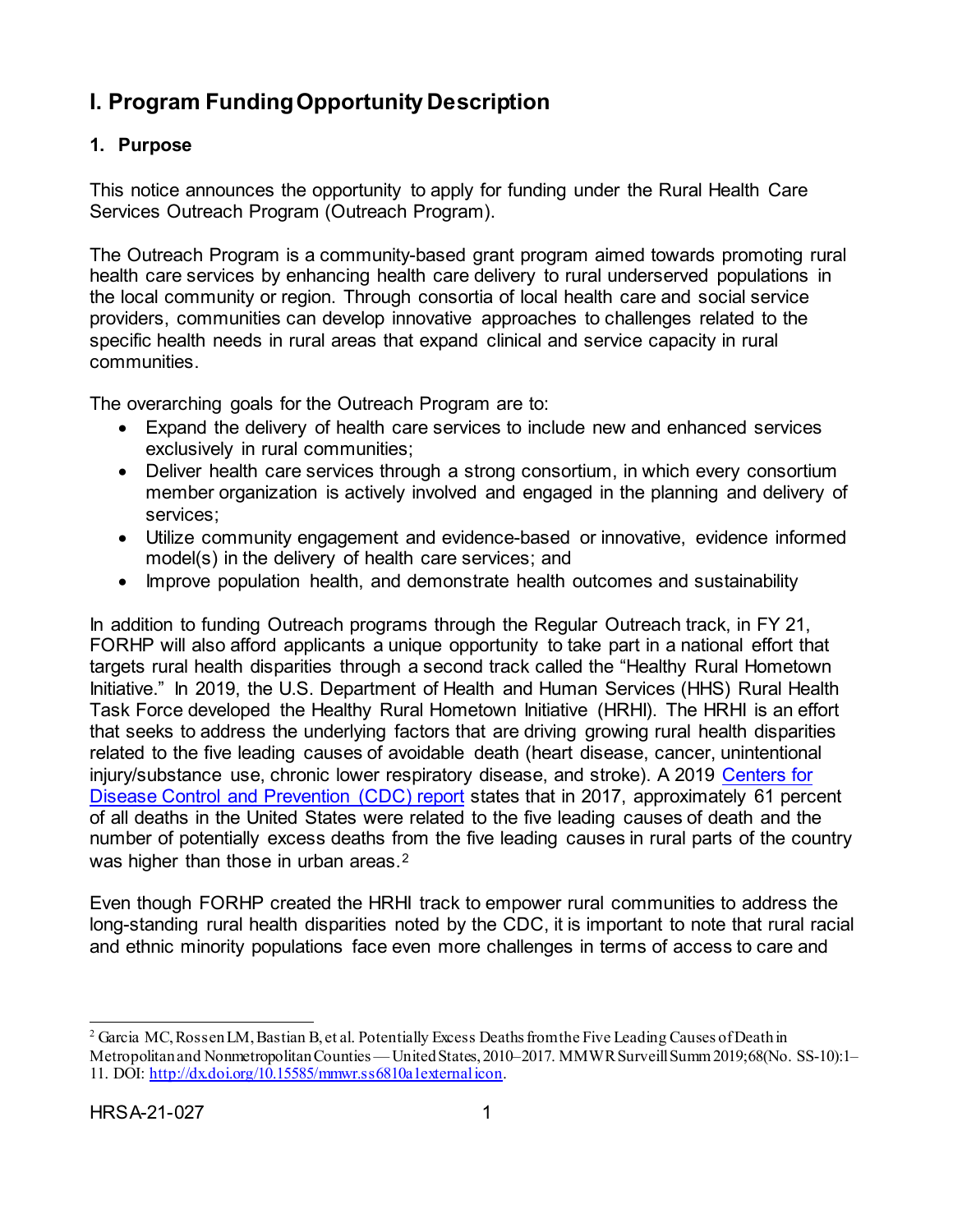related health care challenges that are often overlooked.<sup>[3](#page-6-1)</sup> Recognizing the link between health disparities and the five leading causes of death in rural communities, the HRHI track is ideal for applicants who want to identify and bridge the gap between [social determinants of](#page-57-0)  health [and other systemic issues](#page-57-0) that contribute to achieving health equity with regards to excess death. For this reason, given the past success of Outreach grants, FORHP strongly encourages applicants to pursue the HRHI track, if it aligns with their community needs. FORHP intends to fund approximately 15 HRHI applicants and HRSA will select top ranked applications from the HRHI track and the Regular Outreach track when making funding decisions.

The goal of the HRHI track is to demonstrate the collective impact of projects that better manage conditions, address risk factors and focus on prevention that relate to the leading causes of death (See Background Section). Applicants to the HRHI track will be required to meet specific guidelines outlined in this notice. FORHP expects HRHI projects to show improvements in health outcomes over time that can be attributed to the project intervention(s). Applicants to the HRHI track will be required to use the first year of the fouryear project as a planning year to focus on planning activities, which may include, but is not limited to, conducting a Community Assessment in coordination with HRSA. Conversely, Regular Outreach track applicants are expected to focus on the delivery of health care services during all four years of the program and will be required to complete a strategic plan and assessment plan during the first year of the performance period. Please reference **[Appendix D](#page-61-0)** for a side-by-side comparison of the Regular Outreach track and the HRHI track.

Lastly, all award recipients will have the opportunity to work closely with technical assistance (TA) providers throughout the four-year period of performance. The targeted TA will assist award recipients with achieving desired project outcomes, sustainability and strategic planning, and will ensure alignment of the awarded project with the Outreach Program goals. The TA is provided to award recipients at no additional cost. This support is an investment made by FORHP in order to ensure the success of the awarded projects. FORHP has found that most award recipients benefit greatly from the support provided through these collaborations. If funded, award recipients will learn more about the targeted technical assistance and evaluation support.

# <span id="page-6-0"></span>**2. Background**

This program is authorized by 42 U.S.C. 254c(e) and Public Law 116-136, to "promote rural health care services outreach by improving and expanding the delivery of health care services to include new and enhanced services in rural areas."

The Outreach program was created in 1991 because of the rigid nature of discretionary grants and limitations in block grants. Since the creation of the Outreach Program, the flexible funding mechanism has enabled rural communities to take advantage of federal resources in the design and implementation of projects that are specifically tailored to meet their

<span id="page-6-1"></span> <sup>3</sup> James, C. V., R. Moonesinghe, S. M. Wilson-Frederick, J. E. Hall, A. Penman-Aguilar, and K. Bouye. 2017. "Racial/Ethnic Health Disparities Among Rural Adults -United States, 2012-2015." *MMWR Surveill Summ*66 (23): 1-9. [https://doi.org/10.15585/mmwr.ss6623a1.](https://doi.org/10.15585/mmwr.ss6623a1)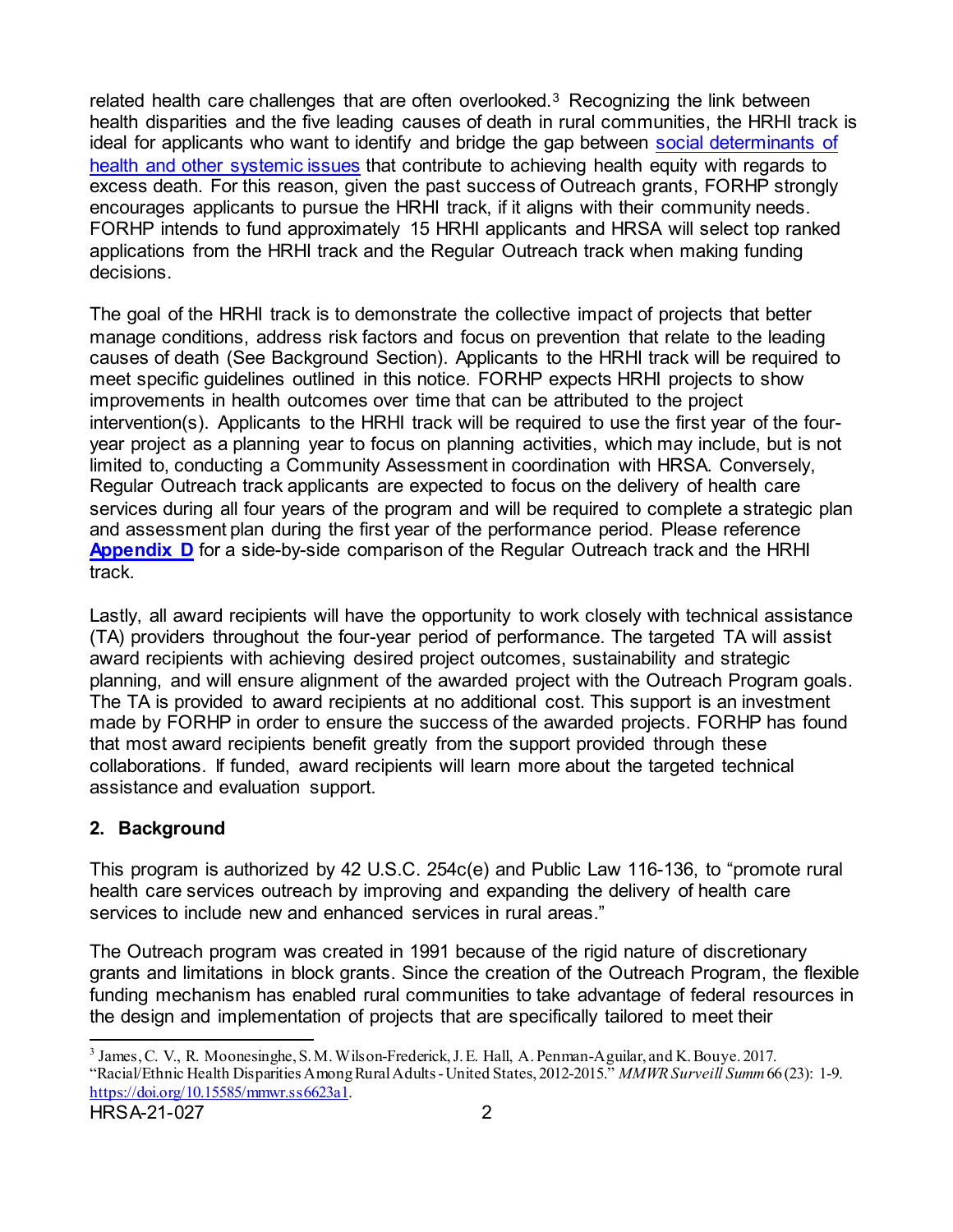populations' unique health needs. Funding can be used for a broad range of health care services and are based on demonstrated community need.

Due to the flexible nature of the Outreach program, rural health priorities, such as those outlined in the HRHI, complement the goals of the Outreach program. The HRHI provides rural communities with the tools and resources needed to reduce health disparities at the community level and allows them to directly tackle rural health disparities related to potentially preventable deaths from the five leading causes in the United States: heart disease, cancer, unintentional injury/substance use, chronic lower respiratory disease, and stroke. The risk of developing or dying from one of the cardiovascular conditions (heart disease, stroke, and chronic lower respiratory disease) increases with the use of tobacco. Furthermore, the prevalence of cigarette smoking among adults residing in rural counties is higher than urban counties, making tobacco use likely a leading cause of the difference in mortality between rural and urban areas.[4](#page-7-0) Despite the overall cancer-related age-adjusted death rate decrease, rates declined less in rural areas compared to urban areas.[5](#page-7-1) To address this disparity, evidence-based and promising practice approaches that adopt the cancer continuum (etiology, prevention, early detecting, diagnosis, treatment, survivorship, and end of life) are needed to reduce risk associated with potentially excess deaths from cancer in rural communities. $6$  Finally, several factors are attributed to the gap in rural-urban death rates from unintentional injuries; high speed motor vehicle traffic-related deaths; rates of opioid misuse and overdose deaths; behavioral factors (e.g., alcohol impaired driving, seatbelt use, and opioid prescribing); and delayed access to treatments due to geography for trauma and drug poisoning cases.[7](#page-7-3)

The Outreach Program supports and encourages creative projects that aim to confront these key public health crises as evidence-based projects that address the needs of a wide range of population groups including, but not limited to, low-income populations, the elderly, pregnant women, infants, adolescents, rural minority populations, and rural populations with special health care needs. Projects may take the framework or methodology of an evidencebased or promising practice model (please see **[Appendix B](#page-57-0)** for definitions) and tailor the model to effectively address the needs of their community with respect to the organization's capacity. You may find evidence-based toolkits (e.g., obesity prevention, care coordination, mental health and substance use disorder, etc.) and program models at [https://www.ruralhealthinfo.org/community-health.](https://www.ruralhealthinfo.org/community-health) Additional resources can be found in **[Appendix C](#page-59-0)** section of this notice.

<span id="page-7-0"></span> <sup>4</sup> Meit M, Knudson A, Gilbert T, et al. The 2014 update of the Rural-Urban Chartbook. Grand Forks, ND: Rural Health Reform Policy Research Center; 2014[. https://ruralhealth.und.edu/projects/health-reform-policy-research-center/pdf/2014](https://ruralhealth.und.edu/projects/health-reform-policy-research-center/pdf/2014-rural-urban-chartbook-update.pdf) [rural-urban-chartbook-update.pdf](https://ruralhealth.und.edu/projects/health-reform-policy-research-center/pdf/2014-rural-urban-chartbook-update.pdf)

<span id="page-7-1"></span> $\frac{1}{5}$  Moy E, García MG, Bastian B, et al. Leading causes of death in nonmetropolitan and metropolitan areas—United States, 1999–2014. MMWR Surveill Summ 2017;66(No. SS-1).

<span id="page-7-2"></span> $6$  US Department of Health and Human Services. Cancer control continuum. Washington, DC: US Department of Health and Human Services, National Cancer Institute; 2015[. https://cancercontrol.cancer.gov/OD/continuum.html](https://cancercontrol.cancer.gov/OD/continuum.html) 7 Garcia MC, Faul M, Massetti G, et al. Reducing Potentially Excess Deaths from the. MMWR Surveill Summ 2017;66(No.

<span id="page-7-3"></span>SS-2):1–7. DOI:<http://dx.doi.org/10.15585/mmwr.ss6602a1>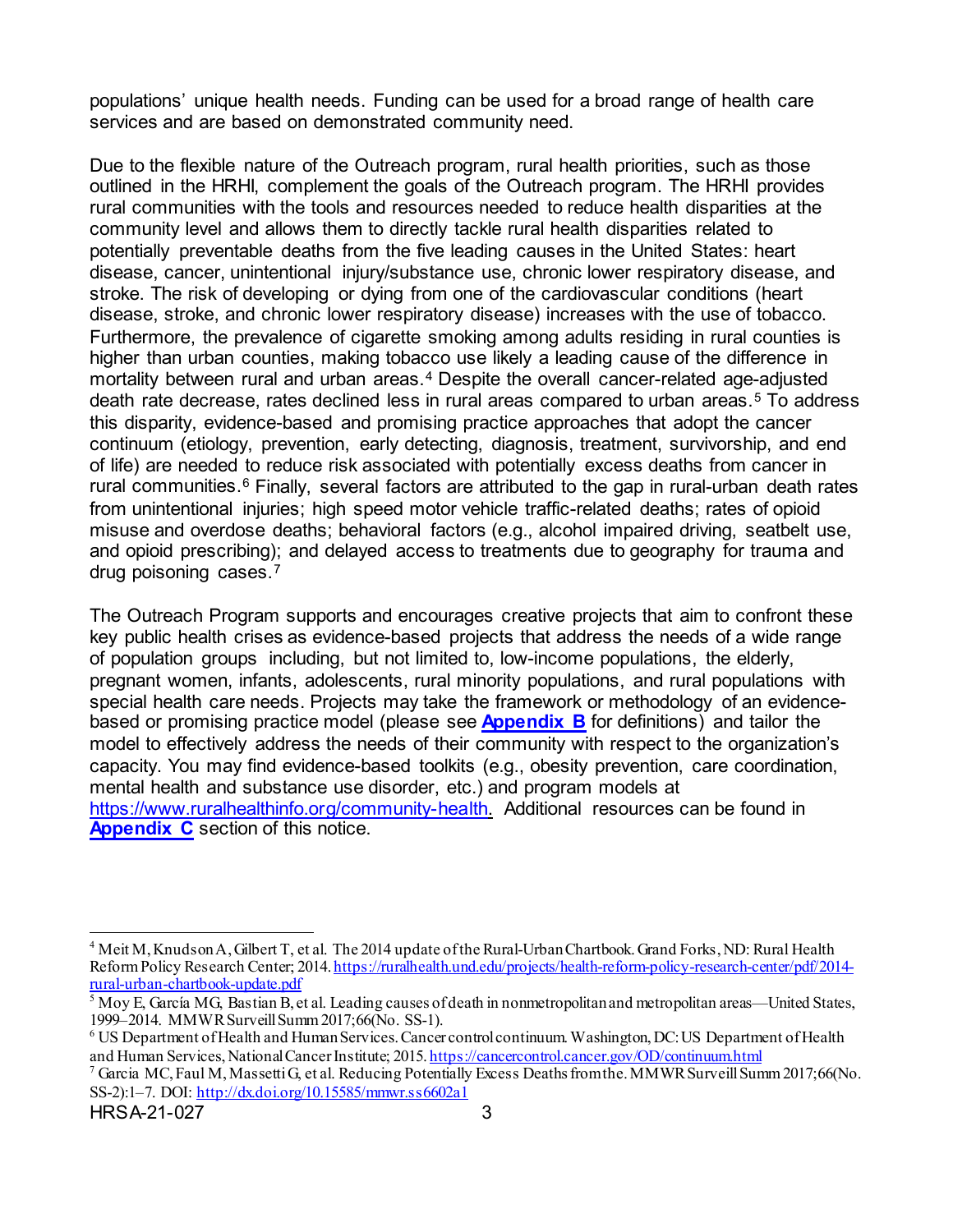FORHP has been investing in Outreach projects for more than 20 years and recognizes that there is limited literature and resources surrounding evidence-based and promising practice models targeted towards rural communities. FORHP acknowledges that a selected model may need to be tailored to address the unique nature of an individual community. Outreach projects also utilize consortiums to deliver health care services. Consortiums bring together rural providers, agencies and community organizations to address health care problems that are not easily solved by a single entity.

Previously funded Outreach programs have brought care to over 2 million rural citizens across the country who often face difficulty gaining access to care, and the non-categorical nature of the program brings distinct value to rural communities working to address their specific health needs including those that directly address rural health disparities. To view the project descriptions for the FY18 Outreach cohort, please visit the Rural Health Information Hub website at: [https://www.ruralhealthinfo.org/assets/3422-13890/2018-2021-rural-health](https://www.ruralhealthinfo.org/assets/3422-13890/2018-2021-rural-health-care-services-outreach-program-directory.pdf)[care-services-outreach-program-directory.pdf](https://www.ruralhealthinfo.org/assets/3422-13890/2018-2021-rural-health-care-services-outreach-program-directory.pdf)

To view the abstracts of previous Outreach award recipients, visit HRSA's Data Warehouse: <https://data.hrsa.gov/tools/find-grants>

<span id="page-8-0"></span>For instructions on how to access abstracts, please view [Appendix C: Useful Resources.](#page-59-0)

# **II. Award Information**

# <span id="page-8-1"></span>**1. Type of Application and Award**

Type of applications sought: New

HRSA will provide funding in the form of a grant.

## <span id="page-8-2"></span>**2. Summary of Funding**

HRSA estimates approximately \$12,750,000 to be available annually to fund 60 recipients. Of the 60 awards, HRSA aims to award approximately 15 to HRHI applicants. You may apply for a ceiling amount of up to \$200,000 (Regular Outreach) or \$250,000 (HRHI) total cost (includes both direct and indirect, facilities and administrative costs) per year.

You may submit one application to request funding through only **one** of the following funding tracks: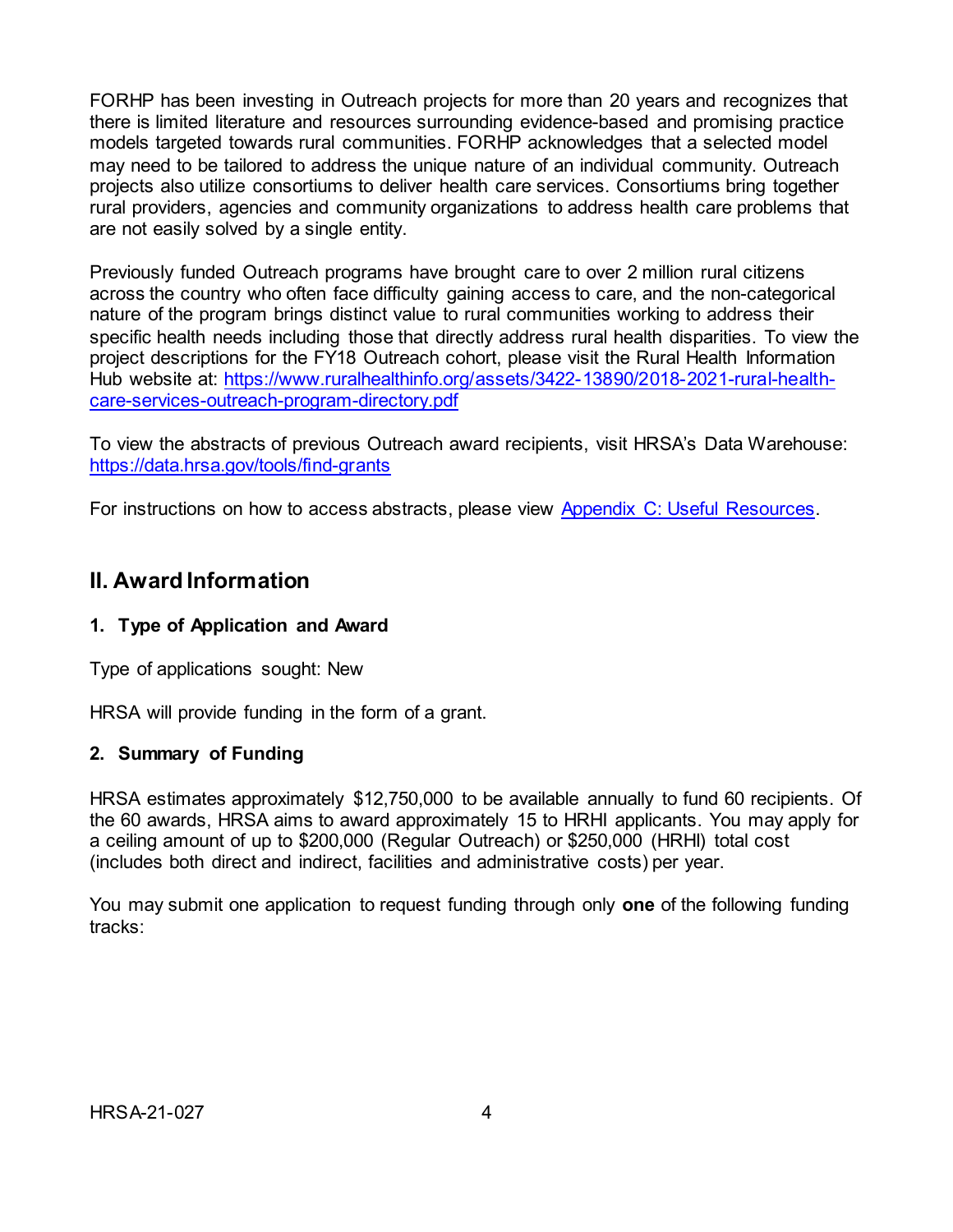| <b>Track</b>                                          | <b>Required Focus Area</b>                                                                                                                                | <b>Estimated</b><br><b>Total</b><br><b>Funding</b><br>Available | <b>Funding per</b><br><b>Award</b>                   |
|-------------------------------------------------------|-----------------------------------------------------------------------------------------------------------------------------------------------------------|-----------------------------------------------------------------|------------------------------------------------------|
| Regular<br>Outreach                                   | <b>None</b>                                                                                                                                               | Approximately<br>\$9,000,000                                    | Up to<br>\$200,000 for<br>approximately<br>45 awards |
| <b>Healthy Rural</b><br>Hometown<br>Initiative (HRHI) | Five leading causes of<br>death (heart disease,<br>cancer, unintentional<br>injury/substance use,<br>chronic lower<br>respiratory disease,<br>and stroke) | Approximately<br>\$3,750,000                                    | Up to<br>\$250,000 for<br>approximately<br>15 awards |

This program notice is subject to the appropriation of funds, and is a contingency action taken to ensure that, should funds become available for this purpose, HRSA can process applications and award funds appropriately. The period of performance is May 1, 2021 through April 30, 2025 (4 years). Funding beyond the first year is subject to the availability of appropriated funds for the Outreach Program in subsequent fiscal years, satisfactory recipient performance, and a decision that continued funding is in the best interest of the Federal Government.

All HRSA awards are subject to the Uniform Administrative Requirements, Cost Principles, and Audit Requirements at [45 CFR part 75.](http://www.ecfr.gov/cgi-bin/retrieveECFR?gp=1&SID=4d52364ec83fab994c665943dadf9cf7&ty=HTML&h=L&r=PART&n=pt45.1.75)

# <span id="page-9-1"></span>**III. Eligibility Information**

## <span id="page-9-0"></span>**1. Eligible Applicants**

Eligible applicants shall be domestic public or private, non-profit or for-profit entities, including faith-based, community-based, tribes and tribal organizations. The applicant organization may be located in a rural or urban area, but must have demonstrated experience serving, or the capacity to serve, rural underserved populations. Applicants should list the rural areas (counties) that will be served. Proposed counties should be fully rural, but if counties are partially rural counties, please include the rural census tract(s) in the **Project Abstract**. The applicant organization should also describe their experience and/or capacity serving rural populations in the **Project Abstract** section of the application. **It is important that applicants list the rural counties (or rural census tract(s) if the county is partially rural) that will be served through their proposed project, as this will be one of the factors that will determine the applicant organization's eligibility to apply for this funding.**

HRSA-21-027 5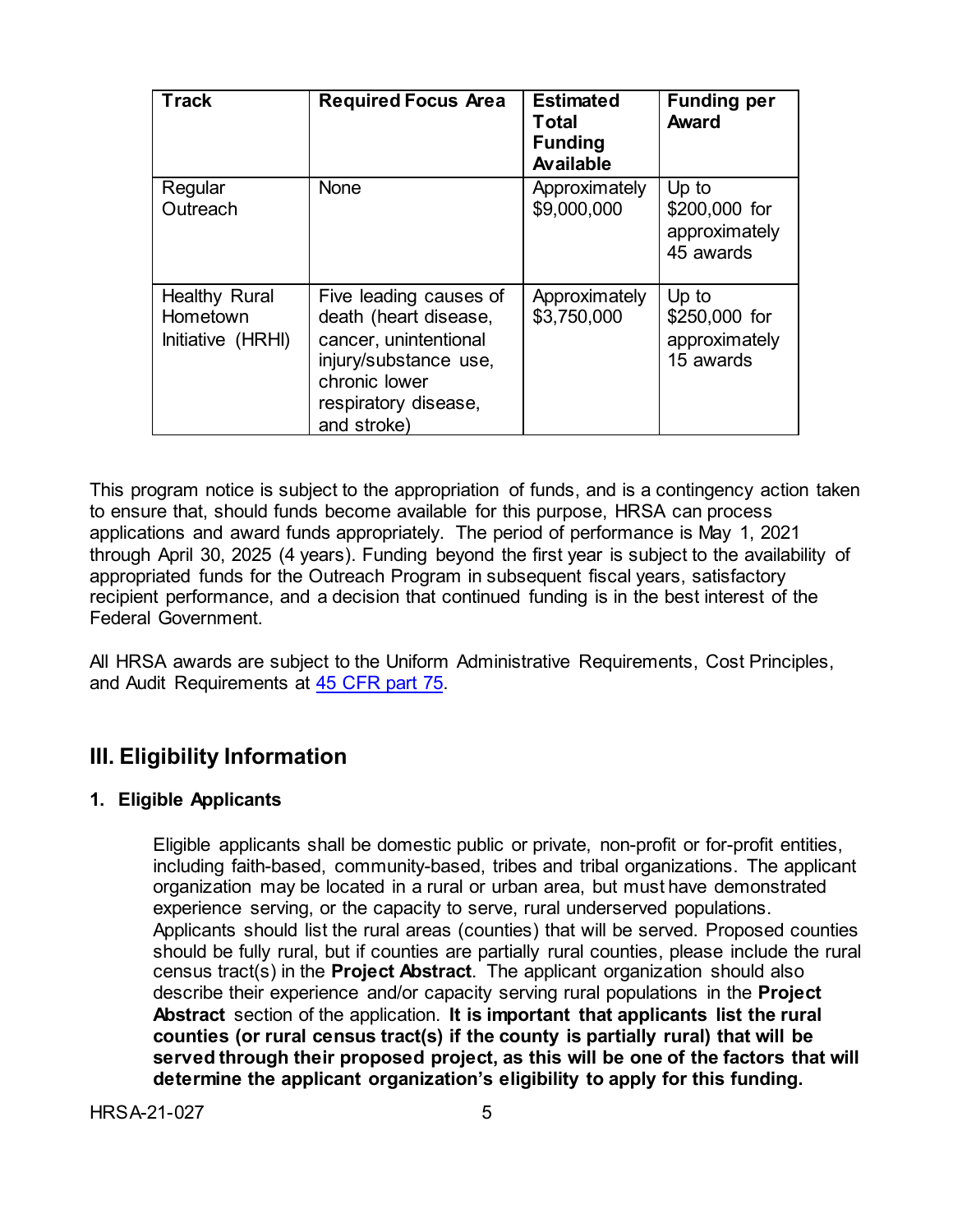To ascertain rural service areas, please refer to [https://data.hrsa.gov/tools/rural](https://data.hrsa.gov/tools/rural-health)[health.](https://data.hrsa.gov/tools/rural-health) This webpage allows you to search by county or street address and determine rural eligibility.

- A. The applicant organization shall represent a consortium composed of three or more health care provider organizations, including the applicant organization. For the purpose of this funding opportunity, a consortium can also be a network. These consortium members may be located in rural or urban areas and can include all domestic public or private, non-profit or for-profit entities including faith-based, community-based organizations, tribes, and tribal organizations. Urban applicants should ensure a collaborative consortium with shared local control from the partnering rural communities. HRSA requires **at least sixty-six percent (66%), or two-thirds of the consortium composition involved in the proposed project be located in a HRSA-designated rural area**, as defined by the [Rural Health Grants Eligibility](https://data.hrsa.gov/tools/rural-health)  [Analyzer.](https://data.hrsa.gov/tools/rural-health) When the applicant organization and consortium members are located in an urban area, the activities and services of the consortium must be provided in a nonmetropolitan county or rural census tract. Proposed rural counties should be fully rural. For partially rural counties, please include the rural census tract(s) in the **Project Abstract**.
- B. The applicant organization should have the staffing and infrastructure necessary to oversee program activities, serve as the fiscal agent for the award, and ensure that local control for the award is vested in the targeted rural communities. HRSA requires that urban applicants describe the geographic relationship to the proposed rural service population as well as the plans to ensure that rural populations are served. The applicant organization must have demonstrated experience serving, or the capacity to serve, rural underserved populations, and describe the experience and/or capacity in the **Project Abstract**.
- C. If the applicant organization shares the same EIN as its parent organization or organizations within the same consortium are proposing different projects, and the applicant is eligible, then the applicant may request an exception in **Attachment 14**. Please see section VI below [\(Multiple EIN exception\)](#page-12-2) for additional details.
- D. In addition to the 50 U.S. states, only organizations in the District of Columbia, Guam, the Commonwealth of Puerto Rico, the Northern Mariana Islands, American Samoa, the U.S. Virgin Islands, the Federated State of Micronesia, the Republic of the Marshall Islands, and the Republic of Palau may apply. If you are located outside the 50 states, you must still meet the eligibility requirements.

#### **Applications from applicant organizations that do not meet the above criteria will not be considered under this notice of funding opportunity.**

## **Consortium Requirements**

A. As stated in 42 U.S.C. 254c(e)(2)(B)(i), a consortium composed of at least three or more health care providers (Appendix B for definition) will be required to be eligible for this notice of funding opportunity.

HRSA-21-027 6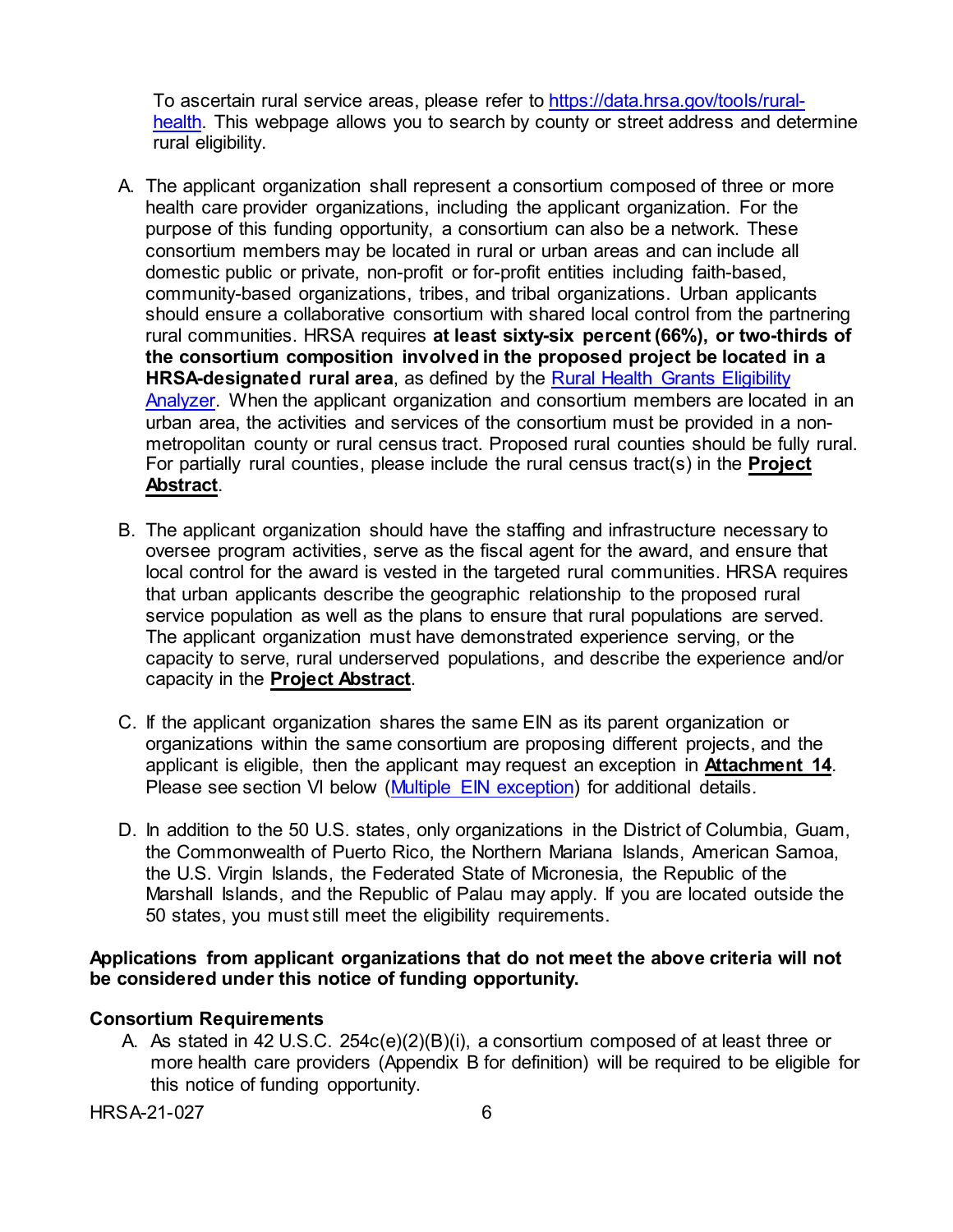- B. Only one consortium member will serve as the applicant of record.
- C. Both non-profit and for-profit rural or urban organizations that support the delivery of health care are eligible applicants and eligible consortium members. Examples of eligible consortium member entities include hospitals, public health agencies, home health providers, mental health centers, primary care service providers, oral health service providers, substance abuse service providers, rural health clinics, social service agencies, health professions schools, local school districts, emergency services providers, community and migrant health centers, black lung clinics, churches and other faith-based organizations, and civic organizations.
- D. Each consortium member must demonstrate substantial involvement in the project and contribute significantly to the goals of the project. The roles and responsibilities of each consortium member must be clearly defined in a Memorandum of Understanding/Agreement (MOU/A). The MOU/A must be signed by all consortium members and submitted as **Attachment 2**.
- E. For the purposes of this program, a consortium is defined as an organizational arrangement among at least three separately owned local or regional health care providers in which each member has their own EIN number and has a substantial role in the project. The consortium must maintain at least three separate and different health care provider organizational members throughout the entire period of performance.

For large health systems that share an EIN across multiple rural and/or urban sites, you must request an exception in **Attachment 14**.

- F. While consortium members may be located in rural or urban areas, we recognize that rural-urban partnerships can sometimes lead to the underrepresentation of rural needs. Therefore to encourage rural issues to remain programmatic priorities, HRSA requires that **at least sixty-six percent (66%), or two-thirds of the consortium composition involved in the proposed project be located in a HRSA-designated rural area**, as defined by the [Rural Health Grants Eligibility Analyzer.](https://data.hrsa.gov/tools/rural-health)
- G. Faith-based organizations, community-based organizations, federally recognized tribes and tribal organizations are eligible to apply for these funds. For-profit or urbanbased organizations are eligible to be the applicant organization and can participate in the consortium. All services and activities must be provided in a non-metropolitan county or rural census tract.

## **Exceptions**

**Tribal exception**: HRSA is aware that tribes and tribal governments may have an established infrastructure without separation of services recognized by filing for EINs. In case of tribes and tribal governments, only a single EIN located in a HRSAdesignated rural area is necessary to meet the consortium requirements. Tribes and tribal entities under the same tribal governance must still meet the consortium criteria of three or more entities committed to the proposed approach, as evidenced by a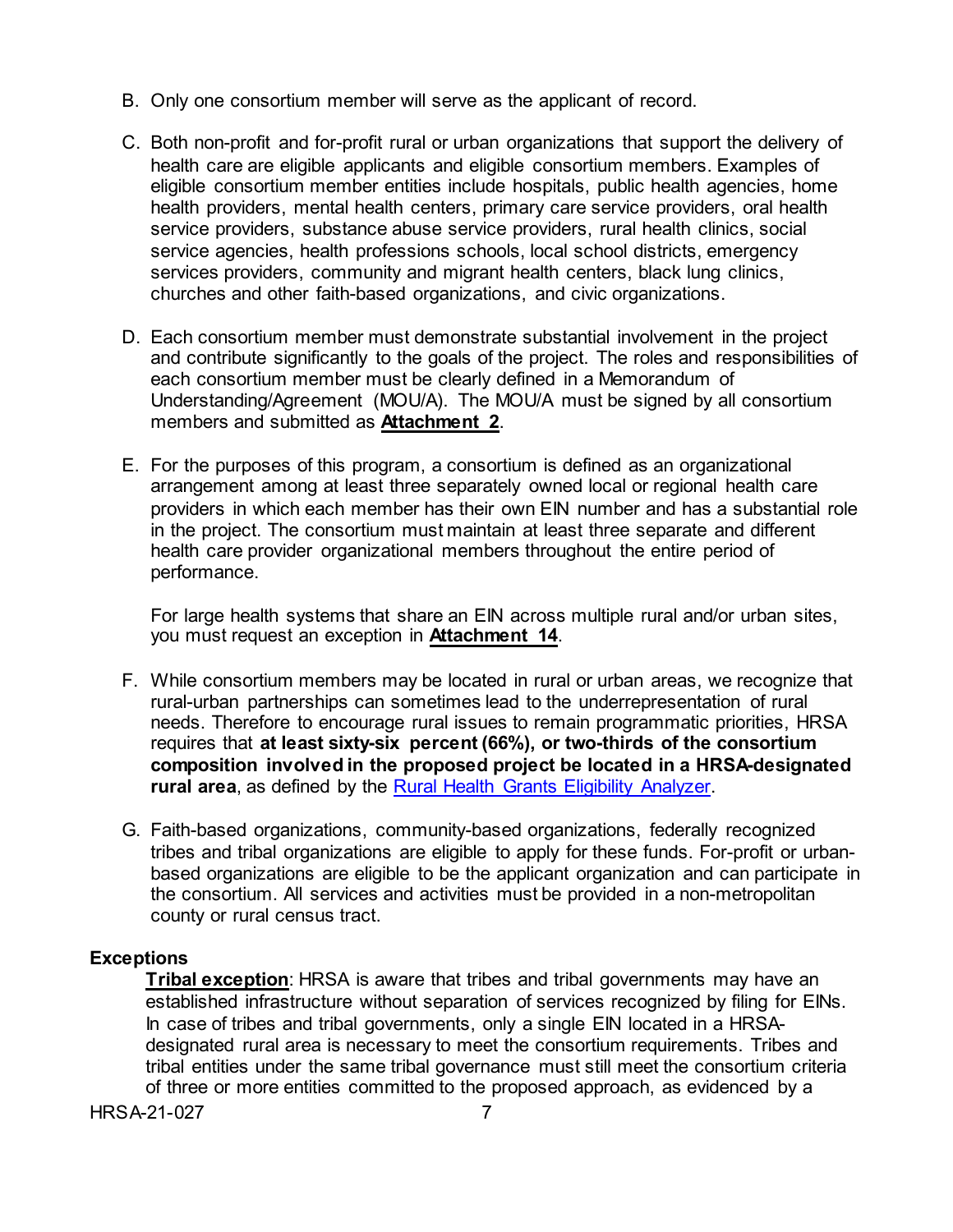signed letter of commitment that delineates the expertise, roles and responsibilities in the project, and commitments of each consortium member. Please refer to **Attachment 14** for additional information on this exception.

<span id="page-12-2"></span>**Multiple EIN exception:** In general, multiple applications associated with the same DUNS number and/or EIN are not allowable. However, HRSA recognizes a growing trend towards greater consolidation within the health care industry and the possibility that health care organizations may share the same EIN as its parent organization. As a result, at HRSA's discretion, multiple health care organizations that share the same EIN as its parent organization or, organizations within the same consortium who are proposing different projects are eligible to apply by requesting an exception. Please refer to **Attachment 14** for information on how to request an exception to this policy.

#### <span id="page-12-0"></span>**2. Cost Sharing/Matching**

Cost sharing/matching is not required for this program.

#### <span id="page-12-1"></span>**3. Other**

HRSA will consider any application that exceeds the ceiling amount non-responsive and will not consider it for funding under this notice.

HRSA will consider any application that fails to satisfy the deadline requirements referenced in [Section IV.4](#page-38-0) non-responsive and will not consider it for funding under this notice.

NOTE: Multiple applications from an organization are not allowable. HRHI applications will be evaluated and considered for participation in the HRHI track only. Applications will not be considered for both the HRHI track and Regular Outreach track.

NOTE: Applications associated with the same DUNS number or EIN should be independently developed and written. HRSA reserves the right to deem applications that provide insufficient information in **Attachment 14** or are nearly identical in content, to be ineligible. In this instance, assuming all other eligibility criteria are met, HRSA will only accept your **last** validated electronic submission, under the correct funding opportunity number, prior to the Grants.gov application due date as the final and only acceptable application.

#### **Notifying your State Office of Rural Health**

By statute, all applicants are required to notify their State Office of Rural Health (SORH) or equivalent (state appropriate entity) of their intent to apply to this program. A list of the SORHs can be accessed at: [https://nosorh.org/nosorhmembers/nosorh-members-browse-by](https://nosorh.org/nosorhmembers/nosorh-members-browse-by-state/)[state/.](https://nosorh.org/nosorhmembers/nosorh-members-browse-by-state/) Applicants must include in **Attachment 1** a copy of the letter or email sent to the SORH, and any response received to the letter, which was submitted to the SORH describing their project.

Each state has a SORH, and HRSA recommends making every effort to contact the SORH entity early in the application process to advise them of your intent to apply. The SORH may be able to provide consultation to you regarding model programs, data resources, and

HRSA-21-027 8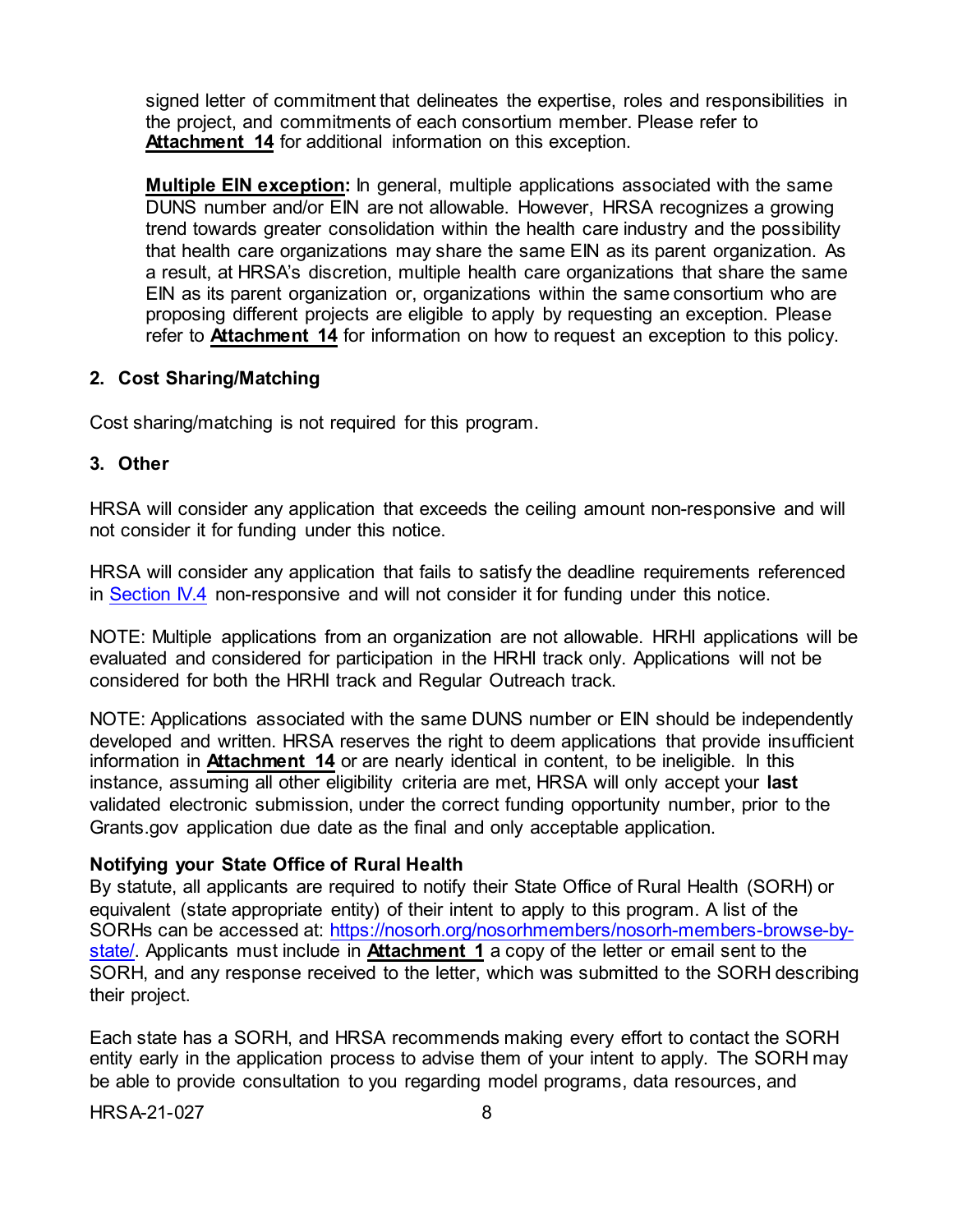technical assistance for consortiums, evaluation, partner organizations, or support of information dissemination activities. If you do not receive a response, please include the original letter of intent requesting the support.

Applicants located in Guam, the Commonwealth of Puerto Rico, the Northern Mariana Islands, American Samoa, the U.S. Virgin Islands, the Federated States of Micronesia, the Republic of the Marshall Islands, or the Republic of Palau that do not have the functional equivalent of a SORH are nevertheless eligible to apply.

SORHs responding to this notice as the applicant organization must provide an attestation in **Attachment 1** that there is no conflict of interest and other applicants were not prejudiced. This attestation must clearly show that their application was independently developed and written and that they have not knowingly duplicated efforts or project ideas of non-SORH applicants within their state.

# <span id="page-13-0"></span>**IV. Application and Submission Information**

## <span id="page-13-1"></span>**1. Address to Request Application Package**

HRSA *requires* you to apply electronically. HRSA encourages you to apply through [Grants.gov](https://www.grants.gov/) using the SF-424 workspace application package associated with this notice of funding opportunity (NOFO) following the directions provided at [http://www.grants.gov/applicants/apply-for-grants.html.](http://www.grants.gov/applicants/apply-for-grants.html)

The NOFO is also known as "Instructions" on Grants.gov. You must select "Subscribe" and provide your email address for each NOFO you are reviewing or preparing in the workspace application package in order to receive notifications including modifications, clarifications, and/or republications of the NOFO on Grants.gov. You will also receive notifications of documents placed in the RELATED DOCUMENTS tab on Grants.gov that may affect the NOFO and your application. *You are ultimately responsible for reviewing the [For Applicants](https://www.grants.gov/web/grants/applicants.html) page for all information relevant to this NOFO.*

## <span id="page-13-2"></span>**2. Content and Form of Application Submission**

Section 4 of HRSA's *SF-424 [Application Guide](http://www.hrsa.gov/grants/apply/applicationguide/sf424guide.pdf)* provides instructions for the budget, budget narrative, staffing plan and personnel requirements, assurances, certifications, and abstract. You must submit the information outlined in the Application Guide in addition to the programspecific information below. You are responsible for reading and complying with the instructions included in HRSA's *SF-424 [Application Guide](http://www.hrsa.gov/grants/apply/applicationguide/sf424guide.pdf)* except where instructed in the NOFO to do otherwise. You must submit the application in the English language and in the terms of U.S. dollars (45 CFR § 75.111(a)).

See Section 8.5 of the *Application Guide* for the Application Completeness Checklist.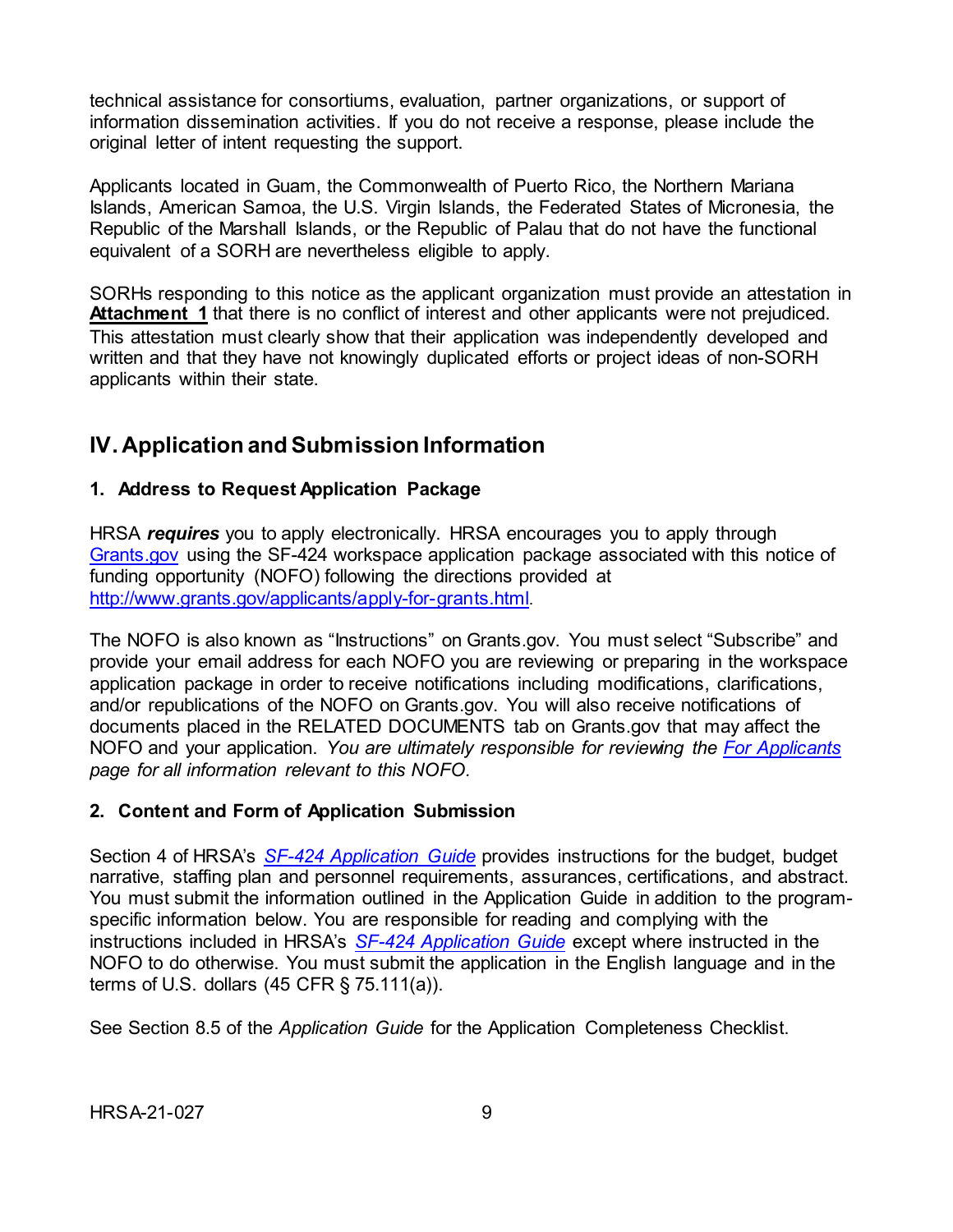## **Application Page Limit**

The total size of all uploaded files included in the page limit may not exceed the equivalent of 80 pages when printed by HRSA. The page limit includes the abstract, project and budget narratives, attachments, and letters of commitment and support required in the *Application Guide* and this NOFO. Standard OMB-approved forms that are included in the workspace application package do not count in the page limit. Please note: If you use an OMB-approved form that is not included in the workspace application package for HRSA-21-027, it may count against the page limit. Therefore, we strongly recommend you only use Grants.gov workspace forms associated with this NOFO to avoid exceeding the page limit. Indirect Cost Rate Agreement and proof of non-profit status (if applicable) do not count in the page limit. **It is therefore important to take appropriate measures to ensure your application does not exceed the specified page limit.**

**Applications must be complete, within the specified page limit, and validated by Grants.gov under the correct funding opportunity number prior to the deadline.**

## **Debarment, Suspension, Ineligibility, and Voluntary Exclusion Certification**

- 1) You certify on behalf of the applicant organization, by submission of your proposal, that neither you nor your principals are presently debarred, suspended, proposed for debarment, declared ineligible, or voluntarily excluded from participation in this transaction by any federal department or agency.
- 2) Failure to make required disclosures can result in any of the remedies described in 45 CFR § 75.371, including suspension or debarment. (See also 2 CFR parts 180 and 376, and 31 U.S.C. § 3321).
- 3) Where you are unable to attest to the statements in this certification, an explanation shall be included in **Attachment 15:** Other Related Documents.

See Section 4.1 viii of HRSA's *SF-424 [Application Guide](http://www.hrsa.gov/grants/apply/applicationguide/sf424guide.pdf)* for additional information on all certifications.

## **Program-Specific Instructions**

In addition to application requirements and instructions in Section 4 of HRSA's *[SF-424](http://www.hrsa.gov/grants/apply/applicationguide/sf424guide.pdf) [Application Guide](http://www.hrsa.gov/grants/apply/applicationguide/sf424guide.pdf)* (including the budget, budget narrative, staffing plan and personnel requirements, assurances, certifications, and abstract), include the following:

## <span id="page-14-0"></span>*i. Project Abstract*

See Section 4.1.ix of HRSA's *SF-424 [Application Guide.](http://www.hrsa.gov/grants/apply/applicationguide/sf424guide.pdf)*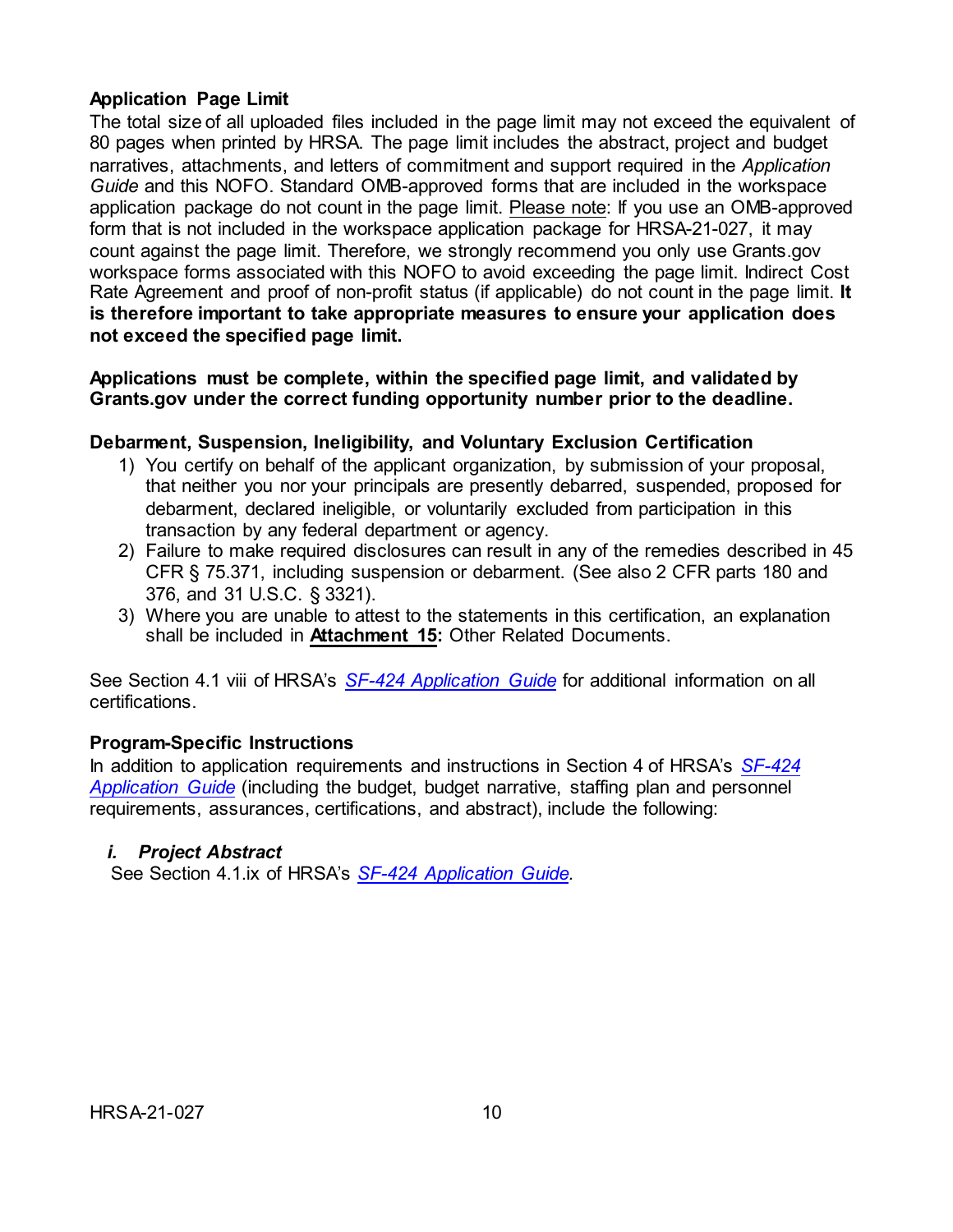<span id="page-15-0"></span>

| <b>ABSTRACT HEADING CONTENT</b>                                                                                                                                                        |  |  |
|----------------------------------------------------------------------------------------------------------------------------------------------------------------------------------------|--|--|
| <b>Applicant Organization Information</b>                                                                                                                                              |  |  |
| Organization Name, Address (street, city, state, zip code), Facility/Entity Type (e.g., CAH,<br>FQHC, RHC, public health department, etc.), and Website Address (if applicable)        |  |  |
| <b>Designated Project Director and other Key Staff Information</b>                                                                                                                     |  |  |
| Project Director Name & Title, Contact Phone Number(s), and E-Mail Address                                                                                                             |  |  |
| Key Staff Name & Title, Contact Phone Number(s), and E-Mail Address                                                                                                                    |  |  |
| <b>Project Track</b>                                                                                                                                                                   |  |  |
| Regular Outreach Track or HRHI Track                                                                                                                                                   |  |  |
| NOTE: It is imperative that applicants clearly state the track that they are applying                                                                                                  |  |  |
| for, as it will impact the process of the review of their application.                                                                                                                 |  |  |
| <b>Focus Area(s)</b>                                                                                                                                                                   |  |  |
| (e.g., Care Coordination)                                                                                                                                                              |  |  |
| NOTE: HRHI applicants should choose at least one of the five focus areas (heart                                                                                                        |  |  |
| disease, cancer, unintentional injury/substance use, chronic lower respiratory disease,                                                                                                |  |  |
| and stroke).                                                                                                                                                                           |  |  |
| <b>Proposed Service Region</b>                                                                                                                                                         |  |  |
| (e.g., states, cities, counties (required))                                                                                                                                            |  |  |
| NOTE: Proposed rural counties should be fully rural. For partially rural counties, include                                                                                             |  |  |
| rural census tract(s).                                                                                                                                                                 |  |  |
| <b>ABSTRACT BODY CONTENT</b>                                                                                                                                                           |  |  |
| <b>Target Population</b>                                                                                                                                                               |  |  |
| Brief description of the target population group(s) to be served.                                                                                                                      |  |  |
| <b>Consortium Partnerships</b>                                                                                                                                                         |  |  |
| Provide the organization name and total number and facility/entity type of partner(s) comprising                                                                                       |  |  |
| the consortium who have signed a Memorandum of Understanding/Agreement or Letters of<br>Commitment.                                                                                    |  |  |
|                                                                                                                                                                                        |  |  |
| HRSA requires an attestation that at least sixty-six percent (66%), or two-thirds of the<br>$\bullet$<br>consortium composition involved in the proposed project be located in a HRSA- |  |  |
| designated rural area, as defined by the Rural Health Grants Eligibility Analyzer                                                                                                      |  |  |
| <b>Evidence-Based or Promising Practice Model(s)</b>                                                                                                                                   |  |  |
| Provide the title/name of the evidence-based or promising practice model(s) that you will be                                                                                           |  |  |
| adopting and/or adapting. If the model was tailored for the proposed project, please briefly                                                                                           |  |  |
| describe how it was modified.                                                                                                                                                          |  |  |
| <b>Expected Outcome(s)</b>                                                                                                                                                             |  |  |
| Provide a brief description on the expected outcome(s) of the proposed services.                                                                                                       |  |  |
| <b>Capacity to Serve Rural Underserved Populations</b>                                                                                                                                 |  |  |
| Applicants must demonstrate their experience serving or the capacity to serve, rural                                                                                                   |  |  |
| underserved populations. Please describe your capacity to serve rural underserved                                                                                                      |  |  |
| populations. Examples to show this capacity may include a history or ability to:                                                                                                       |  |  |
| Identify activities that build, strengthen, and maintain the necessary<br>$\circ$                                                                                                      |  |  |
| competencies and resources needed to sustain or improve health services                                                                                                                |  |  |
| delivery in rural populations.                                                                                                                                                         |  |  |
| Discuss organizational expertise and capacity as it relates to the scope of<br>$\circ$                                                                                                 |  |  |
| work proposed. Include a brief overview of the organization's assets, skills and                                                                                                       |  |  |
| qualifications to carry on the project.                                                                                                                                                |  |  |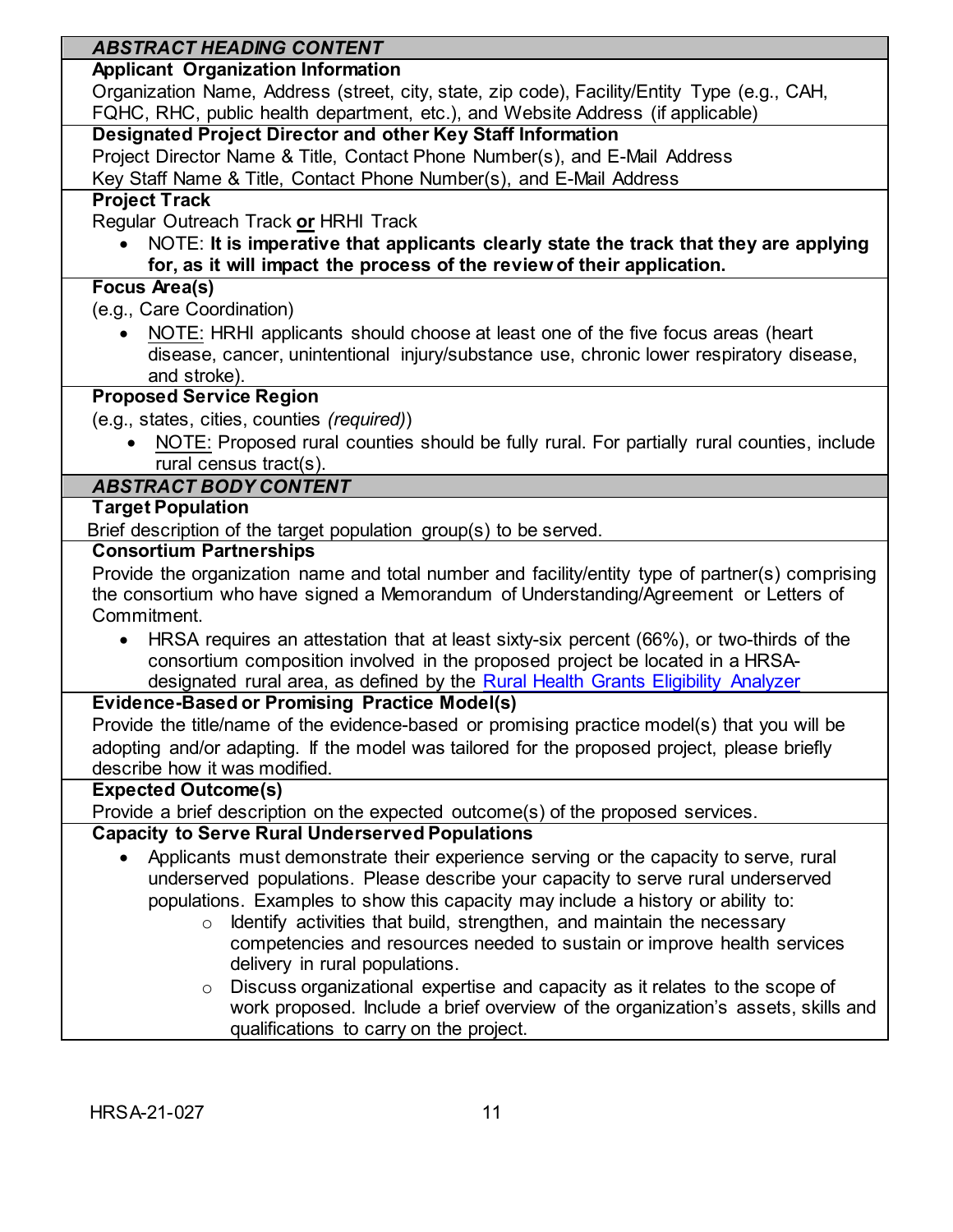- o Describe current experience, including partnerships, activities, program implementation and previous work of a similar nature.
- $\circ$  Discuss the effectiveness of methods and/or activities employed to improve health care services in rural communities.
- HRSA requires that urban applicants describe the geographic relationship to the proposed rural service population as well as the plans to ensure that rural populations are served.

#### **Funding Preference**

**Please place request for funding preference at the bottom of the abstract.** You must explicitly request a qualifying funding preference and cite the qualification that is being met (see 42 U.S.C. 254c(h)(3)); additional information can be found in Section [V.2. Funding Preference.](#page-45-1) FORHP highly recommends that you include this language:

## **"(Your organization's name) is requesting a funding preference based on qualification X. County Y is in a designated Health Professional Shortage Area."**

If applicable, you need to provide supporting documentation in **Attachment 12**. Refer to [Section V.2](#page-45-1) for further information.

## <span id="page-16-0"></span>*ii. Project Narrative*

This section provides a comprehensive framework and description of all aspects of the proposed project. It should be succinct, self-explanatory, consistent with forms and attachments, and well-organized so that reviewers can understand the proposed project.

You need to explain how your proposal incorporates elements of health care redesign, with a focus on transforming the health care delivery into a patient and value-based driven system. This includes, but is not limited to, supporting the current health care landscape to improve outcomes, reduce costs, ensure access and efficient transitions of care, and promote innovative approaches.

**Note**: On January 31, 2020, the Secretary of the U.S. Department of Health and Human Services declared a public health emergency in response to COVID-19. In response to this public health emergency, you may include COVID-19 related activities. Please note that COVID-19 related activities may continue only as long as the public health emergency is still enacted. Activities include, but are not limited to: establishing testing sites, purchasing test kits, implementing telehealth strategies/activities, purchasing personal protective equipment (PPE) and other supplies, and training health care providers and other health care personnel for planning efforts to provide care for COVID-19 patients.

The specific program requirements of the Regular Outreach track and the HRHI track are outlined below: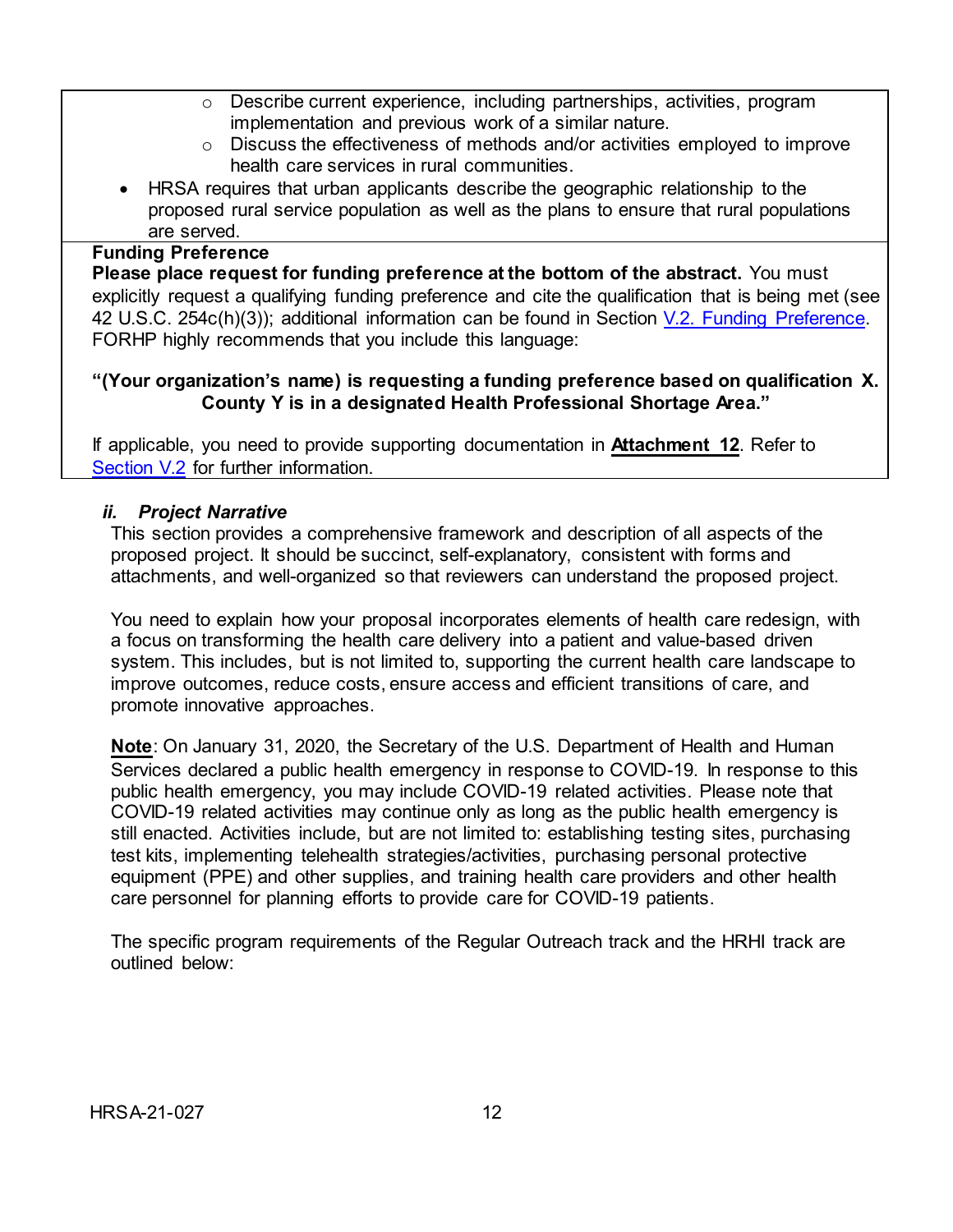## Program Requirements – for Regular Outreach Track

Regular Outreach track award recipients must use Outreach program funds for the following activities:

- 1. Develop a program aimed toward promoting health care services by enhancing health care delivery to rural and underserved population based on the needs of the community or region.
- 2. Establish a consortium of at least three other organizations (including the applicant organization).
- 3. Focus on the delivery of health care services during all years of the four-year program.
- 4. Complete a four-year strategic plan and assessment plan during the first year of the performance period.

## Program Requirements – for HRHI Track

HRHI track award recipients must use Outreach program funds for the following activities:

- 1. Focus program design on addressing at least one for the five leading causes of death in the rural United States (heart disease, cancer, unintentional injury/substance use, chronic lower respiratory disease, and stroke).
- 2. Establish a consortium of at least three other organizations (including the applicant organization). Applicants are strongly encouraged to consider including a regional or state partner as one of their consortium members prior to the start of the period of performance. Some examples of a regional or state partner include, but are not limited to, a state Medicaid office, a regional managed care association or regional health care foundation.
- 3. Use the first year of the program as a planning year that will focus on conducting a Community Assessment.
- 4. Create a care model that has the ability to track the same set of individuals throughout the four-year period. This model should allow the award recipients to collect data and assess clinical and behavior changes during the period of performance.
- 5. Develop a project with sustainable outcomes that has the potential to be replicated in other rural communities. Some examples of sustainable outcomes include, but are not limited to, policy changes, workforce development or program generated revenue.
- 6. Report on additional data measures other than the Performance Improvement Measures System (PIMS). These measures will be related to the five leading causes of death in rural and will be determined in coordination with HRSA.
- 7. Propose, test and refine a cost-savings model unique to the proposed focus area(s) and service region.

The HRHI track differs from the Regular Outreach track in that it will include increased and more rigorous data reporting frequency and capacity, data infrastructure, evaluation participation, and follow-up after the federal funding has ended. Due to the rigor of the HRHI track, HRHI applicants can apply for up to \$250,000 for each year of the four-year period of performance. Regular Outreach track applicants can apply for up to \$200,000 for each year of the four-year period of performance. Please consider this when determining your capacity to participate in the HRHI track. Please reference **[Appendix D](#page-61-0)** for a side-byside comparison of the Regular Outreach track and the HRHI track.

HRSA-21-027 13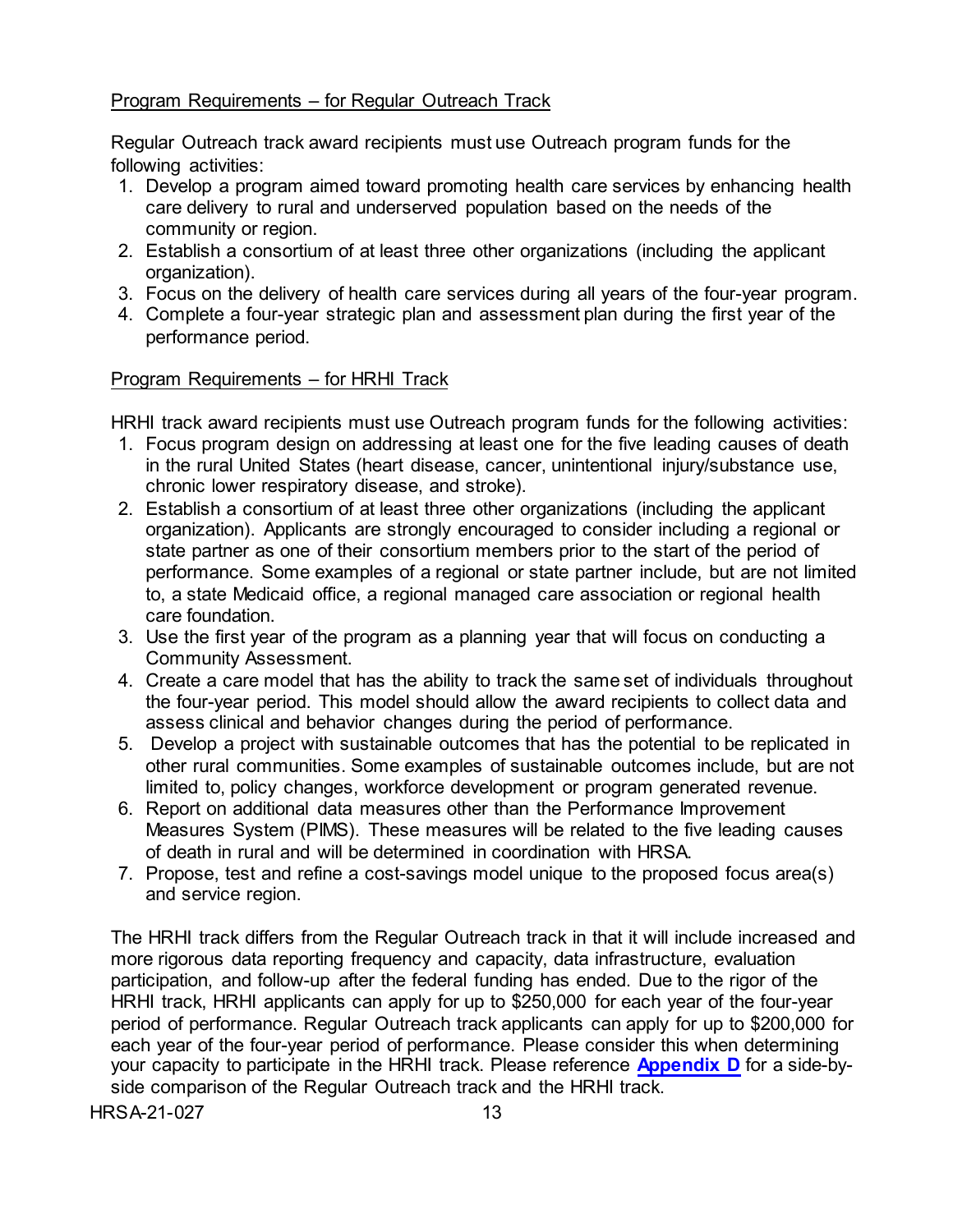HRHI track applications must contain all the information below (*including* the HRHI specific elements). Regular Outreach track applications will contain all the information below *except* for the HRHI specific elements. All eligible applications will be reviewed based upon the track the applicant has identified in their **[Project](#page-15-0) Abstract** and **[Attachment 10](#page-35-0)**.

Please use the following section headers for the narrative:

#### *INTRODUCTION -- Corresponds to Section V's Review Criterion 1: NEED*

This section should briefly describe the purpose of the proposed project. It should summarize the project's goals and expected outcomes as well as explicitly state the evidence-based or promising practice model the proposed project will adopt and/or adapt to meet your community's need. Briefly describe the modification or deviation from the actual model (if any) in making it suitable and appropriate for the proposed project. Further details about the evidence-based or promising practice model must be explained in the "Methodology" section. Please see "Methodology" section for further instructions.

You are required to utilize Federal Office of Rural Health Policy Outreach Program measures (also commonly referred to as Performance Improvement Measurement System (PIMS) measures) to help monitor your project (as appropriate and relevant to the proposed project) (see **[Appendix A](#page-52-0)** for PIMS measures). You are also required to develop your own project specific measures that you can track throughout the period of performance. These measures would demonstrate health status improvement and include baseline data for each corresponding project specific measure. Baseline PIMS data will be reported 90 days after the project start date.

Entities applying for the HRHI must ensure that they will utilize the provided PIMS measures (**[Appendix A](#page-52-0)**), and incorporate project-specific measures. Applicants should list the proposed FORHP-specific and project-specific measures and the projected impact in this section. Details about the proposed measures must be explained in the "Evaluation and Technical Support Capacity" section of the Project Narrative. Please see "Evaluation and Technical Support Capacity" section for further instructions.

#### *NEEDS ASSESSMENT -- Corresponds to Section V's Review Criterion 1: NEED*

This section outlines the community's need for the proposed project, and how the rural community or region to be served will be involved in the ongoing operations of the project. Describe how the target population was involved in determining the need and relevant barriers the project intends to overcome, and provide a geographical snapshot of the targeted service area(s). A list of resources is located at the end of this section.

*HRHI Applicants:* You are also required to provide this information as it relates to your specific project.

In order to design effective interventions that specifically address the underlying causes of poor health and disparities in a sustainable way, it is important to take into account how needs, in health status, as well as in the system of care and broader environment,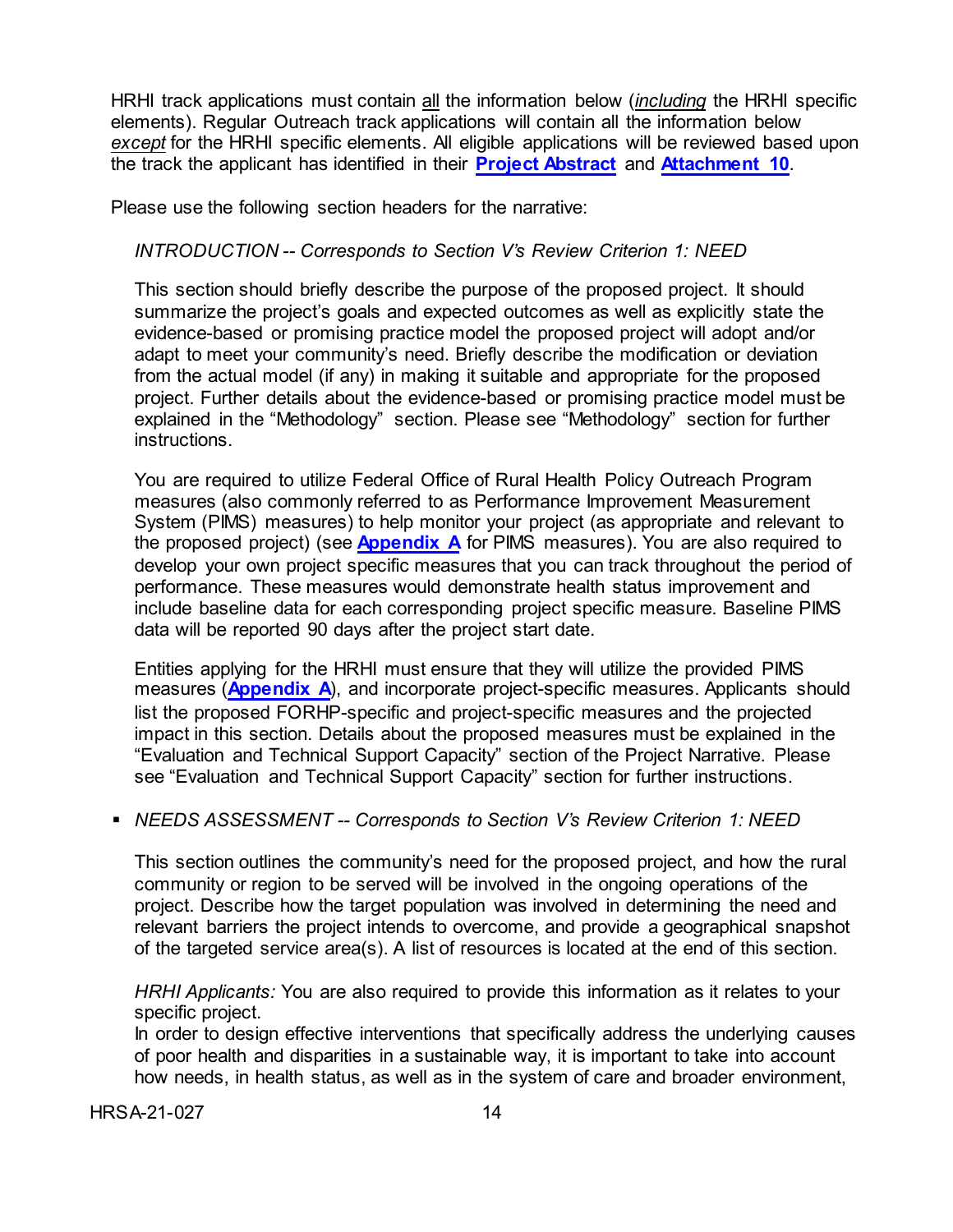have evolved over time. Descriptions of need in this section should reflect trends in key data points over multiple years. You should specifically address the needs of the communities in the following key areas.

Please use the following four sub-headings for this section:

- Target Population Details
- Program Development/Target Population Involvement
- Barriers/Challenges
- Health Care in Service Area

#### *Target Population Details*

- A. Describe the target population. Consider disparities based on race, ethnicity, gender identity, sexual orientation, geography, socioeconomic status, disability status, primary language, health literacy, and other relevant elements. You should also consider people with disabilities; non-English speaking populations; minority populations; people with limited health literacy; or populations that may otherwise be overlooked when identifying target populations.
- B. Based on your target population, describe how the population you propose to serve includes subpopulations who have historically suffered from poorer health outcomes, health disparities, and other inequities among the target population. These populations may include, but are not limited to: people/persons experiencing homelessness, racial and ethnic minorities, pregnant women, adolescents and youth, etc.
- C. Within your proposed service area, identify and describe the presence of any racial and ethnic minority subpopulations. Explain how your project will meet the needs of these populations in terms of racial and ethnic health disparities and barriers (social, cultural, infrastructure etc.) that affect their health status. If your organization has not historically served the identified racial and ethnic minority subpopulations in your proposed service area, describe the vehicles, data points and/or partnerships needed to make the project successful.

If your service area does not include any racial and ethnic minority subpopulations, describe your population demographics and any unique disparities they face.

D. Describe the target population of the proposed project and the associated unmet health needs (if funded, this is the population that will be monitored and tracked). The population description may include information about the incidence and prevalence of specific conditions, such as chronic diseases, or about regarding age and socioeconomic status of the target population.

*HRHI Applicants*: Describe the target population as it relates to risk for the five leading causes of death in the rural United States. Also, include information regarding the social determinants of health and health disparities impacting the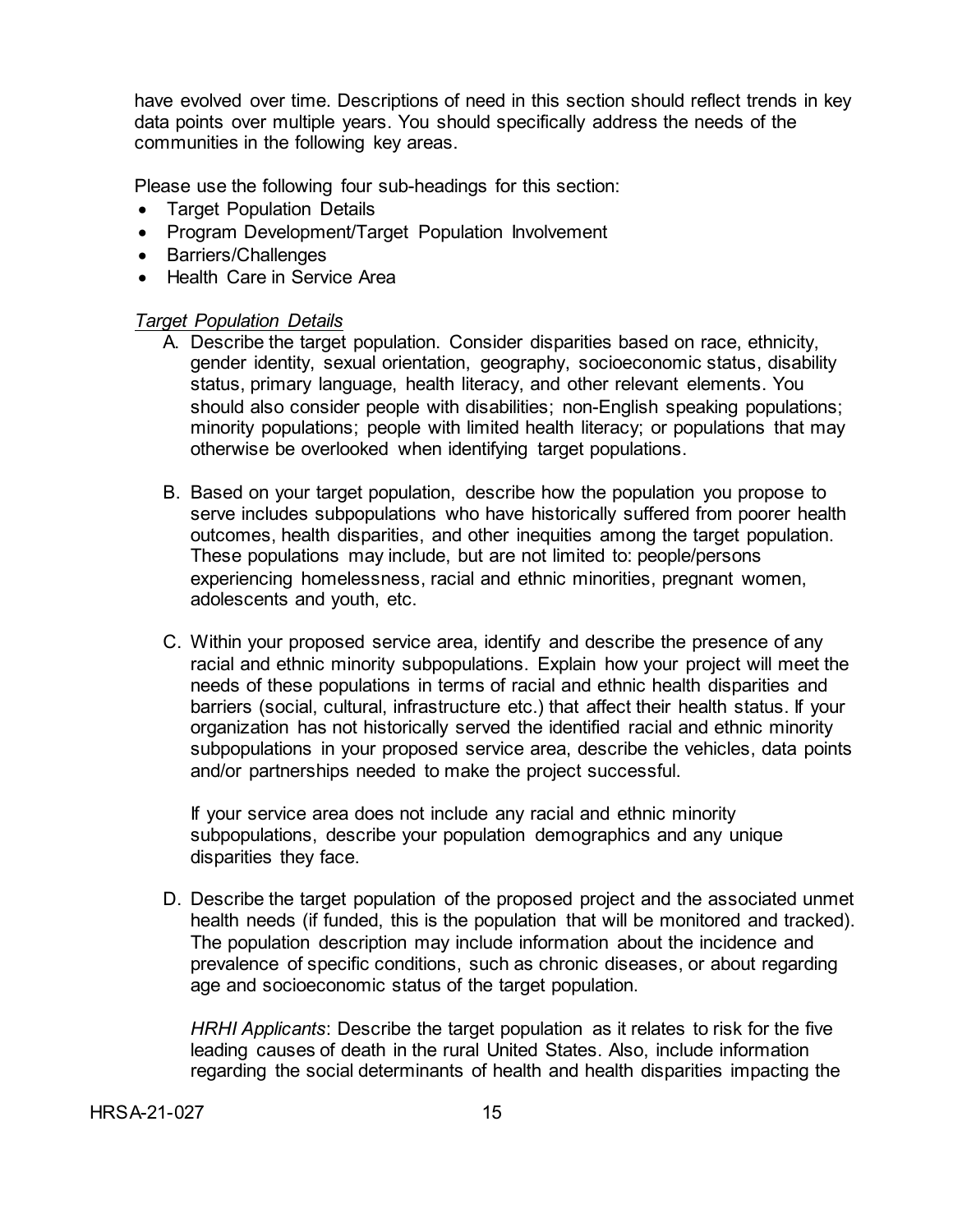population or communities served. Demographic data should be used and cited when possible. Describe the entire population of the service area and its demographics in relation to the population to be served.

E. Compare local data to state and federal data where possible in order to highlight the population's unique needs. For example, the uninsured rate in Community A is 75 percent whereas the state uninsured rate is 60 percent and the national rate is 20 percent. When possible, incorporate any national and/or local rankings data to aid in illustrating the community's need. Cite data for factors that are relevant to the project, such as specific health status indicators, age, etc. Insurance information, poverty, transportation, and statistics regarding crime, drug abuse and other social problems may be relevant and should be included. This section should help reviewers understand the target population that will be served by the proposed project.

#### *Program Development/Target Population Involvement*

- A. Describe how the needs of the target population were identified. Further, describe the involvement of the target population in the project development and future plans to ensure the project is responding to the target population's needs.
- B. Discuss the manner and degree to which the target population was included in planning for the activities of the project. Describe how consortium/network partners were involved in identifying the needs of the target population.
- C. Discuss the capacity of the target population to be continuously involved in the proposed project.

*HRHI Applicants*: Include information regarding the process for involving the target population throughout the varying stages of the project. Provide details (frequency, number of participants, etc.) regarding the tools and methods (e.g., initial needs assessments, focus groups, questionnaires/surveys, etc.) that were utilized to identify the need of the target population. Also, describe the involvement of representatives of local, regional, tribal and/or state government that were involved in the planning process, as well as the involvement of local non-government organizations.

#### *Barriers/Challenges*

A. Discuss any relevant barriers in the service area that the project hopes to overcome.

*HRHI Applicants:* You must include barriers relevant to the five leading cause of death in the rural United States. Any pertinent geographic, socioeconomic, linguistic, cultural, ethnic, workforce, policy, and other barrier(s) along with a plan to overcome those barriers should be discussed in this section.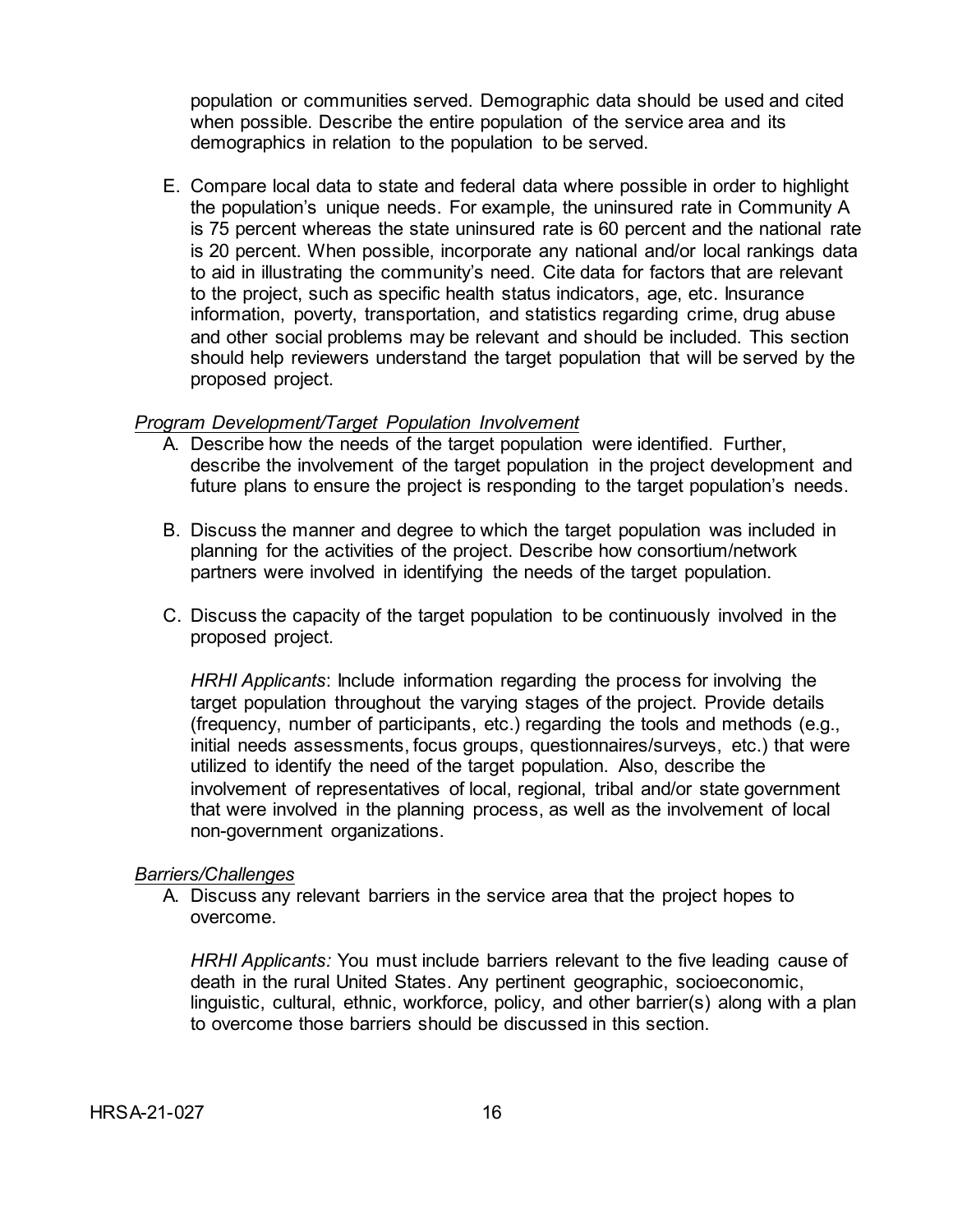B. All projects that will primarily serve multiple ethnic or racial groups must describe specific plans for ensuring the services can be provided despite any cultural, linguistic, religious, or social difference that may exist.

#### *Health Care in Service Area*

- A. Identify the target service area(s) for the proposed project.
- B. Describe any relevant geographical features of the service area that impact access to health care services.
- C. Describe the health care services available in or near the target service area. If applicable, be sure to identify factors associated with access to care and health care utilization among racial and ethnic minorities in the service areas as well. Keep in mind that it is important for reviewers to understand the number and types of relevant health and social service providers that are located in and near the service area of the project as well as their relation to the project. How does the proposed project complement the current services in the community? Alternatively, does the proposed project duplicate services that are already available to the community?

*HRHI Applicants*: You must address any activities in the service area that resemble the proposed project activities and explain how your project activities could be integrated and/or leveraged with preexisting services.

- D. Describe the potential impact of the project on existing providers who are not part of the project (e.g., changes in referral patterns, practice patterns, provider reimbursement impact, etc.) and the community (e.g., economic impact etc.). Any potential adverse effect is particularly important, as well as estimates of how the project might augment and enhance any existing capabilities in the service area.
- E. Describe how this project will address a health gap in the community that would not otherwise have been addressed if it were not for this grant. Justify how other grant programs and/or resources would not have been able to fulfill this gap and that this program is the best and appropriate opportunity/avenue to address this gap.
- *METHODOLOGY -- Corresponds to Section V's Review Criterion 2: RESPONSE*

In narrative format, propose methods that will be used to meet each of the previously described program requirements and expectations in this notice of funding opportunity.

*HRHI Applicants*: You must describe how the project will focus on at least one of the five leading causes of death in the rural United States and how the program design will lend itself to the goals of the HRHI including the accompanying reporting requirements (i.e., HRHI Specific Measure(s) and additional performance measures).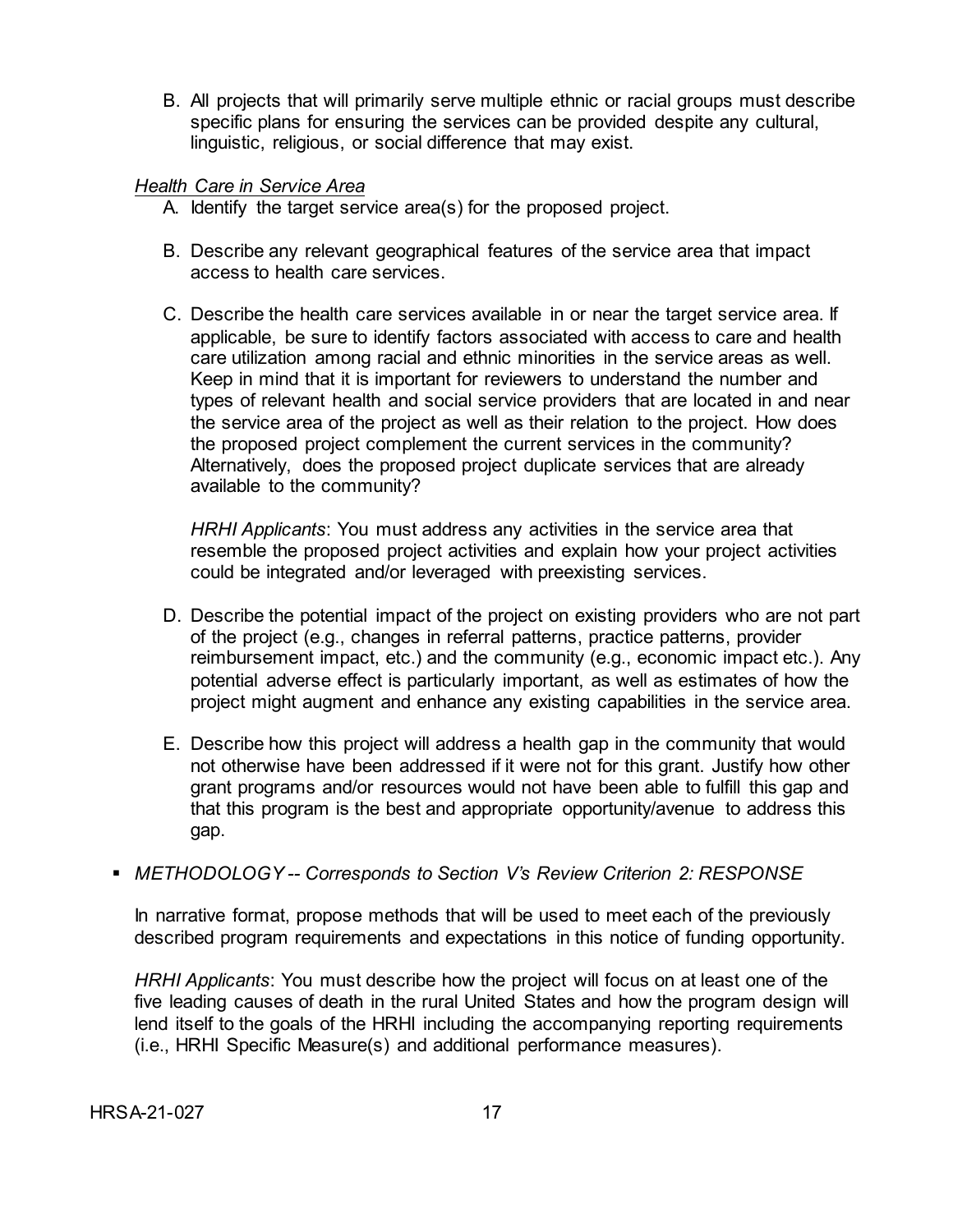Please use the following four sub-headings in responding to this section:

- Goals and Objectives
- Program Goal and Healthy People 2030 Initiative
- Evidence-Based/Promising Practice Model
- Sustainability Approach

## *Goals and Objectives*

- A. Define the specific goals and objectives of the proposed project. These goals and objectives should directly relate to the information presented in the "Needs Assessment" section. The stated goals and objectives should be specific, measurable, realistic, and achievable in a specific timeframe.
- B. Using the data and information provided in the "Needs Assessment" section of the Project Narrative, describe the methods by which your project will address the health access and outcome disparities experienced by vulnerable populations (populations (including but not limited to people/persons experiencing homelessness, racial and ethnic minorities, pregnant women, adolescents and youth, etc.) within your target rural service area. Elaborate on how these methods align with the goals and objectives of the proposed project. You are encouraged to utilize the methods outlined in the National Culturally and [Linguistically Appropriate Services Standards.](https://thinkculturalhealth.hhs.gov/clas/standards)

## *Program Goal and Healthy People 2030 Initiative*

The goals of the grant-funded activities must be consistent with the Healthy People 2030 initiative. Please visit the following website for more information about Healthy People 2030 initiative: [https://health.gov/healthypeople.](https://health.gov/healthypeople) You should clearly describe how specific project goals relate to the Healthy People 2030 initiative.

## *Evidence-Based/Promising Practice Model*

You are required to propose a health service project based on an evidence-based or promising practice model(s) that has been shown to be effective in addressing gaps and needs in a community setting and improve the health status of participants.

*HRHI Applicants*: Please describe how the evidence-based or promising practice model is appropriate for the leading cause of death that you chose as the focus area(s) for your project. Discuss the replicability and scalability of the evidence-based or promising practice model for other rural communities.

In this sub-section, you must include the following:

A. The title and/or name of the evidence-based or promising practice model that it will be adopting and/or adapting. You must cite the source of the evidencebased or promising practice model(s) and provide any supporting documentation that shows the effectiveness (or potential effectiveness) of this model in **Attachment 7**.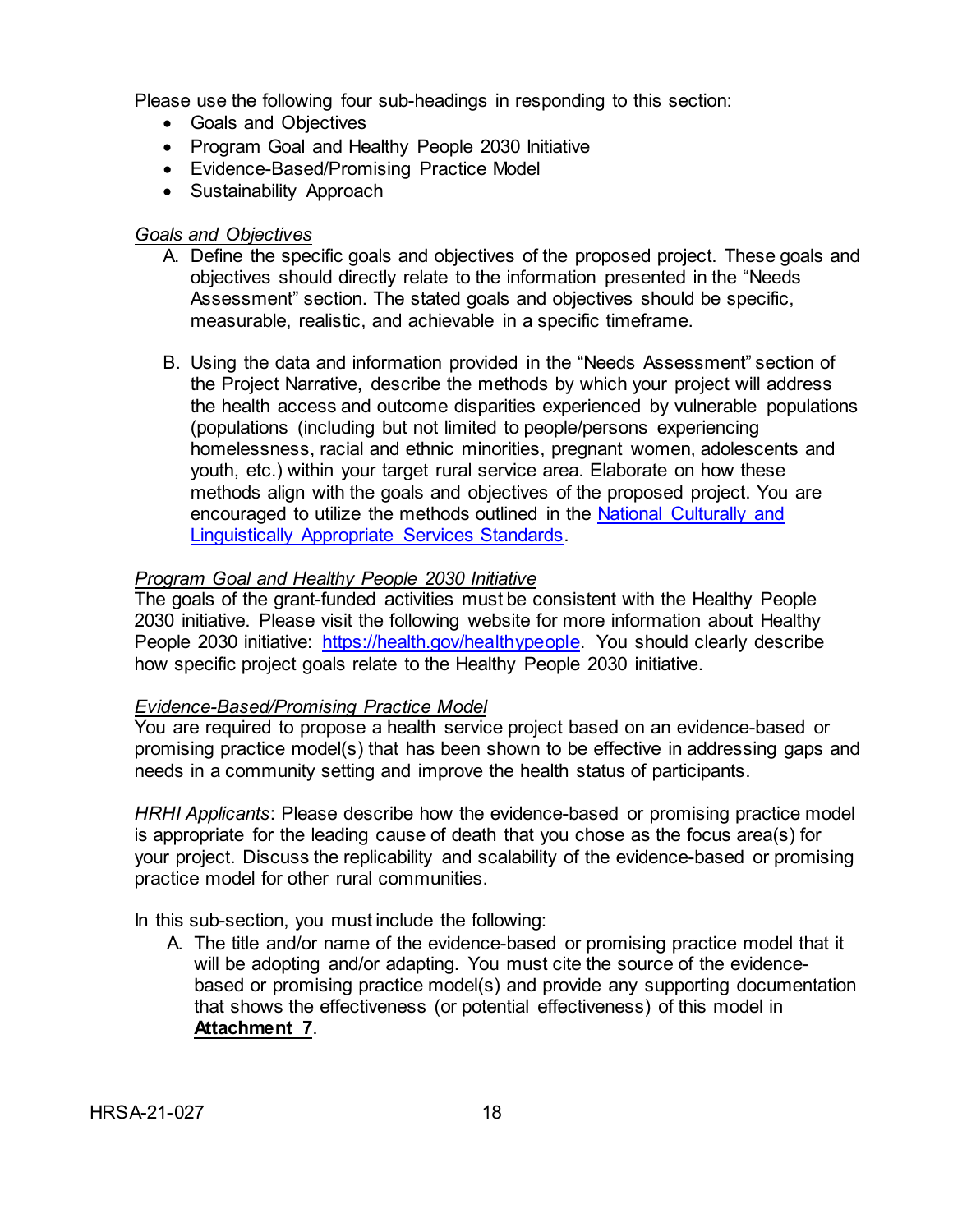- B. A clear description of the evidence-based or promising practice model. Include an explanation that clearly demonstrates how the evidence-based or promising practice model will be effective in meeting the target population's need and how it will ultimately improve health status.
- C. A justification on how you selected the evidence-based practice or promising practice model. FORHP recognizes that there are few evidence-based or promising practice models specific to rural communities. Given that rural communities differ across the country, you can use a non-rural specific evidence-based or promising practice model's framework and/or methodology and tailor it to the proposed project. Include thorough rationale regarding how this framework is appropriate and relevant to the community's need and target population. Explain the extent to how the model is tailored and/or modified to the proposed project. Describe how the tailored evidence-based or promising practice model can be effective in fulfilling the community's unmet needs and improving health status.

**Note:** You can use either an evidence-based or promising practice model. Applications that propose a project based on an evidence-based practice model will not be scored higher than those that propose a project based on a promising practice model and vice-versa.

#### *Sustainability Approach*

- A. You must describe a plan for sustaining the program funded by the Outreach grant beyond the period of federal funding.
- B. While FORHP understands that ongoing support for these initiatives may be challenging in rural communities, award recipients must consider how their Outreach funded programs will be sustained beyond the 4-year performance period. The prospect for having a long-term impact from your Outreach award is greatly increased if the potential for sustainability is considered during the planning phase of the project. FORHP recommends that you think about ways to diversify funding sources (instead of depending solely on federal funding). You should describe the strategies that will be utilized to achieve the desired sustainability of the project as a result of the Outreach funding.

*HRHI Applicants*: Describe how your project will aim for sustainable outcomes when it comes to policy changes and/or workforce development.

C. Past award recipients have experienced a sustainable impact from their Outreach award through the continuation of activities and services, the ongoing work of consortia partners, policy change, changes in practice and culture within health institutions and communities, and the continued use of assets (such as HIT equipment, curricula) purchased with Outreach funding, among other strategies. Most successful sustainability strategies include a variety of sources of support and do not depend on federal funding to maintain program activities.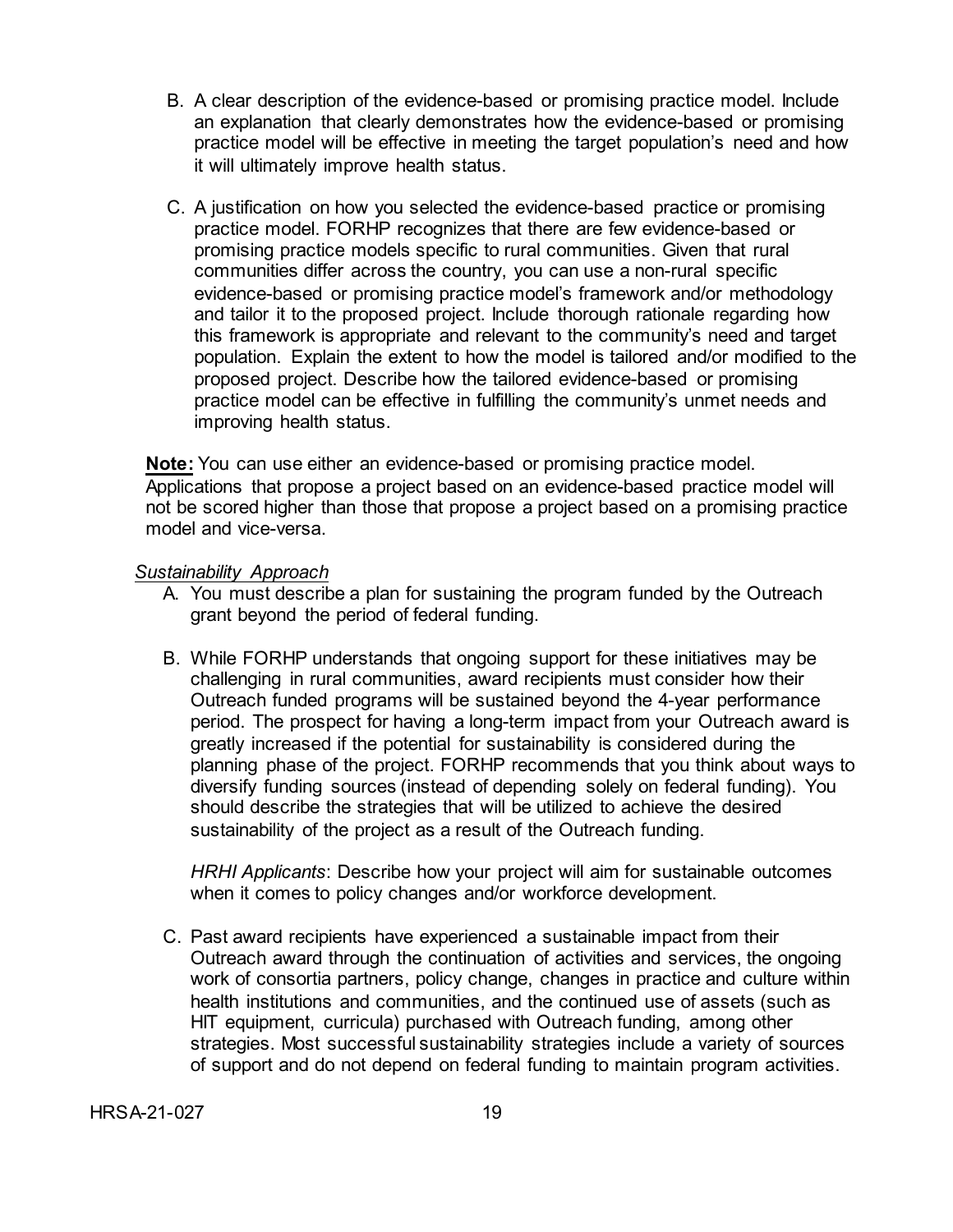Historically, successful award recipients have incorporated diverse strategies that include absorption of some activities by consortia partners (i.e., a partner takes on a grant funded activity beyond the period of performance as part of their standard practice), earned income through third-party reimbursement or fees for services rendered, and other grants and charitable contributions. You should describe some of the potential sources of support for achieving sustainability. Sources of support could include but are not limited to financial, in-kind, or the absorption of activities by consortium members.

D. FORHP understands that the sustainability plan may evolve as the project is implemented. However, the prospect of being financially able to continue the project is increased if strategies for sustainability are identified during the planning stages of the project. You should describe how realistic and feasible the proposed sustainability plan is for your project.

**Note:** As part of receiving an award, the award recipient is required to submit a final sustainability plan during the fourth year of the performance period. Further information will be provided upon receipt of the award.

 *WORK PLAN -- Corresponds to Section V's Review Criterion 2 and 4: RESPONSE and IMPACT*

Please use the following sub-headings in responding to this section:

- Work Plan
- Impact
- Replicability
- Dissemination Plan

#### *Work Plan*

**Note**: A work plan is required as **Attachment 4**. It is recommended that the work plan be submitted in tabular format. The work plan should illustrate the consortium's goals, strategies, activities, and measurable progress and outcome measures. The work plan must outline the individual or organization responsible for carrying out each activity and include a timeline for the period of performance.

A. You must submit a detailed work plan that describes the planned activities and steps necessary to accomplish each of the proposed project goals. Use a timeline that includes each activity and identifies the responsible staff and/or consortium member. As appropriate, identify meaningful support and collaboration with key stakeholders in planning, designing, and implementing all activities, including development of the application and, further the extent to which these contributors reflect the cultural, racial, linguistic, and geographic diversity of the populations and communities served. Your work plan should incorporate processes for reducing health access and outcomes disparities within the target rural service area.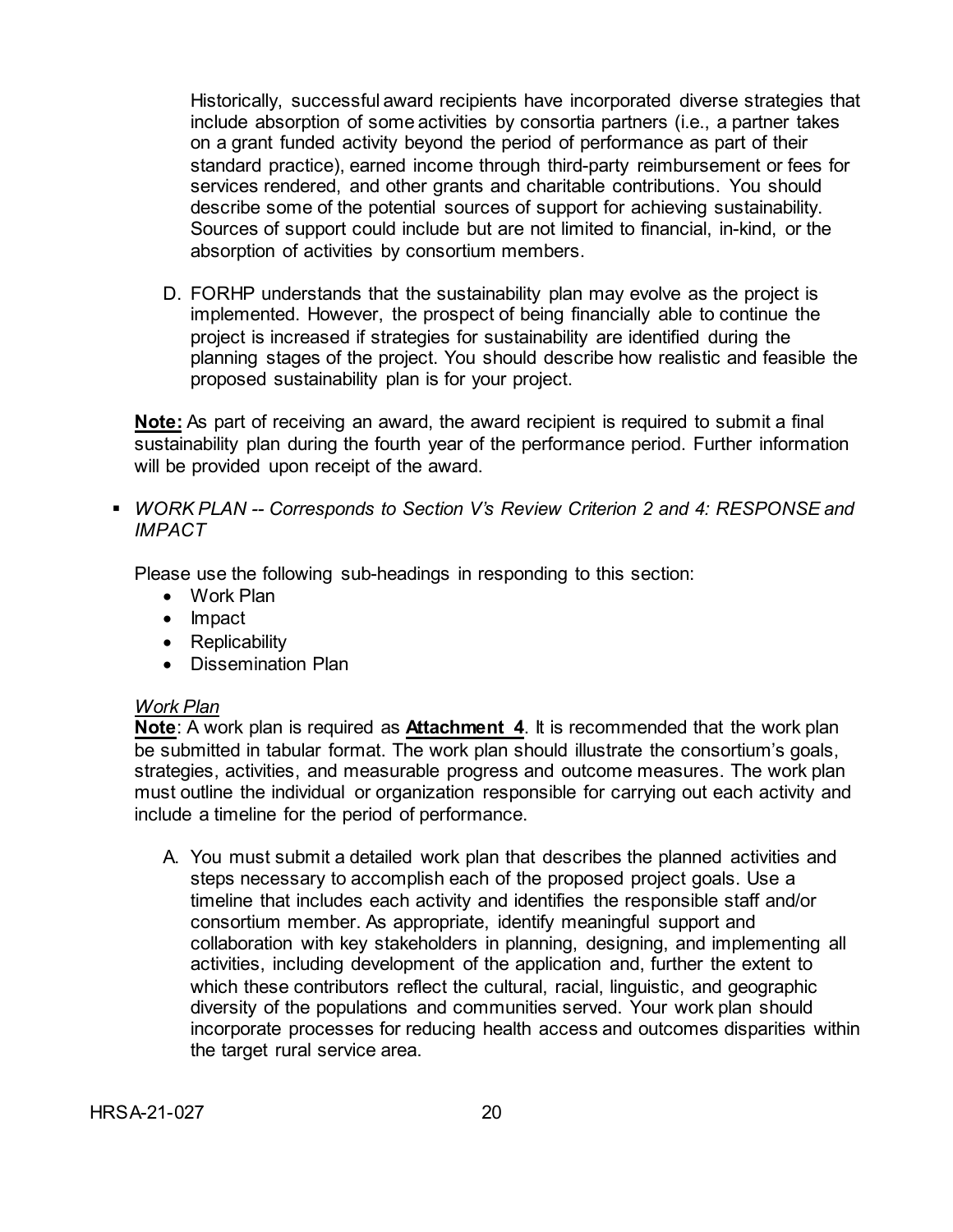*HRHI Applicants:* **The first year of your four-year work plan will be used as a planning year and should be centered on conducting a Community Assessment** in the proposed service region. This assessment should be specific to the proposed focus area(s) and done along with the consortium partners. This assessment will also include elements of strategic planning and assessment planning. You must describe the activities that will be used to capture the required additional measures and information. HRHI applicants must also describe how the consortium will address plans in fulfilling these activities.

- B. You should provide a clear and coherent work plan that aligns with the project's goals and objectives. To accomplish this, you are strongly encouraged to present a matrix that illustrates the project's goals, strategies, activities, and measurable process and outcome measures.
- C. The work plan must outline the individual and/or organization responsible for carrying out each activity and include a timeline for all four years of the award. HRSA is aware that the work plan may change as the project is implemented. However, a project's likelihood of success is increased if there is a thorough and detailed work plan in the planning stages.
- D. This work plan should include goals, strategies/objectives, activities, outputs/outcomes, assessment methods (i.e., how is the output measured), performance period, and responsible organization or person. It can be on a tabular format for ease of readability. Where appropriate, the work plan should also contain performance benchmarks to help monitor progress for each activity. For example, if one of the proposed activities is to conduct tobacco cessation classes and you have an objective of reaching 100 patients at the end of year 1, the work plan should include an appropriate and feasible performance indicator or benchmark for that activity to help monitor progress.

**Note:** As a program deliverable, Regular Outreach track award recipients will be required to submit a 4-year strategic plan during the first year of the period of performance. The strategic plan will provide guidance for program development throughout the period of performance and beyond. This will include strategies aimed at effectively addressing the identified community. It will be a systematic guide, created by the consortium, for reaching project goals and objectives. The plan will set expectations and define the roles and responsibilities of each of the consortium members. Further information regarding the submission of the strategic plan will be provided upon receipt of the award.

Furthermore, HRHI award recipients will be required to submit a Community Assessment during the first year of the performance period that is specific to the preidentified focus area(s) (e.g., cancer). This collaborative process should be done with consortium partners and key community members of the proposed service area. Based on the outcome of the needs assessment, HRHI award recipients will then be able to update their work plans accordingly. Further information will be provided upon receipt of the award.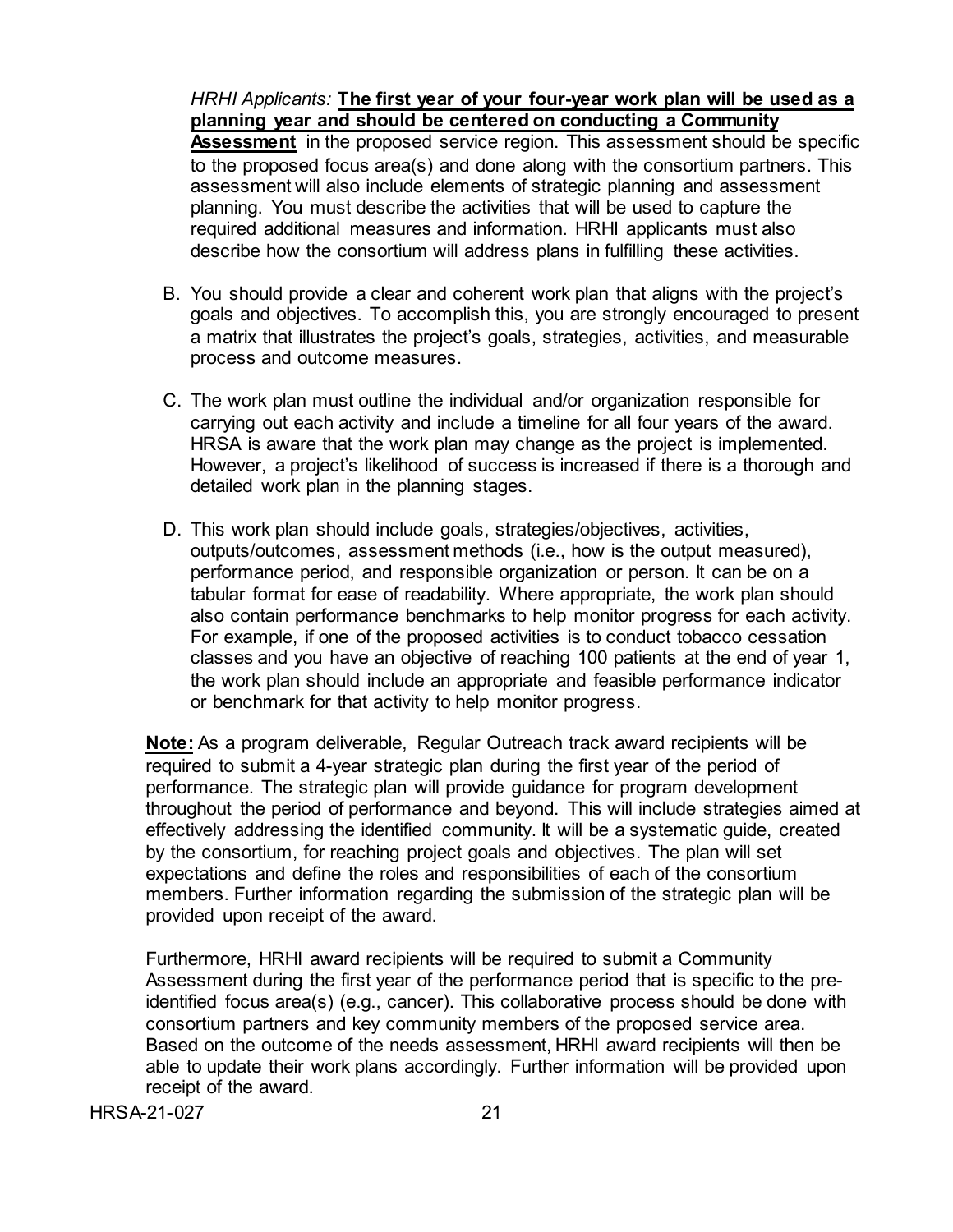#### *Impact*

- A. Describe the expected impact on the target population.
- B. Describe the potential impact of the selected evidence-based or promising practice model/s that was used in the design and development of the proposed project.
- C. Although FORHP recognizes the influence of external factors when attributing the effects of an activity or program to the long-term health outcome of a community, you should still describe the expected or potential long-term changes and/or improvements in health status due to the program. Examples of potential long-term impact could include:
	- i. Changes in morbidity and mortality
	- ii. Maintenance of desired behavior
	- iii. Policy implications
	- iv. Reeducation in social and economic burdens associated with uninsurance status,
	- v. Mitigation in access to care barriers

#### *Replicability*

Describe the expected impact from the project on the target population and the extent of the project's value to similar communities with comparable needs. You must describe the extent to which project results may be national in scope. You must describe the degree to which the project activities are replicable to other rural communities with similar needs.

*HRHI Applicants*: You must include how your project may be replicated among organizations attempting to address one of the five leading cause of death in the rural United States.

#### *Dissemination Plan*

Describe the plans and methods for dissemination of project results. You must articulate a clear approach for widely disseminating information regarding results of your project. You must include a plan that describes how the information collected throughout the project will be shared with varying stakeholders. A dissemination plan must be outlined describing strategies and activities for informing respective target audiences and stakeholders (i.e., policymakers, research community, etc.), including the general public.

*HRHI Applicants*: You must describe how your data and project results will be tailored to appropriate audiences so it can be disseminated effectively as it relates to no more than two of the leading cause of death in the rural United States.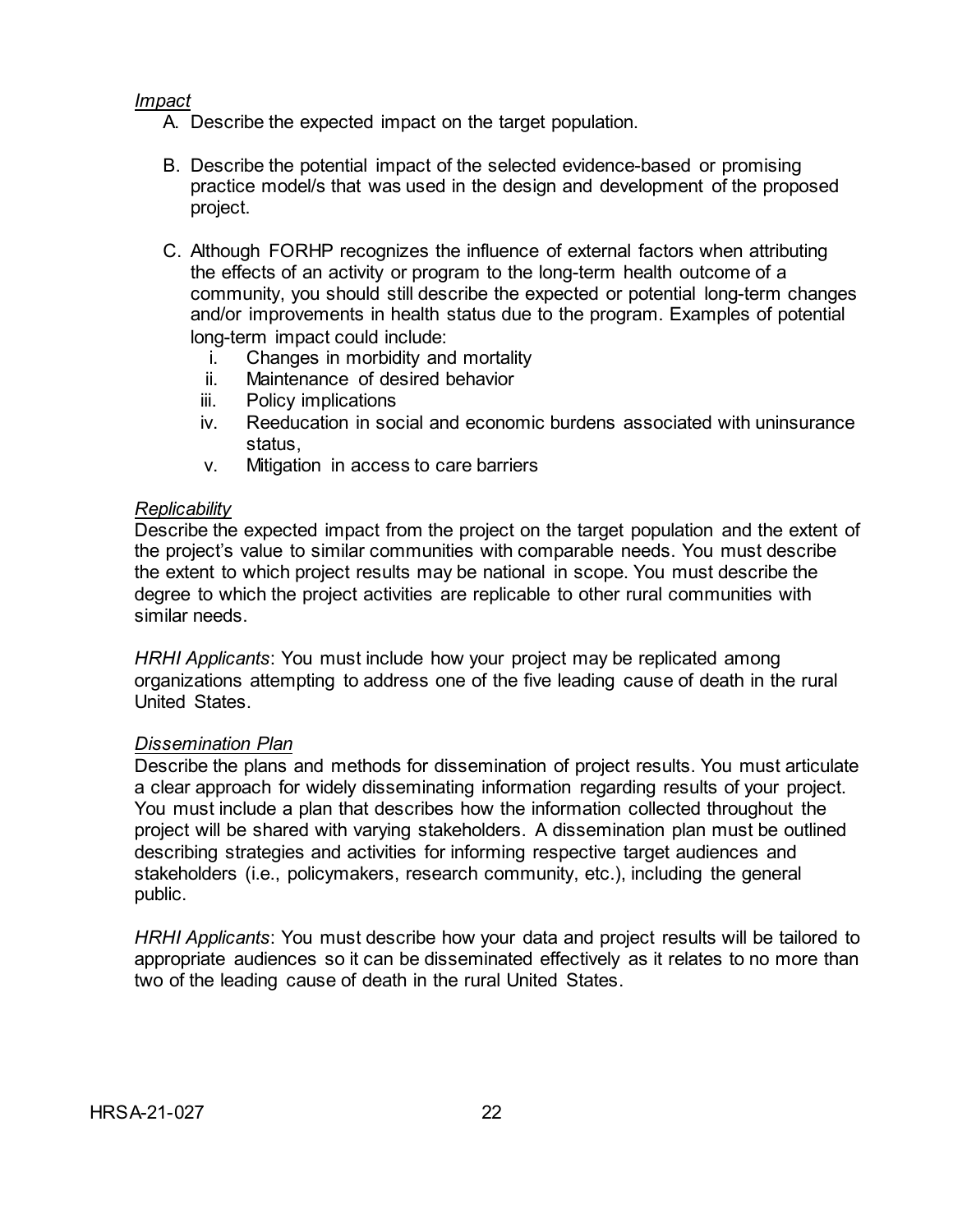*RESOLUTION OF CHALLENGES -- Corresponds to Section V's Review Criterion 2: RESPONSE*

Describe any relevant barriers that the project hopes to overcome. In some instances, there is a general problem of access to particular health services in the community. In other cases, the needed services may be available in the community, but they may not be accessible to all who need them. In many rural communities, health care personnel shortages create access barriers. Any pertinent geographic, socioeconomic, linguistic, cultural, ethnic, workforce, or other barrier(s) and a plan to overcome those barriers should be discussed in this section. All projects that will primarily serve multiple ethnic or racial groups must describe specific plans for ensuring the services provided address the cultural, linguistic, religious, gender and social differences of the target populations.

• Discuss challenges that are likely to be encountered in designing and implementing the activities described in the work plan, and approaches that will be used to resolve such challenges.

*HRHI Applicants*: You must include anticipated challenges associated with tracking the same individuals over the period of performance and transitioning from the "start-up" phase to the service delivery between the first and second year of the four-year project.

- Discuss any challenges that could be encountered with keeping the consortium actively engaged throughout the period of performance, and approaches that will be used to resolve such challenges.
- Discuss any challenges that could be encountered with staffing turnover and the approaches that will be used to ensure proper staff coverage in the interim.
- Include any challenges that are anticipated in making policy, systems or environmental changes and approaches that will be used to resolve such challenges.
- If applicable, non-rural applicant organizations should discuss any anticipated challenges related to working in a rural community and approaches that will be used to resolve such challenges. These challenges could include, but are not limited to, community support and reediness for the project, data collection and sharing between partners, and communication between consortium members.
- *EVALUATION AND TECHNICAL SUPPORT CAPACITY -- Corresponds to Section V's Review Criterion 3 and 5: EVALUATIVE MEASURES and RESOURCES/CAPABILITIES*

Describe current experience, skills, and knowledge base, including individuals on staff, materials published, and previous work of a similar nature. As appropriate, describe the data collection strategy to collect, analyze, and track data to measure process, impact,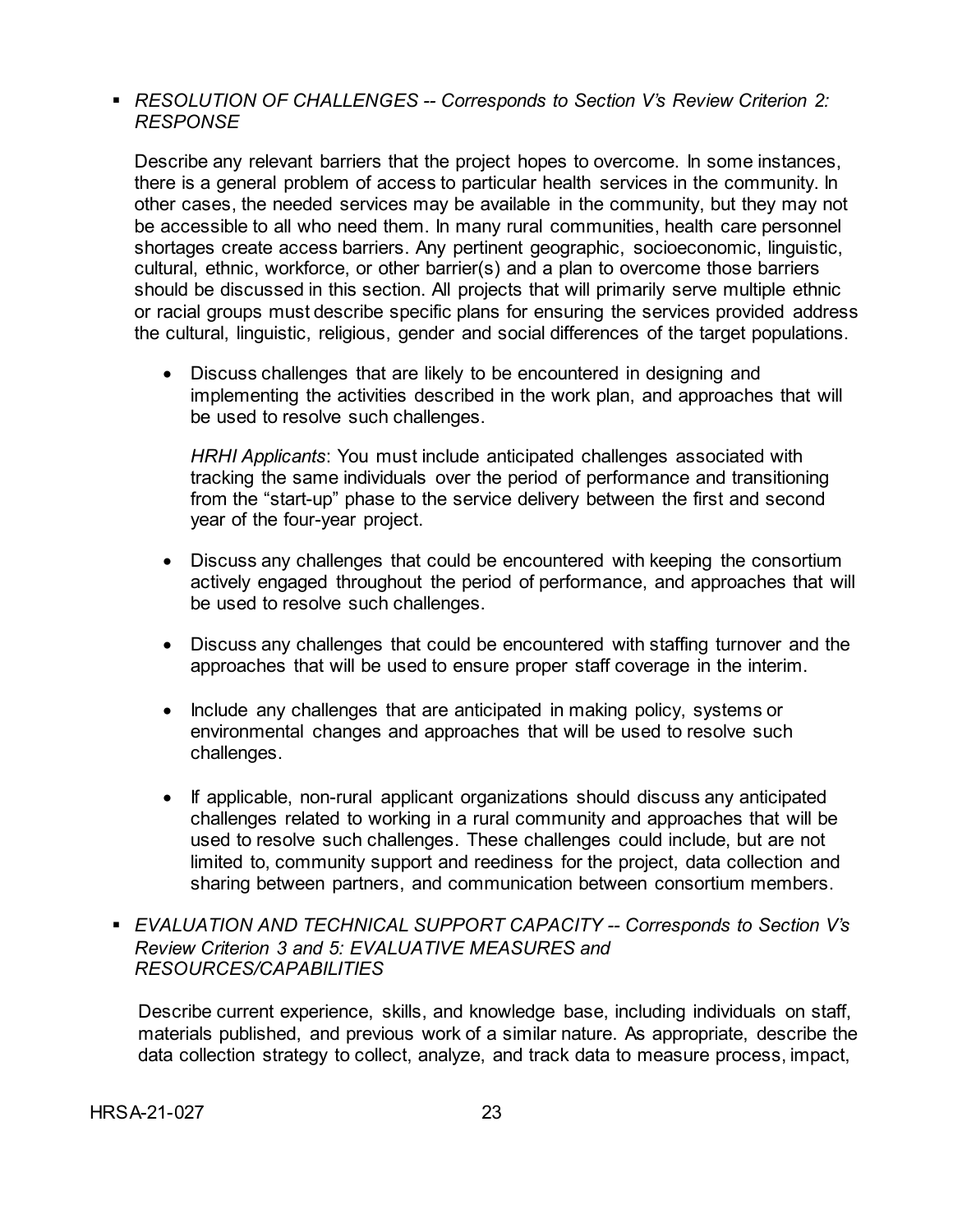and outcomes, with different groups (e.g., race, ethnicity, language) and explain how the data will be used to inform program development and service delivery.

Please use the following two sub-headings in responding to this section:

- Project Monitoring
- Evaluation

## Project Monitoring

- A. You must describe measures to be implemented for assuring effective performance of the proposed award funded activities. You must include outcome and process measures (including baseline measures) that will be tracked throughout the period of performance. These measures must align with the goals and objectives of the proposed project and with the potential health impact. It is expected that recipients will be able to articulate the outcomes of the project justified by these measures at the end of the 4-year period of performance.
- B. You must propose baseline evaluative health data that they can monitor and track throughout the period of performance in order to demonstrate the effectiveness of the intervention and to determine the replication of the project to other rural communities. Baseline measures are a subset of the process or outcomes measures, which need to be collected from the very start of the intervention. The need for baseline measures is one key reason for designing the evaluation plan before implementation begins because they establish a starting place and frame of reference for the program. Baseline measures determine where the community or target population currently is on a given health problem (e.g., the number of sites delivering depression screenings) or issue (e.g., the percent of employees who are aware of recommended physical activity guidelines) and inform the benchmarks/targets against which program managers and decision makers will assess program performance. Baseline measures can also be used to describe the current level of program activities and allow measurement of the program's progress (e.g., process measures) over time such as the number of new physical activity classes offered to employees or the establishment of a new health benefit.
- C. You are required to include selected Performance Improvement Measures System (PIMS) that are appropriate and relevant to the proposed project as baseline measures. You must also include additional baseline measures that are not included among the PIMS measures, but which are relevant to their proposed project. All applicants are required to submit indicators specific to their proposed project.

List all proposed baseline measures as **Attachment 11**. Organize your proposed baseline measures in a tabular format differentiating between baseline measures taken from PIMS (if any) and additional baseline measures (not PIMS measures) when listing them in **Attachment 11**. In addition, describe on-going quality assurance/quality improvement strategies that will assist in the early identification and modification of ineffective efforts.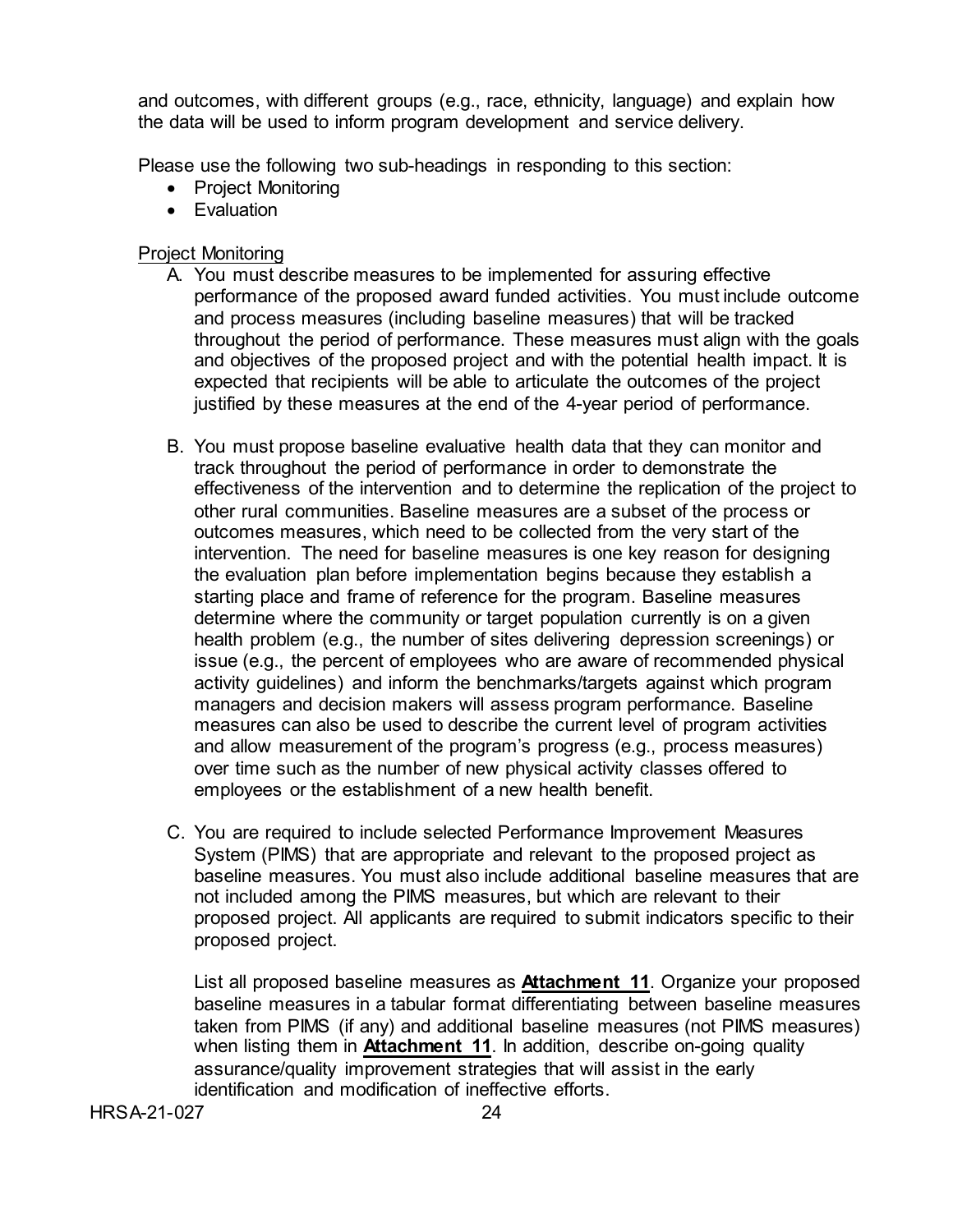*HRHI Applicants*: In addition to the PIMS measures, you are required to report on a series of HRHI specific information on cost-savings due to the implementation of this initiative that will be determined in coordination with FORHP upon award.

## *Evaluation*

A. You are required to submit an overview of the project evaluation approach that includes a list of key measures that will be used to evaluate project progress, and a brief description of how they will be collected. The description of the evaluation approach is not meant to be a fully developed evaluation plan, but rather is meant to set forth the logic behind your evaluation approach and demonstrate how the evaluation will clearly demonstrate outcomes and impacts. You should identify a staff person who will be responsible for data collection during the project planning process and at the time of application. A biographical sketch or resume in **Attachment 6** must be included in addition to a position description detailing the role and responsibilities of the data collection staff person.

*HRHI Applicants*: You must include plans to thoroughly assess identified strategies aimed at prevention and treatment related to the one or two five leading causes of death in rural specific to your project. . Additionally, you must include details regarding allocated personnel responsible for capturing additional measures over the 4-year period of performance. This should also include the title and full-time equivalent (FTE) of each staff member responsible for collecting, inputting, and reporting performance data for the HRHI.

 *ORGANIZATIONAL INFORMATION -- Corresponds to Section V's Review Criterion 5: RESOURCES/CAPABILITIES*

Please use the following two sub-headings in responding to this section:

- Applicant Organization
- Project Staffing
- Consortium Composition and Involvement

## *Applicant Organization*

Succinctly describe the abilities and contributions of the applicant organization and the consortium members. Provide a brief overview of the applicant organization that includes information such as:

- your organization's current mission
- structure, leadership, size of organization, and staffing
- location relative to the targeted rural service area
- scope of current activities
- your organization's ability to manage the award project and personnel, and
- your organization's financial practices and systems that assure your organization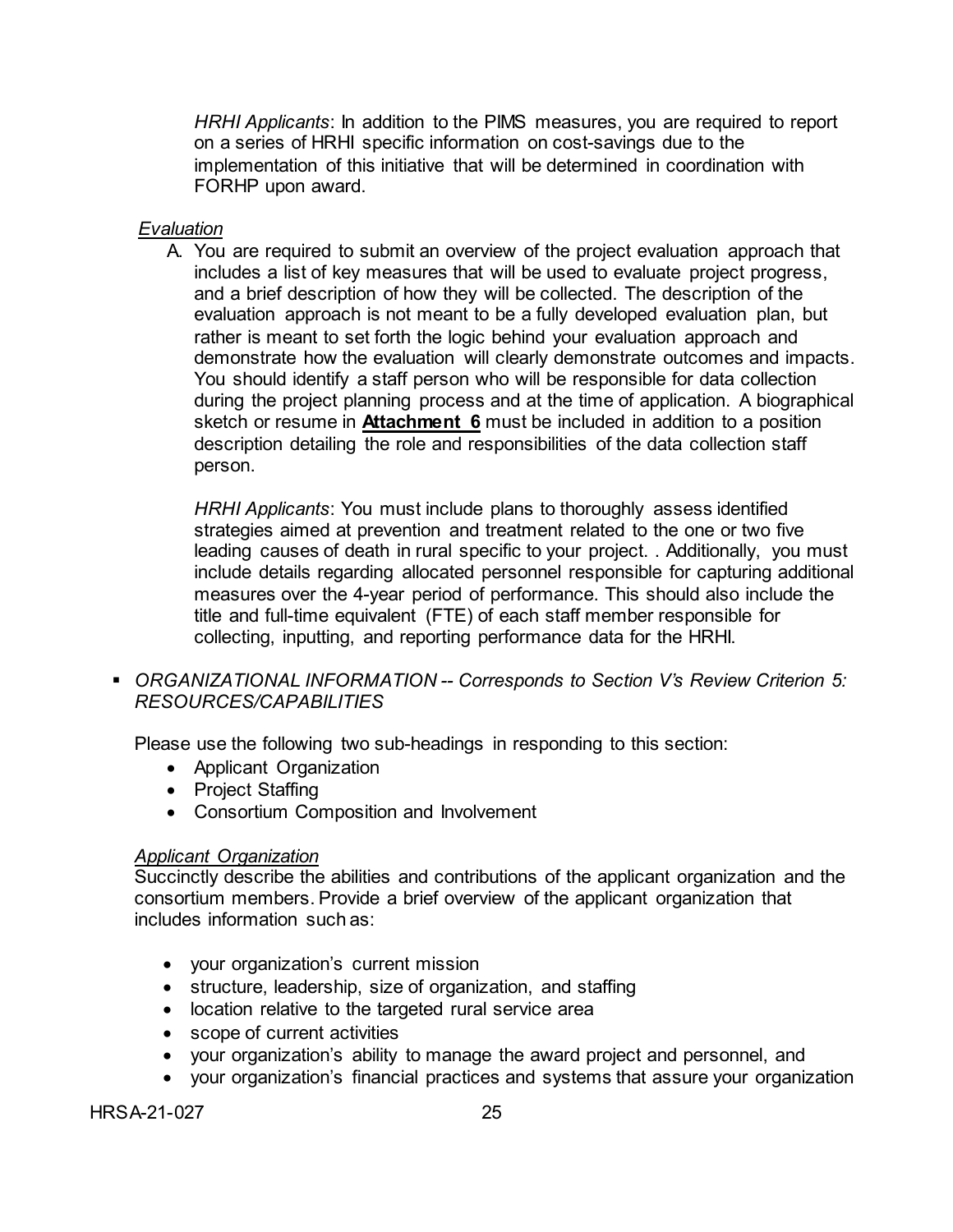can properly account for and manage the federal funds

• your organization's demonstrated experience serving, or the capacity to serve, rural underserved populations (if applicable, applicant organization should describe existing or prior collaboration and/or working experience within the targeted rural area).

## *Project Staffing*

- A. Identify the project director, as well as key personnel on the award, in the **Project Abstract** and **Attachment 5**. The project director will be responsible for project/program monitoring and carrying out the award activities. Applicants may identify a permanent project director prior to receiving award funds. Include information on the individual who will serve as the project director (or interim), as well as if they serve as the project director on any other federal awards. If the applicant organization has an interim project director or has not yet hired a person to serve as the project director, discuss the process and timeline for hiring a permanent project director for this project.
- B. HRSA recommends the project director allot **at least 0.25 FTE** to the program and has management experience involving multiple organizational arrangements. Ideally, the allocated time of the project director role should be filled by one individual, and not split amongst multiple project staff when possible. In-kind contributions, the value of non-cash contributions (for example, property or services) that benefit a federally assisted project or program, should be included in the staffing plan. All staffing information should be included in **Attachment 5**.
- C. Describe key personnel roles and how they relate to the proposed project. Key personnel are individuals whom would receive funds by this award or person(s) conducting activities central to this program (**Attachment 5**). Describe the degree to which the consortium members are ready to integrate their functions.

# *Consortium Composition and Involvement*

A. Provide information on each of the consortium partners and their experience serving or capacity to serve rural areas. Provide a one-page organizational chart and accompanying one-page description of the proposed consortium that clearly depicts the relationship between the consortium partners. A table may be used to present the following information on each partner: the organization name, address, primary contact person, current role in the community/region, proposed role in the consortium, and Employer Identification Number (EIN) (**must be provided for each consortium partner**). This should be included in **Attachment 8**.

*HRHI Applicants*: In an effort to promote expanded or scaled impact, you are **strongly** encouraged to include a regional or state-based partner in your consortium. Ideally, this partner should be included in Memorandum of Understanding/Agreement (MOU/A) document submitted with your application.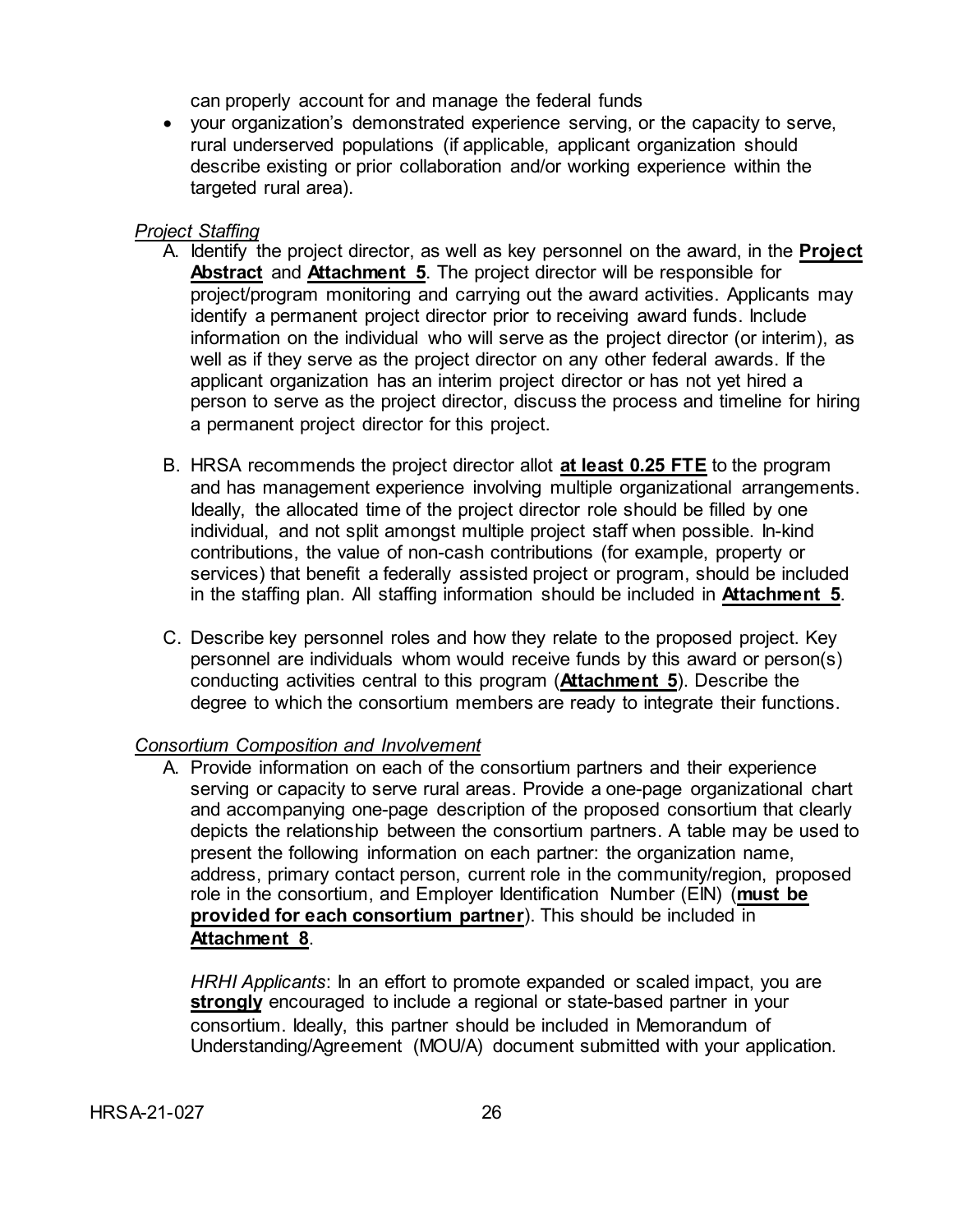- B. Urban applicants should describe how they will ensure a high degree of local control in the project. This should include a description that empowers rural consortia members and reflects a shared decision-making structure and capacity. The intent is to avoid a top-down approach that fails to vest authority with the rural communities to be served.
- C. Discuss the strategies employed for creating and defining the consortium. Explain why each of the consortium partners are appropriate collaborators and, what expertise they bring to the project. You should identify when each of the consortium members became involved in the project and detail the nature and extent of each consortium member's responsibilities and contributions to the project. Explain the capacity of each consortium member to commit to the four-year project.
- D. If applicable, describe the history of the consortium.
- E. Applicants must submit a Memorandum of Understanding/Agreement (MOU/A) that is signed and dated by all consortium members as **Attachment 2**. A MOU/A is a written document that must be signed by all consortium members to signify their formal commitment as a consortium. An acceptable MOU/A should at least describe the consortium's purpose and activities; clearly specify each organization's role in the consortium, responsibilities, and any resources (cash or in-kind) to be contributed by the member to the consortium. For the purposes of this grant program, a letter of commitment is not the same as a MOU/A; a letter of commitment may represent one organization's commitment to the project but does not necessarily outline the roles and responsibilities that are mutually agreed upon among the consortium.
- F. Provide details regarding how and when the consortium will regularly meet. Explain the proposed process for soliciting and incorporating input from the consortium for decision-making, problem solving, and urgent or emergency situations. Provide a plan for communication and discuss how coordination will work with the consortium members. Indicators should be included to assess the effectiveness of the communication and coordination of the consortium and its timely implementation. Discuss potential challenges with the consortium (e.g., consortium disagreements, personnel actions, expenditure activities, etc.) and identify approaches that can be used to resolve the challenges.
- G. Address how communication and coordination will occur between the Project Director and consortium members and how often communication is expected. Discuss how frequently project updates will be provided to the consortium members and the extent to which the project director will be accountable to the consortium. You should identify a process for periodic feedback and program modification as necessary.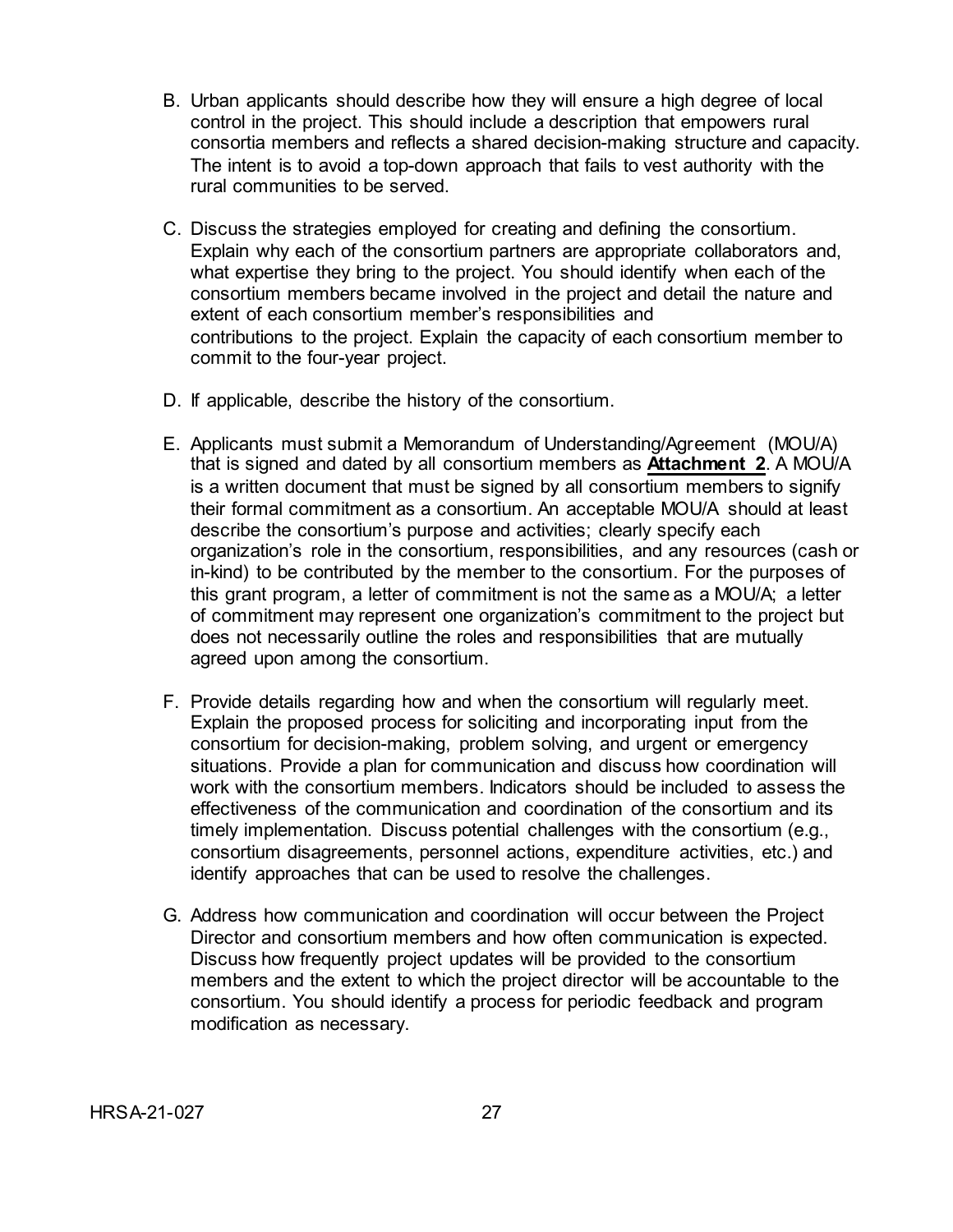H. Describe the relationship of the consortium with the community/region it serves. If appropriate, describe the extent to which the consortium and/or its members engage the community in its planning and functions. If a consortium partner is a HRSA funded entity, please describe how the partner is working or will work with the applicant organization to advance the Outreach grant. You need to demonstrate how the rural underserved populations in the local community or region to be served will benefit from and be involved in the development, ongoing operations and evaluation of the consortium.

#### <span id="page-32-0"></span>*iii. Budget*

The directions offered in the SF-424 Application Guide may differ from those offered by Grants.gov. Follow the instructions in Section 4.1.iv of HRSA's *SF-424 [Application Guide](http://www.hrsa.gov/grants/apply/applicationguide/sf424guide.pdf)* and the additional budget instructions provided below. A budget that follows the Application Guide will ensure that, if HRSA selects the application for funding, you will have a well-organized plan and, by carefully following the approved plan, may avoid audit issues during the implementation phase.

**Reminder:** The Total Project or Program Costs are the total allowable costs (inclusive of direct and indirect costs) you incur to carry out a HRSA-supported project or activity. Total project or program costs include costs charged to the award and costs borne by you to satisfy a matching or cost-sharing requirement, as applicable.

In addition, the Rural Health Care Services Outreach program requires the following:

**Travel:**Please allocate travel funds for up to two (2) program staff to attend an annual 2.5 day technical assistance workshop in Washington, DC and include the cost in this budget line item.

**Contractual:** You are responsible for ensuring that your organization or institution has in place an established and adequate procurement system with fully developed written procedures for awarding and monitoring all contracts. Consistent with 45 CFR 75, you must provide a clear explanation of the purpose of each contract, how the costs were estimated, and the specific contract deliverables.

The Further Consolidated Appropriations Act, 2020 (P.L. 116-94), Division A, § 202 states, "None of the funds appropriated in this title shall be used to pay the salary of an individual, through a grant or other extramural mechanism, at a rate in excess of Executive Level II." See Section 4.1.iv Budget – Salary Limitation of HRSA's *[SF-424 Application Guide](http://www.hrsa.gov/grants/apply/applicationguide/sf424guide.pdf)* for additional information. Note that these or other salary limitations may apply in the following fiscal years, as required by law.

## <span id="page-32-1"></span>*iv. Budget Narrative*

See Section 4.1.v. of HRSA's *SF-424 [Application Guide.](http://www.hrsa.gov/grants/apply/applicationguide/sf424guide.pdf)*

In addition, the Rural Health Care Services Outreach program requires the following:

HRSA-21-027 28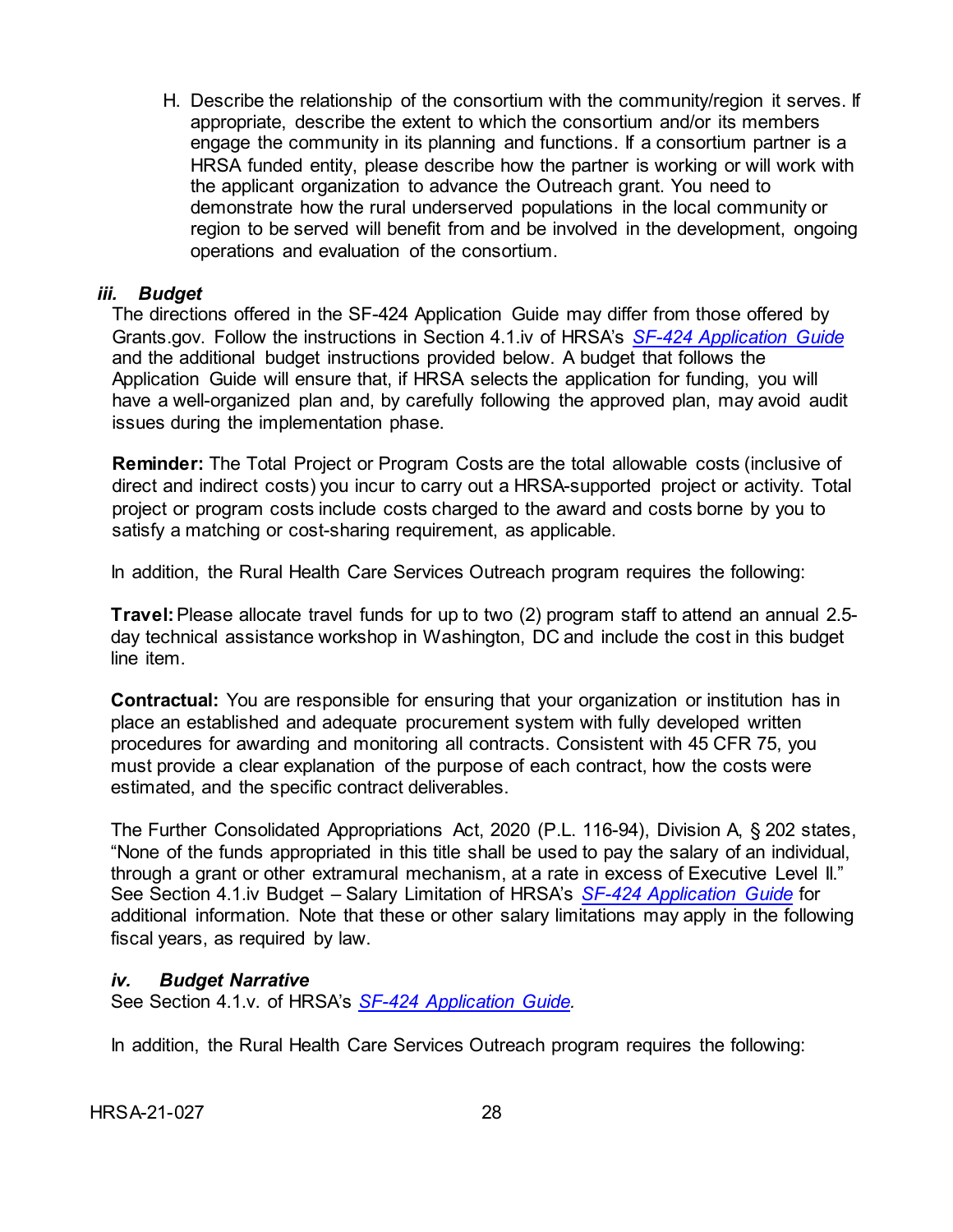• Budget for Multi-Year Award

This notice is inviting applications for performance periods up to 4 years. HRSA will make the awards on a competitive basis for 1-year budget periods. Submission and HRSA approval of Progress Report(s) and any other required submission or reports is the basis for the budget period renewal and release of subsequent years' funds. Funding beyond the 1-year budget period is subject to availability of funds, satisfactory progress of the awardee, and a determination that continued funding would be in the best interest of the Federal Government. However, four separate and complete budgets must be submitted with this application.

## **NARRATIVE GUIDANCE**

To ensure that you fully address the review criteria, this table provides a crosswalk between the narrative language and where each section falls within the review criteria. Any attachments referenced in a narrative section may be considered during the objective review.

| <b>Narrative Section</b>                     | <b>Review Criteria</b>                                                                                                                                                   |  |
|----------------------------------------------|--------------------------------------------------------------------------------------------------------------------------------------------------------------------------|--|
| <b>Introduction</b>                          | (1) Need                                                                                                                                                                 |  |
| Needs Assessment                             | (1) Need                                                                                                                                                                 |  |
| Methodology                                  | (2) Response                                                                                                                                                             |  |
| <b>Work Plan</b>                             | (2) Response and (4) Impact                                                                                                                                              |  |
| <b>Resolution of Challenges</b>              | (2) Response                                                                                                                                                             |  |
| Evaluation and Technical Support<br>Capacity | (3) Evaluative Measures and<br>(5) Resources/Capabilities                                                                                                                |  |
| Organizational Information                   | (5) Resources/Capabilities                                                                                                                                               |  |
| <b>Budget and Budget Narrative</b>           | (6) Support Requested - the budget section<br>should include sufficient justification to allow<br>reviewers to determine the reasonableness<br>of the support requested. |  |

#### <span id="page-33-0"></span>*v. Attachments*

Provide the following items in the order specified below to complete the content of the application. **Unless otherwise noted, attachments count toward the application page limit.** Indirect cost rate agreements and proof of non-profit status (if applicable) will not count toward the page limit. **Clearly label each attachment**.

## *Attachment 1: Required documentation from State Office of Rural Health*

All applicants are required to notify their State Offices of Rural Health (SORH) early in the application process to advise them of their intent to apply. SORHs can often provide technical assistance to applicants. Please include a copy of the SORH's response to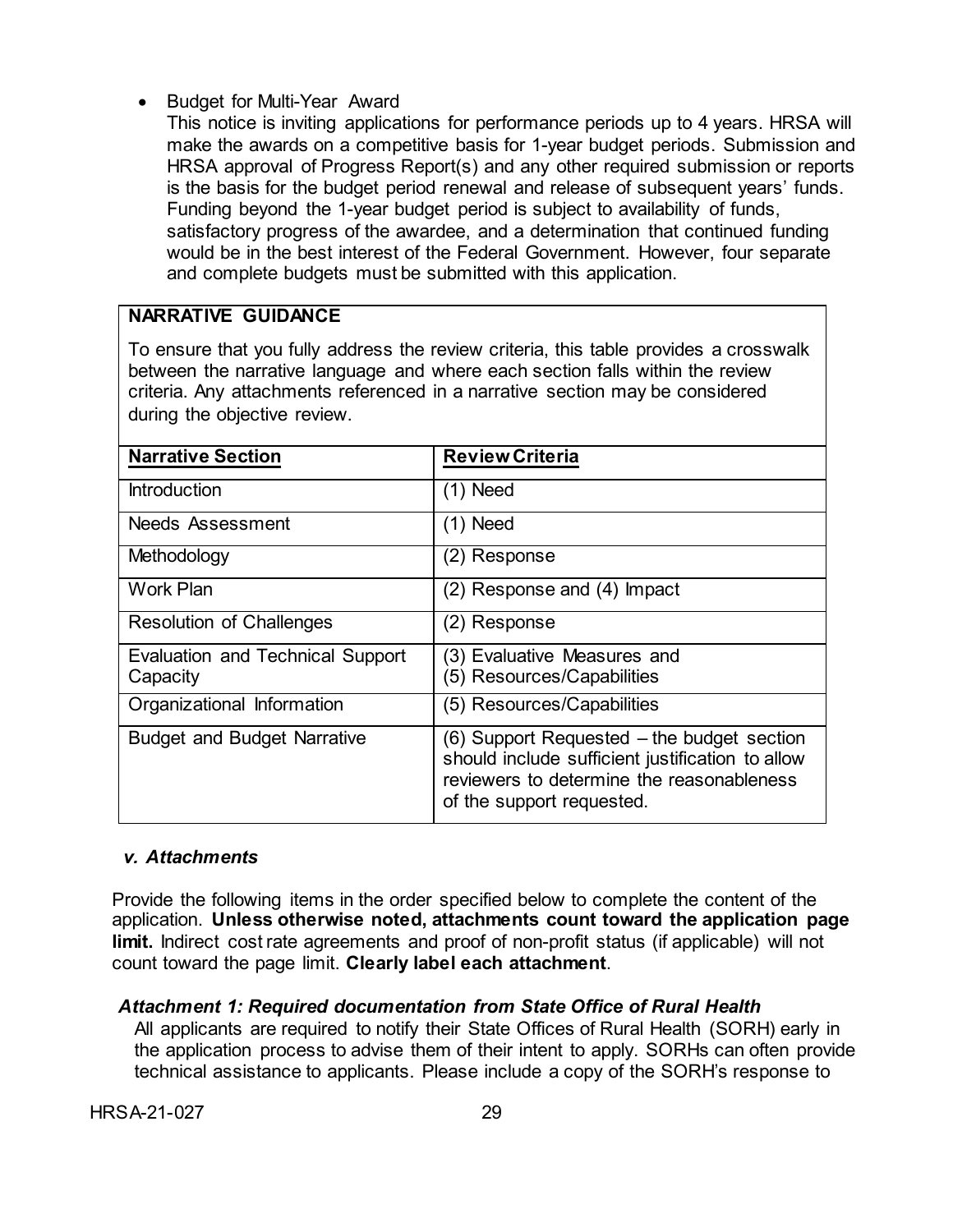your correspondence and/or the letter or email you sent to the SORH notifying them of your intent to apply. SORH's applying as the applicant organization must provide an attestation that their application was independently developed and written and that they have not knowingly duplicated efforts or project ideas of non-SORH applicants within their state. By statute, all applicants are required to notify their SORH or equivalent (state appropriate entity) in **Attachment 1**. However, if applicants from the U.S. territories do not have the functional equivalent of a SORH, this requirement does not apply and U.S. territories are still eligible to apply. This attachment **will count** towards the 80-page limit.

#### *Attachment 2: Memorandum of Understanding/Agreement (MOU/A)*

You must include a MOU/A (signed and dated by all consortium members). The MOU/A should at least clearly specify each organization's role in the consortium, each member's responsibilities, and any resources (cash or in-kind) to be contributed by the member to the consortium. This attachment will count towards the 80-page limit.

#### *Attachment 3: Map of Service Area*

Include a legible map that clearly shows the location of consortium members, the geographic area that will be served by the consortium, and any other information that will help reviewers visualize and understand the scope of the proposed project activities. This attachment **will count** towards the 80-page limit. **Note**: Maps should be legible and in black and white.

#### *Attachment 4: Work Plan*

Attach the work plan for the program that includes all information detailed in Section [IV.2.ii. Project Narrative.](#page-16-0) The work plan should illustrate the consortium's goals, strategies, activities, and measurable progress and outcome measures. The work plan must outline the individual or organization responsible for carrying out each activity and include a timeline for the period of performance. This attachment **will count** towards the 80-page limit.

#### *Attachment 5: Staffing Plan and Job Description for Key Personnel (see Section 4.1. of* **HRSA's** *SF-424 [Application Guide\)](http://www.hrsa.gov/grants/apply/applicationguide/sf424guide.pdf)*

Keep each job description to **one-page** in length as much as is possible. Include the role, responsibilities, and qualifications of proposed program staff to run the consortium, and specifically to accomplish the proposed Outreach program project. Include the qualification levels for the program staff and rationale for the amount of time that is requested for each staff position. Staffing needs should be explained and should have a direct link to activities proposed in the Project Narrative and budget sections of the application. Staffing plan should include in-kind personnel to the program. HRSA recommends supporting a project director with **at least 0.25 FTE** at the time of application.

Include the role, responsibilities, and qualifications of proposed program staff as it relates to the Outreach Program. For the purposes of this application, key personnel are individuals who are funded by this award or person(s) conducting activities central to this program. This attachment **will count** towards the 80-page limit.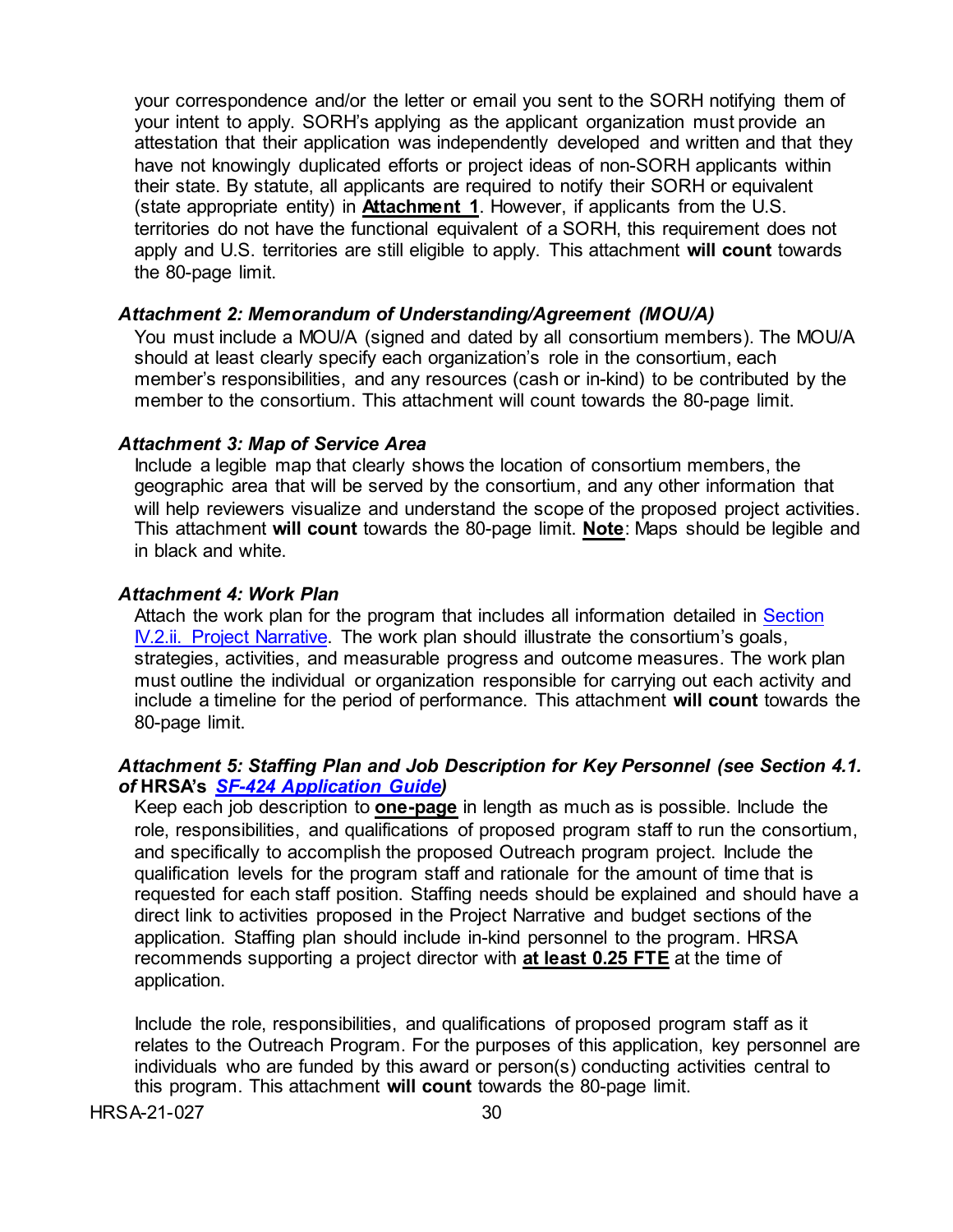#### *Attachment 6: Biographical Sketches of Key Personnel*

Include biographical sketches for persons occupying the key positions described in **Attachment 5**, not to exceed **two pages** in length per person. In the event that a biographical sketch is included for an identified individual not yet hired, include a letter of commitment from that person with the biographical sketch. If the project director (PD) serves as a PD for other federal awards, please list the federal awards as well as the percent FTE for each respective federal award. This attachment **will count** towards the 80-page limit.

#### *Attachment 7: Evidence-Based or Promising Practice Model(s)*

You must cite the source of the evidence-based or promising practice model(s) and provide documentation that shows the effectiveness (or potential effectiveness) of this model. Documentation could include a peer-reviewed abstract of the model or a citation/description from a credible web source. This attachment **will count** towards the 80-page limit.

#### *Attachment 8: Consortium Member List and Consortium Organizational Chart*

Provide a consortium member list and organizational chart for the consortium. A table may be used to present the following information on each consortium member: the organization name, address, primary contact person, current role in the community/region, and **the Employer Identification Number (EIN), which must be provided for each consortium member.** A list of each of the consortium member organizations' roles, responsibilities and contributions to the project should be included. This chart should denote all consortium partners who are HRSA-funded entities with an asterisk. The consortium organizational chart should depict the structure of the consortium for the project and should describe how authority will flow from your organization receiving the federal grant funds to the consortium members. This attachment **will count** towards the 80-page limit.

Provide a one-page figure that depicts the organizational structure of the project.

#### *Attachment 9: Applicant Organization's Organizational Chart*

Provide an organizational chart of your organization in this attachment that **will count** towards the 80-page limit.

#### <span id="page-35-0"></span>*Attachment 10: Healthy Rural Hometown Initiative (HRHI) Participation Statement (if applicable)*

You must include a statement expressing interest in participating in the HRHI.

FORHP highly recommends that you include the following language: "*Your organization's name* is submitting an application for participation in the Outreach Program's Healthy Rural Hometown Initiative Track."

This statement should be towards the top of the page and should be the only statement on that page. This attachment **will count** towards the 80-page limit.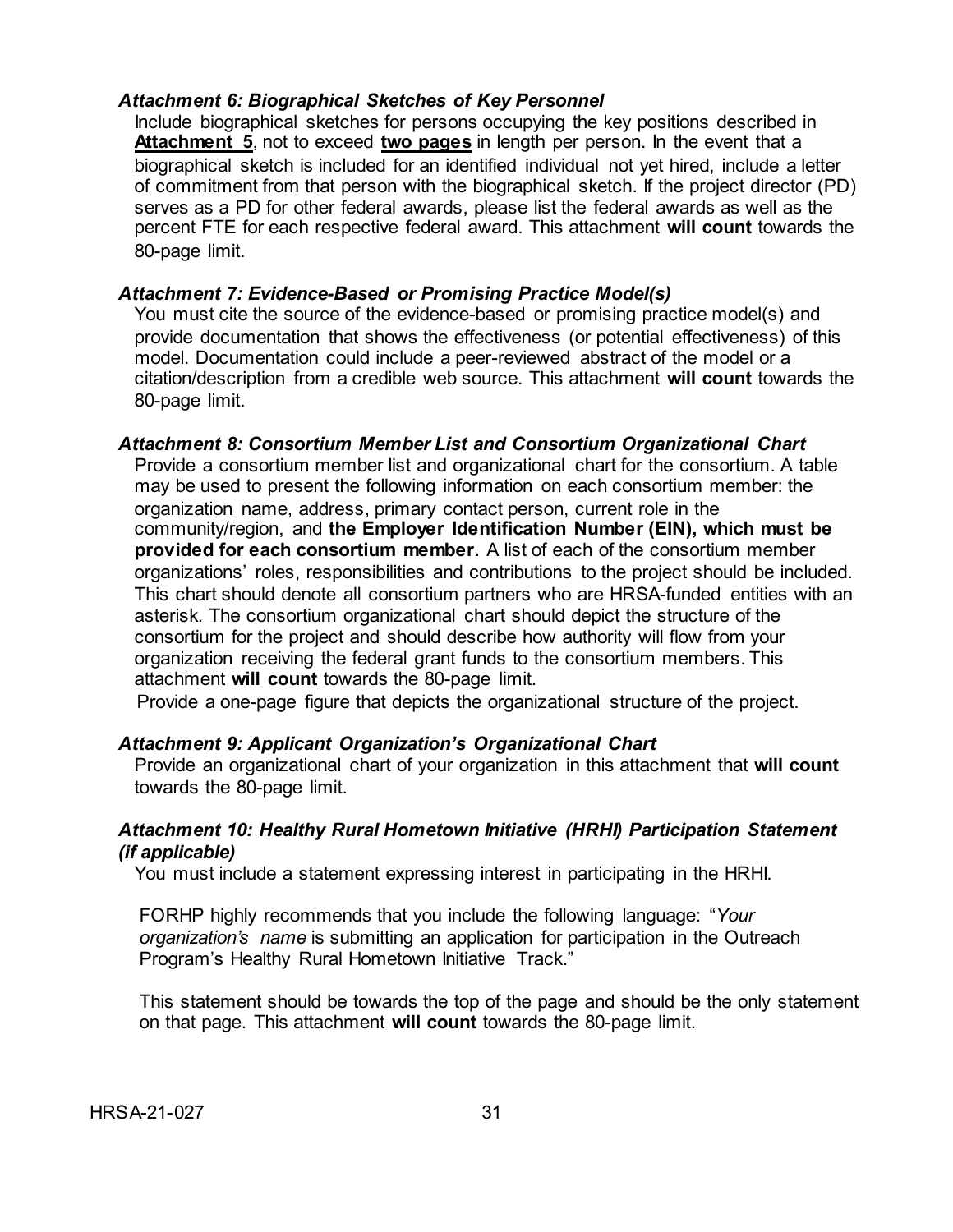## *Attachment 11: Baseline Measures*

Organize your proposed baseline measures in a tabular format differentiating between baseline measures taken from PIMS (if any) and additional baseline measures (not PIMS measures) when listing them. A list of the proposed PIMS measures in Appendix [A.](#page-52-0) This attachment **will count** towards the 80-page limit*.*

## *Attachment 12: Request for a Funding Preference (if applicable)*

If requesting a funding preference, the application must provide documentation that supports the funding preference qualification. Please indicate which qualification is being met also in Section IV.2.i Project Abstract. For further information on funding preferences and the required documentation, please refer to [Section V.2.](#page-45-1) This attachment **will not count** towards the 80-page limit.

## *Attachment 13: Previous Grants (if applicable)*

If the applicant organization has received any HRSA funds within the last 5 years, the grant number and the abstract from the previous award should be included. Please only provide the grant number(s) and abstract(s). This attachment **will not count** towards the 80-page limit.

## *Attachment 14: Exceptions Request (if applicable)*

For Tribal Exceptions and [Multiple EIN Exception](#page-12-2) requests, the following **must** be included:

- Names, titles, email addresses, and phone numbers for points of contact at each of the applicant organizations and the parent organization;
- Proposed project focus and service area for each applicant organization with the same EIN (these should not overlap);
- Justification for why each applicant organization must apply to this funding opportunity separately as the applicant organization, as opposed to serving as consortium members on other applications;
- Assurance that the applicant organizations will each be responsible for the planning, program management, financial management, and decision making of their respective projects, independent of each other and/or the parent organization; and
- Signatures from the points of contact at each applicant organization and the parent organization.

This attachment **will not count** towards the 80-page limit.

## *Attachment 15: Other Related Documents (optional)*

Include here any other documents that may be relevant to the application (e.g., letter of support from state or regional partners, Indirect Cost Rate Agreement). This attachment **will count** towards the 80-page limit.

## <span id="page-36-0"></span>**3. Dun and Bradstreet Data Universal Numbering System (DUNS) Number Transition to the Unique Entity Identifier (UEI) and System for Award Management (SAM)**

HRSA-21-027 32 You must obtain a valid DUNS number, also known as the Unique Entity Identifier (UEI), and provide that number in the application. Beginning in December 2020, the \*DUNS number will be replaced by the UEI, a "new, non-proprietary identifier" requested in, and assigned by, the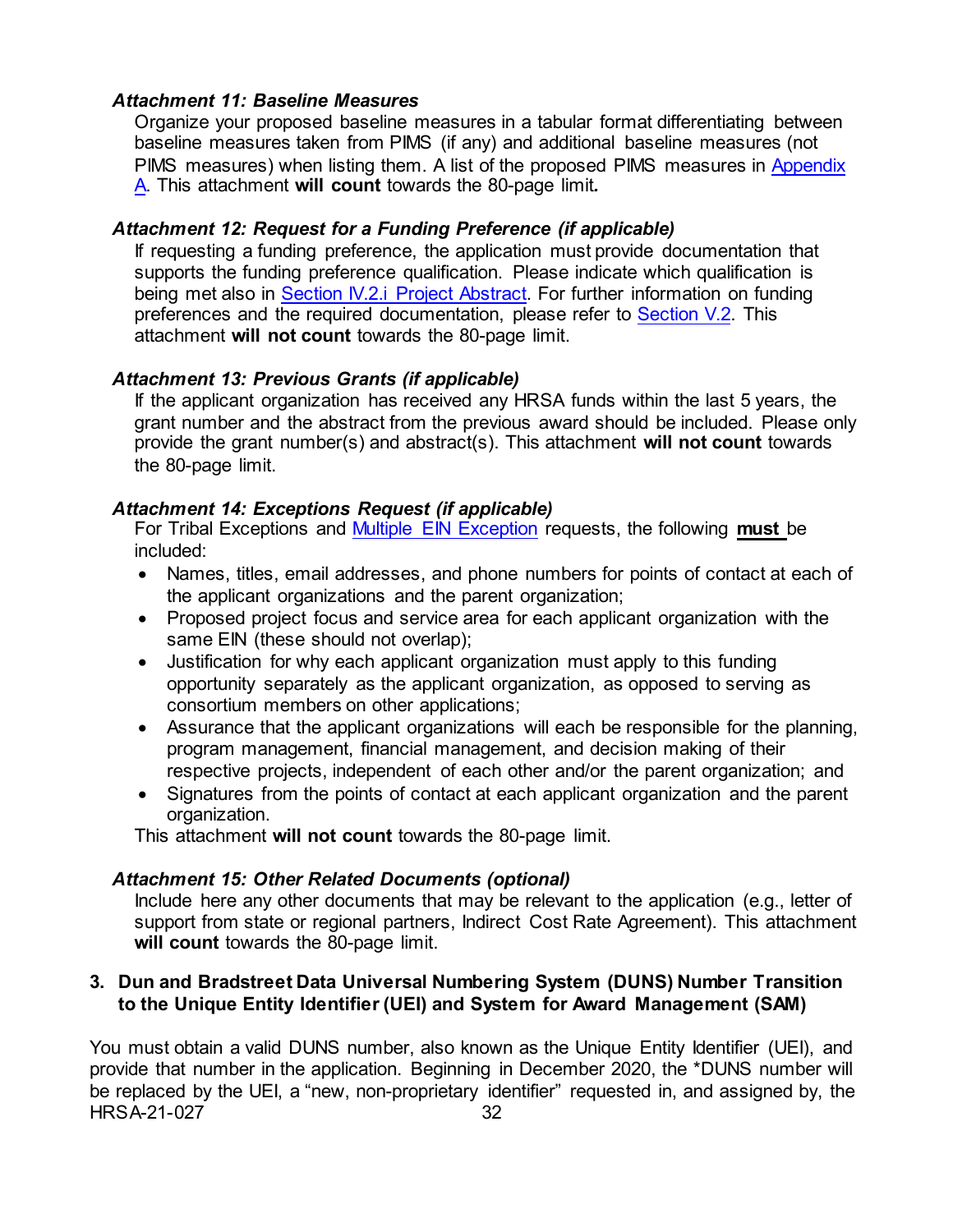System for Award Management (SAM.gov). For more details, visit the following: [Planned UEI](https://www.grants.gov/web/grants/forms/planned-uei-updates.html)  [Updates in Grant Application Forms](https://www.grants.gov/web/grants/forms/planned-uei-updates.html) and [General Service Administration's](https://www.gsa.gov/entityid) UEI Update page.

You must also register with SAM and continue to maintain active SAM registration with current information at all times during which you have an active federal award or an application or plan under consideration by an agency (unless the applicant is an individual or federal agency that is exempted from those requirements under 2 CFR § 25.110(b) or (c), or has an exception approved by the agency under 2 CFR § 25.110(d))**.**

If you are chosen as a recipient, HRSA would not make an award until you have complied with all applicable DUNS (or UEI) and SAM requirements and, if you have not fully complied with the requirements by the time HRSA is ready to make an award, you may be deemed not qualified to receive an award and use that determination as the basis for making an award to another applicant.

If you have already completed Grants.gov registration for HRSA or another federal agency, confirm that the registration is still active and that the Authorized Organization Representative (AOR) has been approved.

\*Currently, the Grants.gov registration process requires information in three separate systems:

- Dun and Bradstreet [\(http://www.dnb.com/duns-number.html\)](http://www.dnb.com/duns-number.html)
- System for Award Management (SAM) [\(https://www.sam.gov\)](https://www.sam.gov/)
- Grants.gov [\(http://www.grants.gov/\)](http://www.grants.gov/)

For further details, see Section 3.1 of HRSA's *SF-424 [Application Guide.](http://www.hrsa.gov/grants/apply/applicationguide/sf424guide.pdf)*

**[SAM.GOV](http://sam.gov/) ALERT:** For your SAM.gov registration, you must submit a [notarized letter](https://www.fsd.gov/fsd-gov/answer.do?sysparm_kbid=d2e67885db0d5f00b3257d321f96194b&sysparm_search=kb0013183) appointing the authorized Entity Administrator. The review process changed for the Federal Assistance community on June 11, 2018.

In accordance with the Federal Government's efforts to reduce reporting burden for recipients of federal financial assistance, the general certification and representation requirements contained in the Standard Form 424B (SF-424B) – Assurances – Non-Construction Programs, and the Standard Form 424D (SF-424D) – Assurances – Construction Programs, have been standardized federal-wide. Effective January 1, 2020, the forms themselves are no longer part of HRSA's application packages and the updated common certification and representation requirements will be stored and maintained within SAM. Organizations or individuals applying for federal financial assistance as of January 1, 2020, must validate the federally required common certifications and representations annually through SAM located at [SAM.gov.](https://www.sam.gov/)

**If you fail to allow ample time to complete registration with SAM or Grants.gov, you will not be eligible for a deadline extension or waiver of the electronic submission requirement.**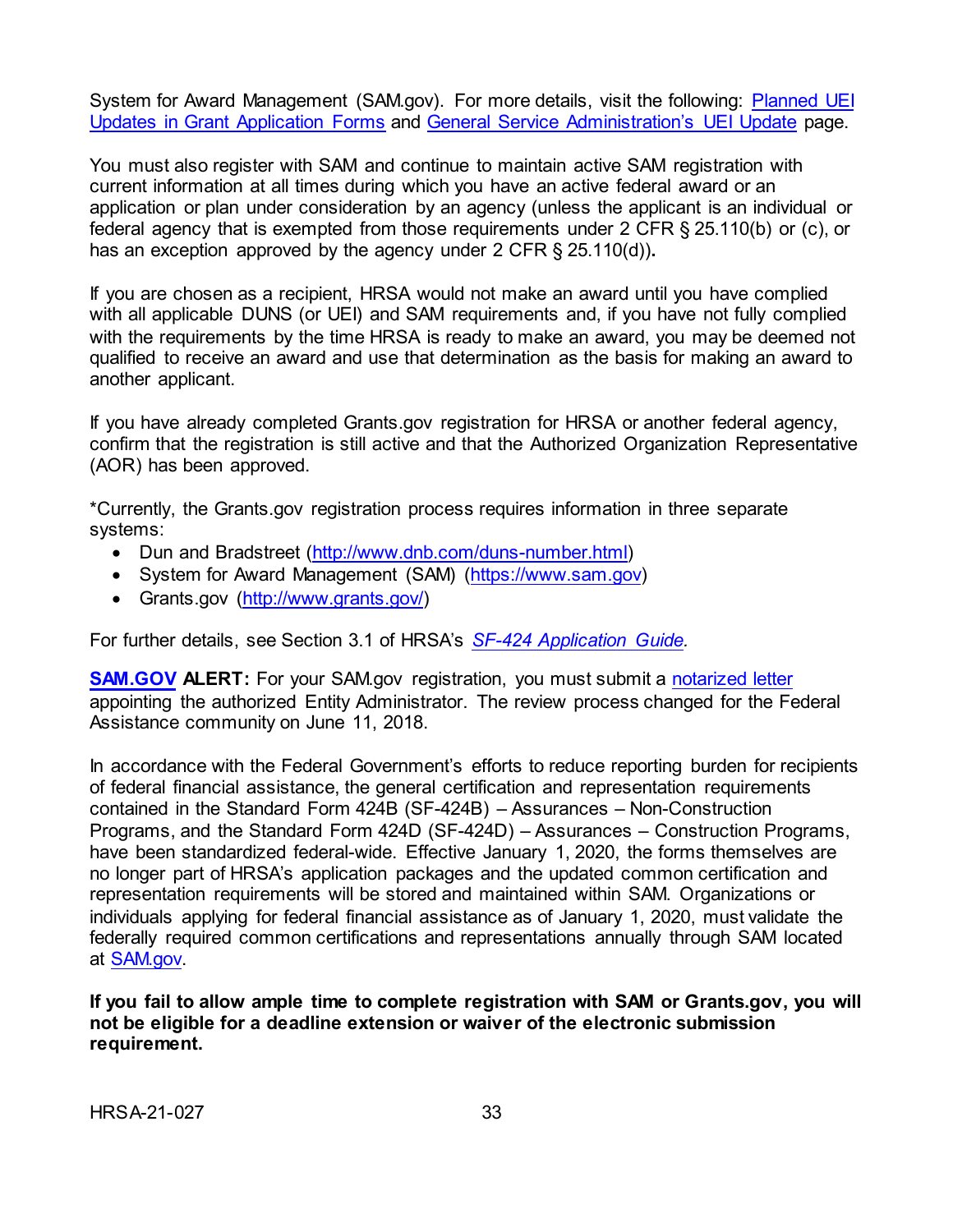## <span id="page-38-0"></span>**4. Submission Dates and Times**

## **Application Due Date**

The due date for applications under this NOFO is *December 1, 2020 at 11:59 p.m. ET*. HRSA suggests submitting applications to Grants.gov at least **3 calendar days before the deadline** to allow for any unforeseen circumstances. See Section 8.2.5 – Summary of emails from Grants.gov of HRSA's *[SF-424 Application Guide](http://www.hrsa.gov/grants/apply/applicationguide/sf424guide.pdf)* for additional information.

# <span id="page-38-1"></span>**5. Intergovernmental Review**

The Rural Health Care Services Outreach program is a program subject to the provisions of Executive Order 12372, as implemented by 45 CFR part 100.

See Section 4.1 ii of HRSA's *SF-424 [Application Guide](http://www.hrsa.gov/grants/apply/applicationguide/sf424guide.pdf)* for additional information.

## <span id="page-38-2"></span>**6. Funding Restrictions**

You may request funding for a period of performance of up to 4 years, at no more than \$200,000 per year (inclusive of direct and indirect costs) for the Regular Outreach track and no more than \$250,000 per year (inclusive of direct and indirect cost) for the HRHI track. Awards to support projects beyond the first budget year will be contingent upon Congressional appropriation, satisfactory progress in meeting the project's objectives, and a determination that continued funding would be in the best interest of the Federal Government.

The General Provisions in Division A of the Further Consolidated Appropriations Act, 2020 (P.L. 116-94) apply to this program. Please see Section 4.1 of HRSA's *SF-424 Application Guide* for additional information. Note that these or other restrictions will apply in the following fiscal years, as required by law.

You cannot use funds under this notice for the following purposes:

• To build or acquire real property or for construction or major renovation or alteration of any space (see 42 U.S.C. 254c(h)). Minor renovations and alterations are allowable.

You are required to have the necessary policies, procedures, and financial controls in place to ensure that your organization complies with all legal requirements and restrictions applicable to the receipt of federal funding including statutory restrictions on use of funds for lobbying, executive salaries, gun control, abortion, etc. Like those for all other applicable grants requirements, the effectiveness of these policies, procedures, and controls is subject to audit.

<span id="page-38-3"></span>All program income generated as a result of awarded funds must be used for approved project-related activities. The program income alternative applied to the award(s) under the program will be the addition/additive alternative. You can find post-award requirements for program income at [45 CFR § 75.307.](https://www.ecfr.gov/cgi-bin/retrieveECFR?gp=1&SID=4d52364ec83fab994c665943dadf9cf7&ty=HTML&h=L&r=PART&n=pt45.1.75)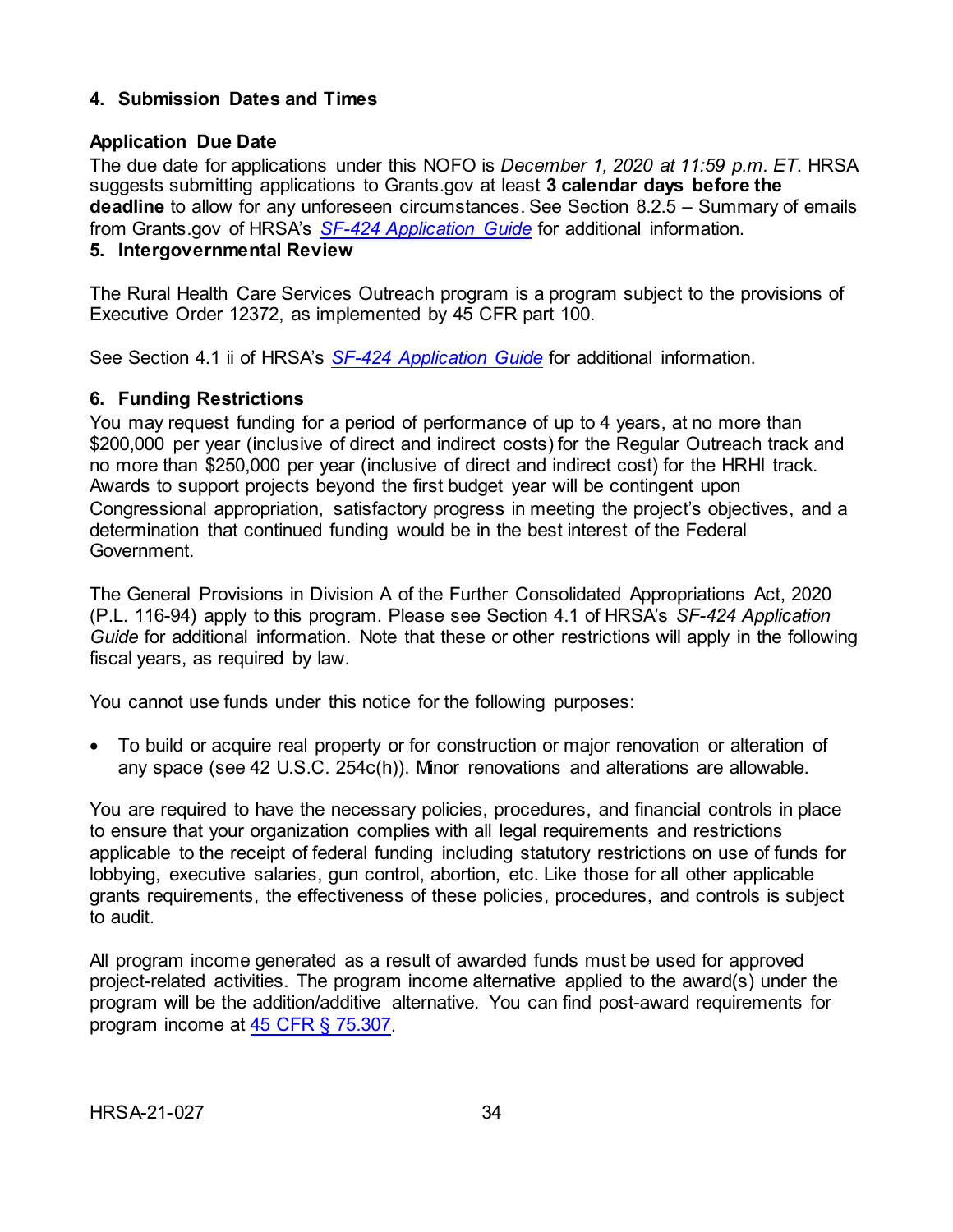# **V. Application Review Information**

# <span id="page-39-0"></span>**1. Review Criteria**

HRSA has procedures for assessing the technical merit of applications to provide for an objective review and to assist you in understanding the standards against which your application will be reviewed. HRSA has critical indicators for each review criterion to assist you in presenting pertinent information related to that criterion and to provide the reviewer with a standard for evaluation.

These criteria are the basis upon which the reviewers will evaluate and score the merit of the application. The entire proposal will be considered during objective review. Review criteria are used to review and rank applications. The Rural Health Care Services Outreach program has six (6) review criteria. HRHI track applicants will be evaluated on all of the criteria including the HRHI specific criteria. Regular Outreach track applicants will only be evaluated on the general review criteria. See the review criteria outlined below with specific detail and scoring points. All eligible applications will be reviewed based upon the track the applicant has identified in their **[Project Abstract](#page-15-0)** and **[Attachment 10](#page-35-0)**.

## *Criterion 1: NEED (20 points) – Corresponds to Section IV's Introduction and Needs Assessment*

## *Sub-Criterion One: 6 points*

- 1. The clarity in which you describe the intended purpose of the proposed project.
- 2. The extent to which you clearly outline the project goals and anticipated outcomes of the project.
- 3. The extent to which you comprehensively describe the evidence-based or promising practice model incorporated in your project and your rationale for selecting your model.
- 4. The extent to which you thoroughly describe and demonstrate the health-related challenge faced by the community along with the associated contributing factors.

## *Sub-Criterion Two: 7 points*

- 5. You clearly identify and establish the unmet health care needs of the target population as evidenced by:
	- i. The data provided regarding the incidence (e.g., cardiovascular disease, diabetes, etc.) in the target population through demographic information and other specific health status indicators (e.g., social determinants of health, health disparities, etc.) relevant to the project.
	- ii. The identification and description of any subpopulations who have historically suffered from poorer health outcomes, racial and ethnic health disparities, and other inequities among the target population. If you indicated that the target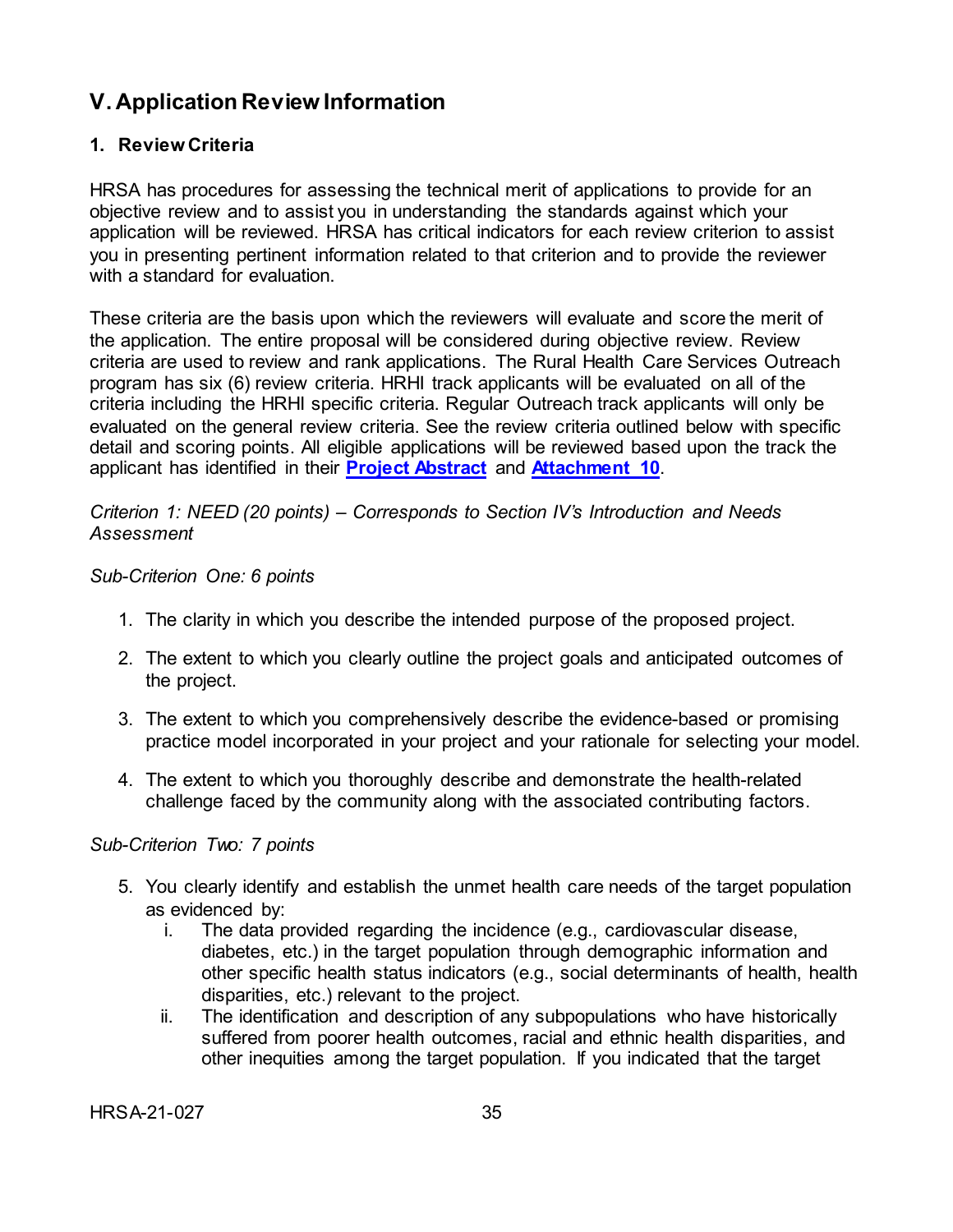population does not have any subpopulations, you clearly identified and described any subpopulations who might be impacted by the project.

- iii. The identification and description of racial and ethnic subpopulations in the proposed service area. If you indicated that the proposed service area does not have any racial and ethnic subpopulations, you described the population demographics of the proposed service area and identified any disparities they face.
- iv. The thoroughness in which you illustrate the demographics of the service area (outside of the target population). You provide detailed supporting local (e.g., county-level), state, and national data for the community and the target population. You compare local data versus state and national data to demonstrate disparity and need.
- v. The strength and quality of the methodology used to identify the unique needs of the target population (e.g., frequency of needs assessments, modes of data collection).
- 6. The extent to which you described the level of involvement the target community and the consortium partners have held in identifying the needs of the population and in planning the project activities.
- 7. The extent to which you clearly describe the relevant barriers that you hope to overcome including:
	- i. Any pertinent geographic, socio-economic, linguistic, cultural, ethnic, workforce, and/or other barrier(s) that prohibit access to health care in the target community.

For *HRHI applicants*, detailed information regarding barriers associated with the particular leading cause(s) of death that you propose to target in your project.

ii. Any anticipated linguistic, social, or religious barriers to health care of the target population.

# *Sub-Criterion Three: 7 points*

- 8. The extent to which the target service area is clearly defined and described.
- 9. The extent to which you demonstrate a thorough understanding of the relevant health services currently available in the targeted service areas including:
	- i. The potential impact of the project on current providers (especially those that are not included in the proposed project).
	- ii. Any other potential adverse effect (if any), as well as estimates of how the project might augment and enhance any existing capabilities in the service area.
	- iii. How your project will effectively address a health gap in the community that would not otherwise have been addressed if it were not for this grant funding.
	- iv. How other grant programs and/or resources would not have been able to successfully address this unmet health need and how this grant program is the best and most appropriate opportunity to address this need.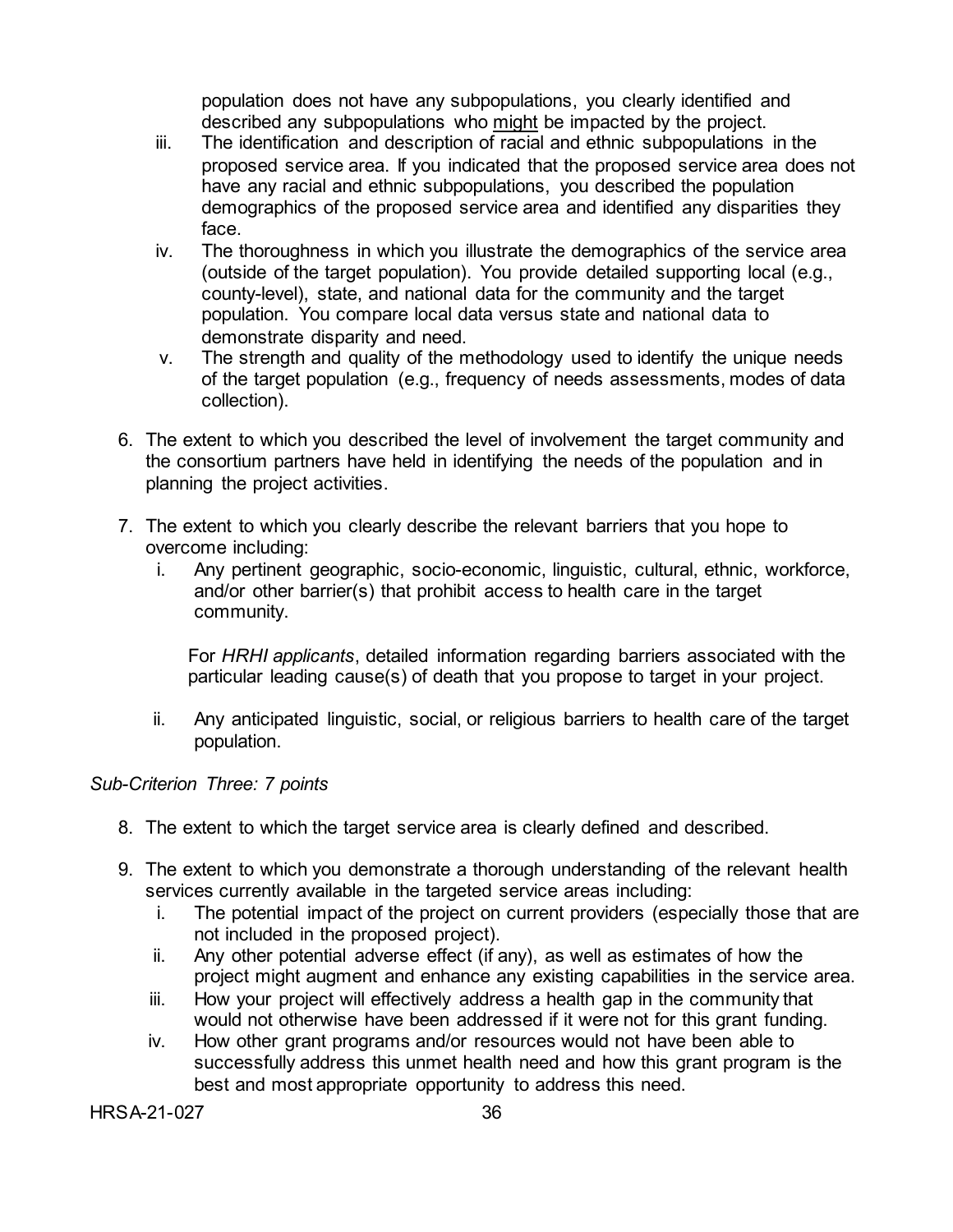## *Criterion 2: RESPONSE (30 points) – Corresponds to Section IV's Methodology*

## *Sub-Criterion One: 9 points*

- 1. The extent to which:
	- i. The proposed project thoroughly responds to the "Purpose" included in the funding opportunity description and, if relevant, the intended purpose of the Healthy Rural Hometown Initiative in relation to "Needs Assessment" section of the program narrative.
	- ii. The proposed activities are an effective approach for addressing the healthrelated challenge and for attaining the project objectives.
	- iii. The proposed goals and objectives have a clear and relevant correlation towards addressing the identified need and associated barriers while remaining measurable, realistic, and achievable in a specific timeframe.
	- iv. The quality and extent to which the applicant describes the methods by which their project will address the health access and outcome disparities experienced by vulnerable populations within their target rural service area and how these methods align with the propose project goals and objectives.
	- v. Proposed activities ensure that possible cultural, linguistic, social, and religious differences of target populations are identified and addressed.

## *Sub-Criterion Two: 9 points*

- 2. The degree to which you propose a health service project based on an appropriate and relevant evidence-based or promising practice model. The degree to which the model has been shown to be effective in addressing gaps and needs in a community setting and improve the health status of participants, including:
	- i. The strength of the evidence-based or promising practice model that the project is based on as evidenced by appropriate and valid citations for the chosen model/s.
	- ii. The extent to which the evidence-based practice or promising practice model selected for the project and evidence that this framework is appropriate and relevant to your community's need and target population.
	- iii. The extent to which the model is tailored and/or modified to your proposed project and how the tailored/modified evidence-based or promising practice model can be effective in fulfilling your community's unmet needs and improving the health status.

#### *Sub-Criterion Three: 6 points*

- 3. The strength and feasibility of the following:
	- i. The plan for project sustainability after the period of federal funding ends.
	- ii. The sustainable impact of the program funded by grant.
	- iii. The proposed strategies to achieve the desired sustainable impact.
	- iv. Potential sources of support for achieving sustainability after the 4-year period of performance has ended.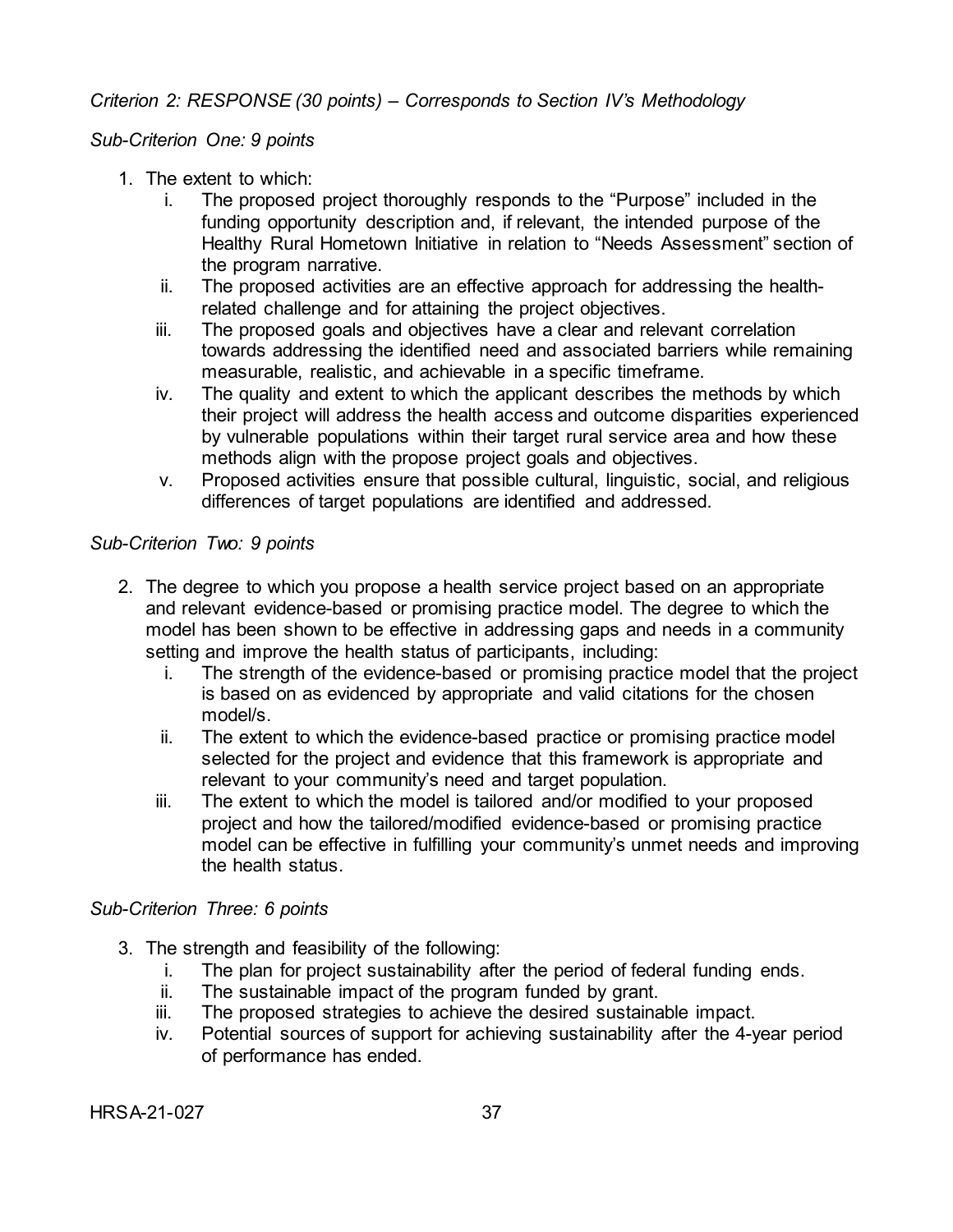#### *Sub-Criterion Four: 6 points*

- 4. The strength and feasibility of the proposed work plan that is logical and easy to follow. The clarity in which the work plan addresses the project activities, responsible parties, the timeline of the proposed activities, anticipated outputs, and the necessary processes associated with achieving project goals.
- 5. The extent to which the work plan addresses and resolves identified challenges and anticipated barriers.
- 6. The clarity in which you describe how your project goals are consistent with the [Healthy People 2030 Initiative.](https://health.gov/healthypeople)

*Criterion 3: EVALUATIVE MEASURES (10 points) – Corresponds to Section IV's Evaluation and Technical Support Capacity*

- 1. The effectiveness of the method proposed to monitor and assess the project results. Measures must be able to assess:
	- i. The extent to which the program objectives have been met.<br>ii The extent to which these can be attributed to the project
	- The extent to which these can be attributed to the project.
- 2. Thorough evidence that demonstrates that progress toward meeting grant-funded goals will be tracked, measured, and assessed.
	- i. The extent to which the baseline (process and outcome) measures will be comprehensively monitored and tracked throughout the period of performance in order to demonstrate the effectiveness of the intervention and to determine the replicability of the project to other rural communities. These measures must align with the goals and objectives of the proposed project and the potential health impact.
- 3. The strength of proposed on-going quality assurance/quality improvement strategies that will assist in the early identification and modification of ineffective efforts.
- 4. The strength of the process by which data/information for these measures will be collected and assessed, including an approach for assessing the project's progress in relation to its proposed outputs and outcomes.

For *HRHI Applicants* only, the clarity in which the proposed data collection plan accurately addresses anticipated processes for collecting data related to their proposed focus area(s).

5. The strength of the proposed assessment questions, indicators, data sources, assessment methods (e.g., review of documents, interviews with project staff and participants, surveys of participants, etc.), and how the assessment findings will be shared throughout the project as evidenced in the assessment plan.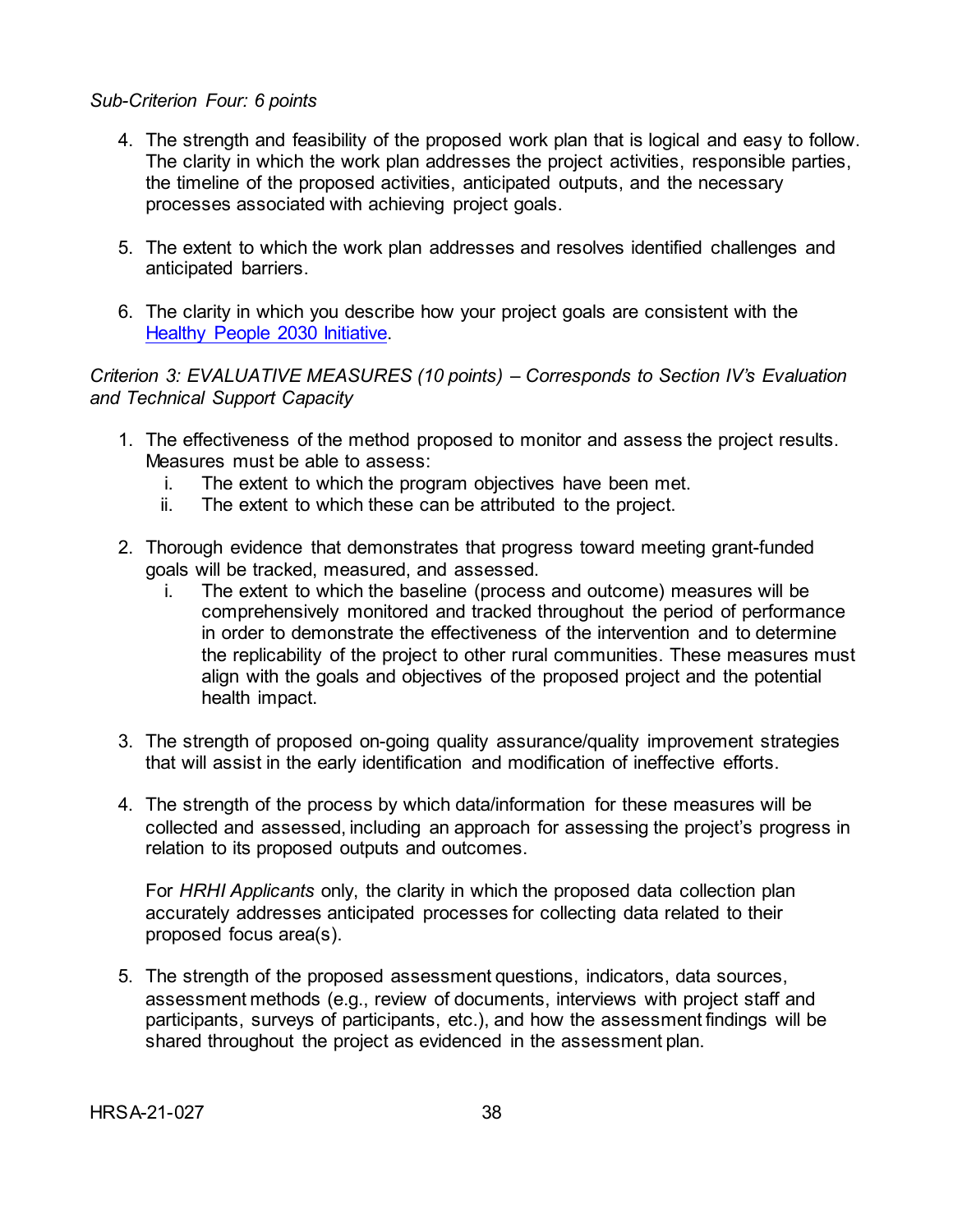6. The extent to which the assessment strategy engages project staff and key stakeholders in the design and implementation of the assessment as evidenced in the assessment plan.

## *Criterion 4: IMPACT (10 points) – Corresponds to Section IV's Work Plan*

- 1. The extent to which the proposed project will positively impact the target population and the extent to which the project may be replicable in other communities with similar needs.
- 2. The quality and extent to which the applicant incorporates processes for reducing health access and outcomes disparities within the target rural service area.
- 3. The extent to which you describe the potential impacts of the selected evidencebased or promising practice model/s that was used in the design and development of the proposed project.
- 4. The feasibility and effectiveness of the proposed approach for widely disseminating information regarding results of the project.

*Criterion 5: RESOURCES/CAPABILITIES (25 points) – Corresponds to Section IV's Organizational Information*

## *Sub-Criterion One: 15 points*

- 1. Your organization's demonstrated experience serving, or the capacity to serve, rural underserved populations (if applicable, applicant organization should describe existing or prior collaboration and/or working experience within the targeted rural area with the target population.
- 2. The quality and appropriateness of the resources and the abilities of your organization and the consortium members in fulfilling program requirements and meeting program expectations.
- 3. Your capability to implement and fulfill the requirements of the proposed project based on the resources available and the qualifications of the project staff.
- 4. The extent to which your organization will ensure a high degree of local control in the project that details a shared decision-making structure and capacity.

## *Sub-Criterion Two: 5 points*

5. The strength of the consortium as evidenced by: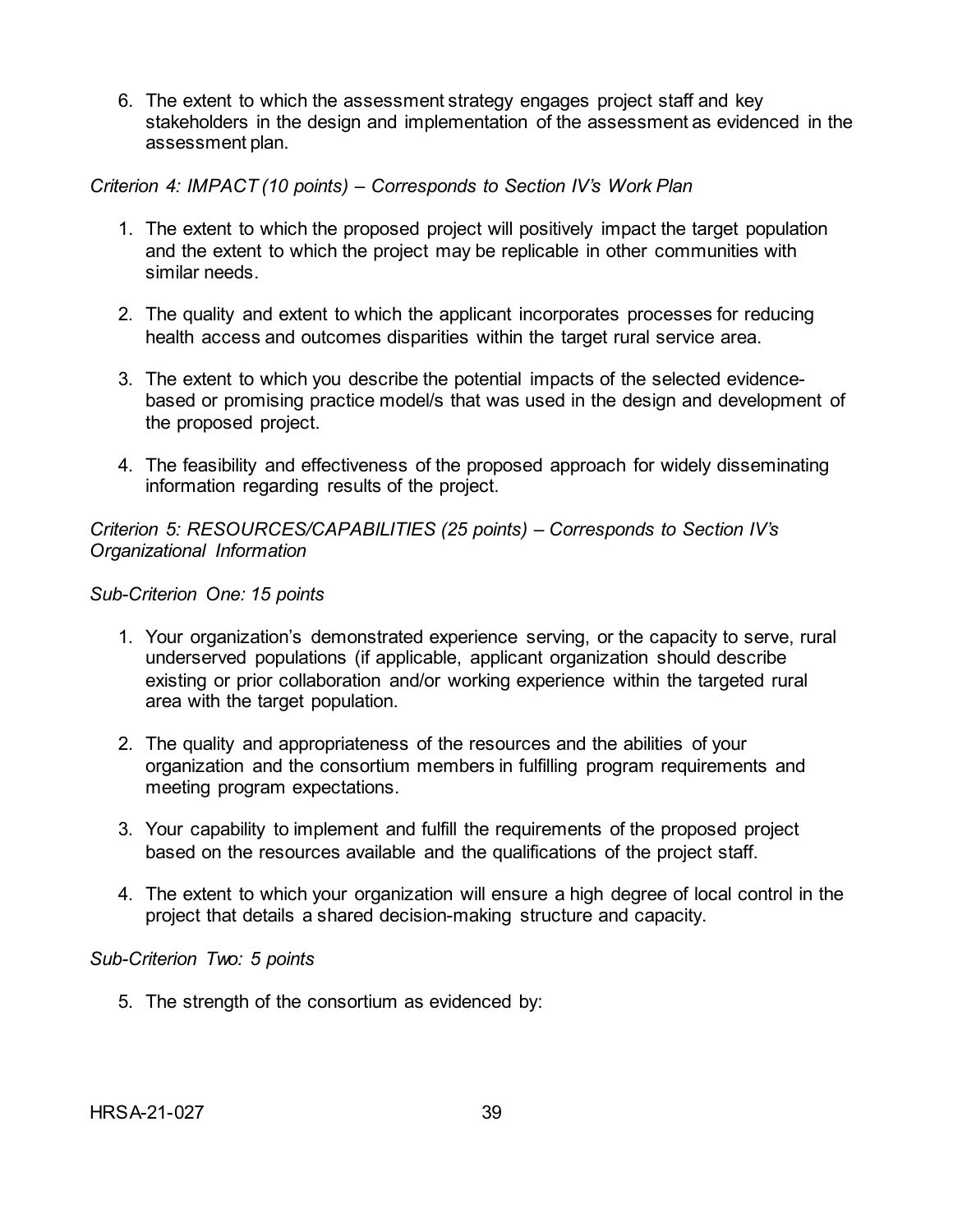- i. Effective strategies employed for creating and defining the consortium.
- ii. The nature and extent of each consortium member's responsibilities and contributions to the project.
- iii. The extent to which the consortium partners are appropriate collaborators and the expertise they bring to the project.
- iv. Clearly defined roles and responsibilities for each of the organizations in the consortium, and how authority will flow from your organization receiving the federal grant funds to the consortium members.
- v. The ability of each organization participating in the consortium to deliver the services, contribute to the consortium, and otherwise meet the needs of the project.
- vi. How grant funds will be distributed between partners.

# *Sub-Criterion Three: 5 points*

- 6. The strength of the proposed strategies for communication and coordination of the consortium members as evidenced by:
	- i. How and when the consortium will meet and the proposed process for soliciting and incorporating input from the consortium for decision-making, problem solving, and urgent or emergency situations.
	- ii. The plan for communication and coordination between the project director and consortium members, including how often communication is expected.
	- iii. The proposed frequency of project updates that will be given to the consortium members and the extent to which the project director will be accountable to the consortium.
	- iv. The strength and feasibility of the proposed process for periodic feedback and program modification as necessary.
- 7. The strength of the proposed indicators to assess the effectiveness of the communication and coordination of the consortium and its timely implementation.
- 8. The degree to which you discuss potential challenges with the consortium (e.g., data sharing, consortium disagreements, personnel actions, expenditure activities, etc.) and identify approaches that can be used to resolve the challenges.

## *Criterion 6: SUPPORT REQUESTED (5 points) – Corresponds to Section IV's Budget and Budget Narrative*

The SF-424A budget forms, along with the budget justification components of the itemized budget and budget narrative, are to be used in the review of this section. Together, they will provide reviewers with the information to determine the reasonableness of the support requested.

1. The budget justification logically documents how and why each line item request (such as personnel, travel, equipment, supplies, information technology, and contractual services) supports the goals and activities of the proposed grant-funded activities over the length of the 4-year period of performance.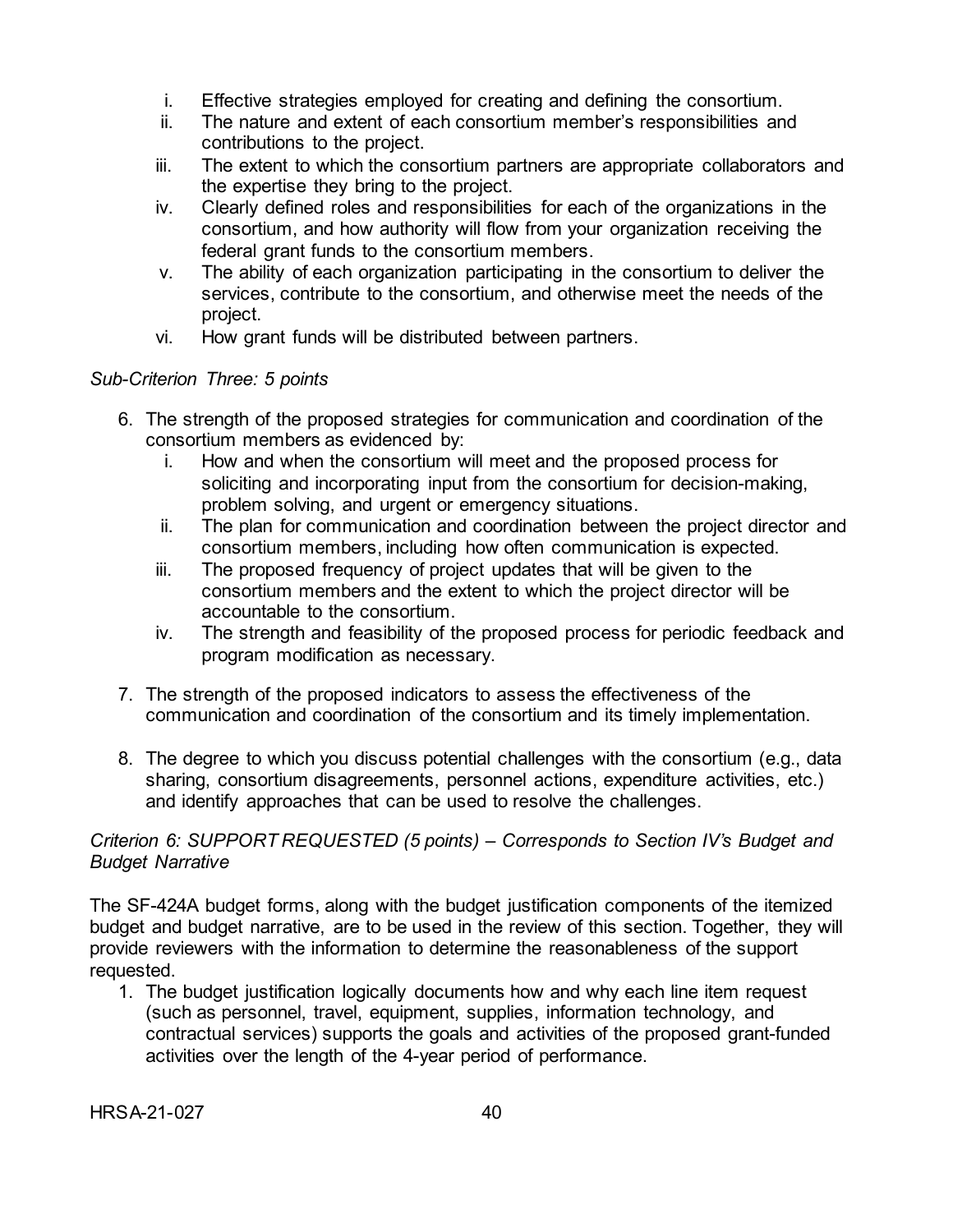2. The degree to which the estimated cost to the government for proposed grantfunded activities is reasonable.

# <span id="page-45-0"></span>**2. Review and Selection Process**

The objective review process provides an objective evaluation to the individuals responsible for making award decisions. The highest ranked applications receive consideration for award within available funding ranges. HRSA may also consider assessment of risk and the other pre-award activities described in Section 3 below. In addition to the ranking based on merit criteria, HRSA approving officials will apply other factors (e.g., geographical distribution) described below in selecting applications for award. See Section 5.3 of HRSA's *[SF-424](http://www.hrsa.gov/grants/apply/applicationguide/sf424guide.pdf) [Application Guide](http://www.hrsa.gov/grants/apply/applicationguide/sf424guide.pdf)* for more details.

For this program, HRSA will use preferences.

## <span id="page-45-1"></span>**Funding Preferences**

This program provides a funding preference for some applicants, as authorized by 42 U.S.C. 254c(h)(3). Applicants receiving the preference will be placed in a more competitive position among applications that can be funded. Applications that do not receive a funding preference will receive full and equitable consideration during the review process. HRSA staff will determine the funding factor and will grant it to any qualified applicant that demonstrates they meet the criteria for the preference(s) as follows:

# **Qualification 1: Health Professional Shortage Area (HPSA)**

You can request funding preference if the service area of the applicant is located in an officially designated health professional shortage area (HPSA). Applicants must include a screenshot or printout from the HRSA Shortage Designation website, which indicates if a particular address is located in a HPSA:<https://data.hrsa.gov/tools/shortage-area/by-address> in **Attachment 12**.

# **Qualification 2: Medically Underserved Community/Populations (MUC/MUPs)**

You can request funding preference if the applicant is located in a medically underserved community (MUC) or serves medically underserved populations (MUPs). Applicants must include a screenshot or printout from the HRSA Shortage Designation website that indicates if a particular address is located in a MUC or serves an MUP: <https://data.hrsa.gov/tools/shortage-area/by-address> in **Attachment 12**.

# **Qualification 3: Focus on Primary Care, and Wellness and Prevention Strategies**

You can request this funding preference if your program focuses on primary care and wellness and prevention strategies. You must include a brief justification (no more than 3 sentences) describing how your program focuses on primary care and wellness and prevention strategies in **Attachment 12**.

If requesting a funding preference, please indicate which qualification is being met in the **Project Abstract** and **Attachment 12**. HRSA highly recommends that the applicant include this language to identify their funding preference request: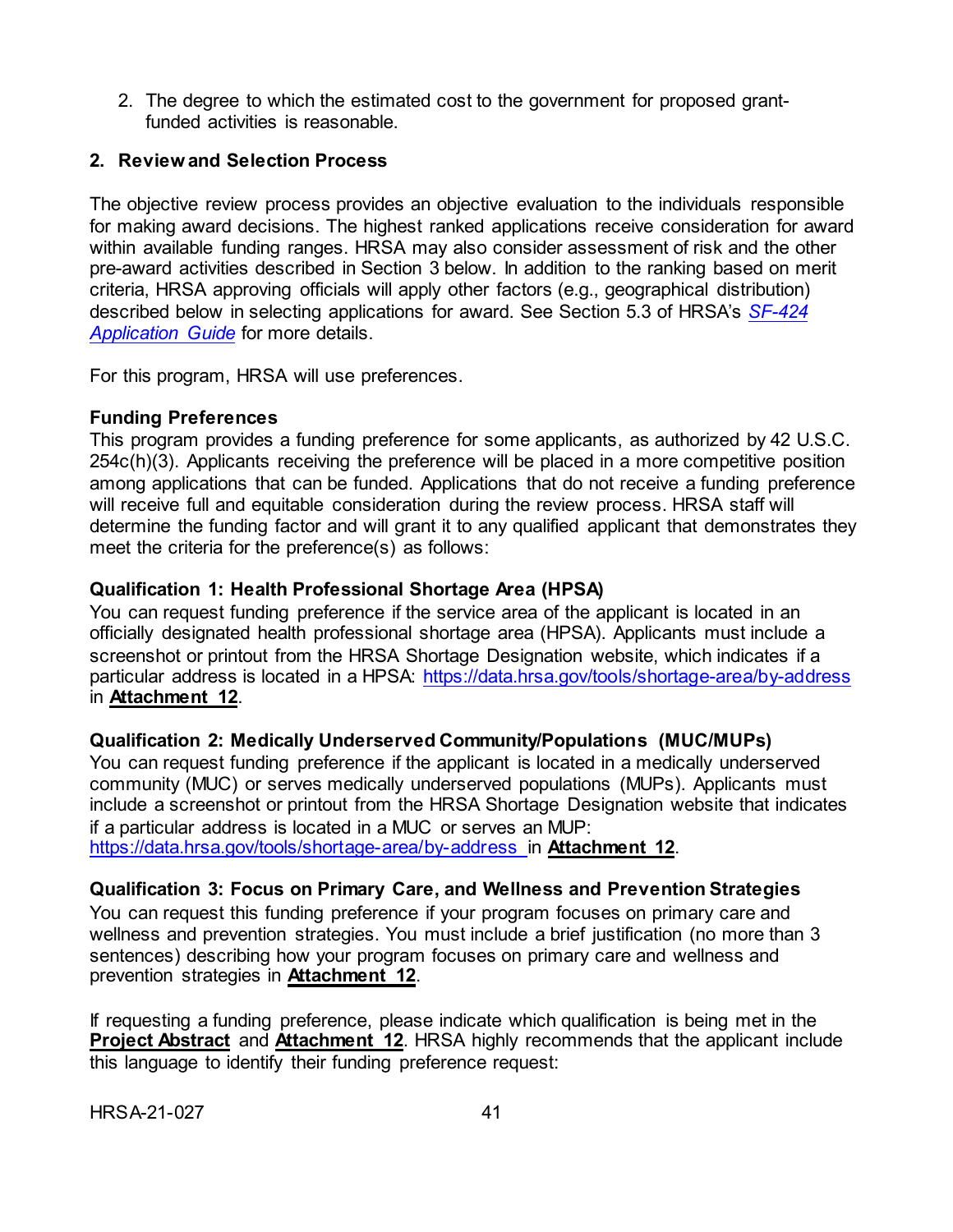"*Applicant organization name* is requesting a funding preference based on qualification *X*. *County Y is (in a designated HPSA; or in a MUC/MUP*; or *is focusing on primary care, and wellness and prevention strategies*)."

Please provide documentation of funding preference and label documentation as "Proof of Funding Preference Designation/Eligibility." See **page 44** of the [HRSA SF-424 Application](https://www.hrsa.gov/sites/default/files/hrsa/grants/apply/applicationguide/sf-424-app-guide.pdf)  [Guide.](https://www.hrsa.gov/sites/default/files/hrsa/grants/apply/applicationguide/sf-424-app-guide.pdf)

You only have to meet **one** of the qualifications stated above to receive the preference. Meeting more than one qualification **does not** increase an applicant's competitive position.

#### <span id="page-46-0"></span>**3. Assessment of Risk**

HRSA may elect not to fund applicants with management or financial instability that directly relates to the organization's ability to implement statutory, regulatory, or other requirements [\(45 CFR § 75.205\)](https://www.ecfr.gov/cgi-bin/retrieveECFR?gp=1&SID=4d52364ec83fab994c665943dadf9cf7&ty=HTML&h=L&r=PART&n=pt45.1.75).

HRSA reviews applications receiving a favorable objective review for other considerations that include past performance, as applicable, cost analysis of the project/program budget, assessment of your management systems, ensuring continued applicant eligibility, and compliance with any public policy requirements, including those requiring just-in-time submissions. HRSA may ask you to submit additional programmatic or administrative information (such as an updated budget or "other support" information) or to undertake certain activities (such as negotiation of an indirect cost rate) in anticipation of an award. However, even at this point in the process, such requests do not guarantee that HRSA will make an award. Following review of all applicable information, HRSA's approving and business management officials will determine whether HRSA can make an award, if special conditions are required, and what level of funding is appropriate.

Award decisions are discretionary and are not subject to appeal to any HRSA or HHS official or board.

HRSA is required to review and consider any information about your organization that is in the [Federal Awardee Performance and Integrity Information System \(FAPIIS\).](https://www.fapiis.gov/) You may review and comment on any information about your organization that a federal awarding agency previously entered. HRSA will consider your comments, in addition to other information in **FAPIIS** in making a judgment about your organization's integrity, business ethics, and record of performance under federal awards when completing the review of risk posed as described in [45 CFR § 75.205 HHS Awarding Agency Review of Risk Posed by](https://www.ecfr.gov/cgi-bin/retrieveECFR?gp=1&SID=4d52364ec83fab994c665943dadf9cf7&ty=HTML&h=L&r=PART&n=pt45.1.75)  [Applicants.](https://www.ecfr.gov/cgi-bin/retrieveECFR?gp=1&SID=4d52364ec83fab994c665943dadf9cf7&ty=HTML&h=L&r=PART&n=pt45.1.75)

<span id="page-46-1"></span>HRSA will report to FAPIIS a determination that an applicant is not qualified [\(45 CFR §](https://www.ecfr.gov/cgi-bin/retrieveECFR?gp=1&SID=4d52364ec83fab994c665943dadf9cf7&ty=HTML&h=L&r=PART&n=pt45.1.75)  [75.212\).](https://www.ecfr.gov/cgi-bin/retrieveECFR?gp=1&SID=4d52364ec83fab994c665943dadf9cf7&ty=HTML&h=L&r=PART&n=pt45.1.75)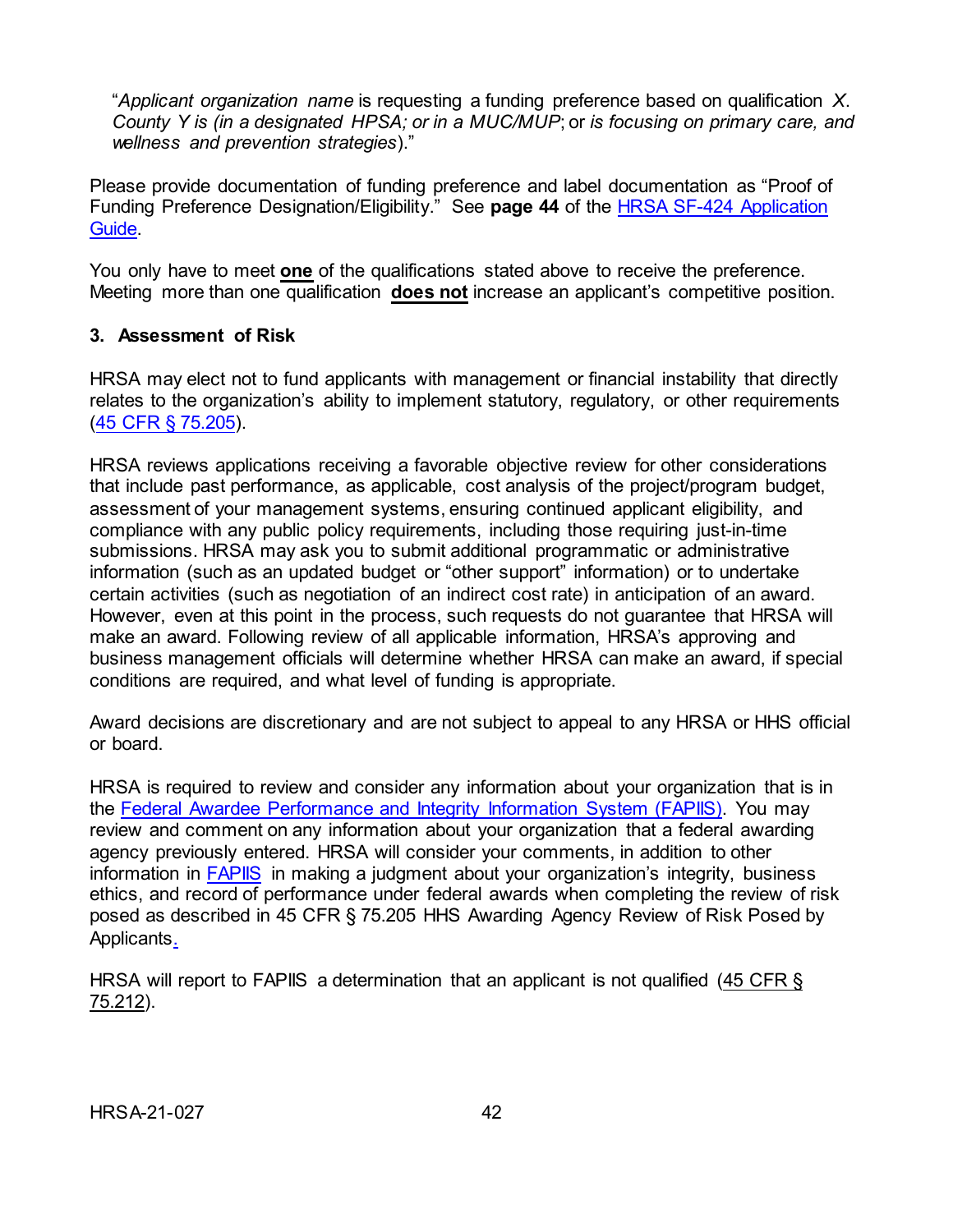# **VI. Award Administration Information**

## <span id="page-47-0"></span>**1. Award Notices**

HRSA will issue the Notice of Award (NOA) prior to the start date of May 1, 2021. See Section 5.4 of HRSA's *SF-424 [Application](http://www.hrsa.gov/grants/apply/applicationguide/sf424guide.pdf) Guide* for additional information.

#### <span id="page-47-1"></span>**2. Administrative and National Policy Requirements**

See Section 2.1 of HRSA's *SF-424 [Application Guide](http://www.hrsa.gov/grants/apply/applicationguide/sf424guide.pdf)*.

#### **Requirements of Subawards**

The terms and conditions in the NOA apply directly to the recipient of HRSA funds. The recipient is accountable for the performance of the project, program, or activity; the appropriate expenditure of funds under the award by all parties; and all other obligations of the recipient, as cited in the NOA. In general, the requirements that apply to the recipient, including public policy requirements, also apply to subrecipients under awards, and it is the recipient's responsibility to monitor the compliance of all funded subrecipients. See [45 CFR](https://www.ecfr.gov/cgi-bin/retrieveECFR?gp=1&SID=4d52364ec83fab994c665943dadf9cf7&ty=HTML&h=L&r=PART&n=pt45.1.75)  [§ 75.101 Applicability](https://www.ecfr.gov/cgi-bin/retrieveECFR?gp=1&SID=4d52364ec83fab994c665943dadf9cf7&ty=HTML&h=L&r=PART&n=pt45.1.75) for more details.

## **Data Rights**

All publications developed or purchased with funds awarded under this notice must be consistent with the requirements of the program. Pursuant to 45 CFR § 75.322(b), the recipient owns the copyright for materials that it develops under an award issued pursuant to this notice, and HHS reserves a royalty-free, nonexclusive, and irrevocable right to reproduce, publish, or otherwise use those materials for federal purposes, and to authorize others to do so. In addition, pursuant to 45 CFR § 75.322(d), the Federal Government has the right to obtain, reproduce, publish, or otherwise use data produced under this award and has the right to authorize others to receive, reproduce, publish, or otherwise use such data for federal purposes, e.g., to make it available in government-sponsored databases for use by others. If applicable, the specific scope of HRSA rights with respect to a particular grant-supported effort will be addressed in the NOA. Data and copyright-protected works developed by a subrecipient also are subject to the Federal Government's copyright license and data rights.

## **Human Subjects Protection**

Federal regulations [\(45 CFR part 46\)](https://www.ecfr.gov/cgi-bin/text-idx?SID=5ec405e535881de66e6f153cdf4cdcf8&mc=true&node=pt45.1.46&rgn=div5) require that applications and proposals involving human subjects must be evaluated with reference to the risks to the subjects, the adequacy of protection against these risks, the potential benefits of the research to the subjects and others, and the importance of the knowledge gained or to be gained. If you anticipate research involving human subjects, you must meet the requirements of the HHS regulations to protect human subjects from research risks.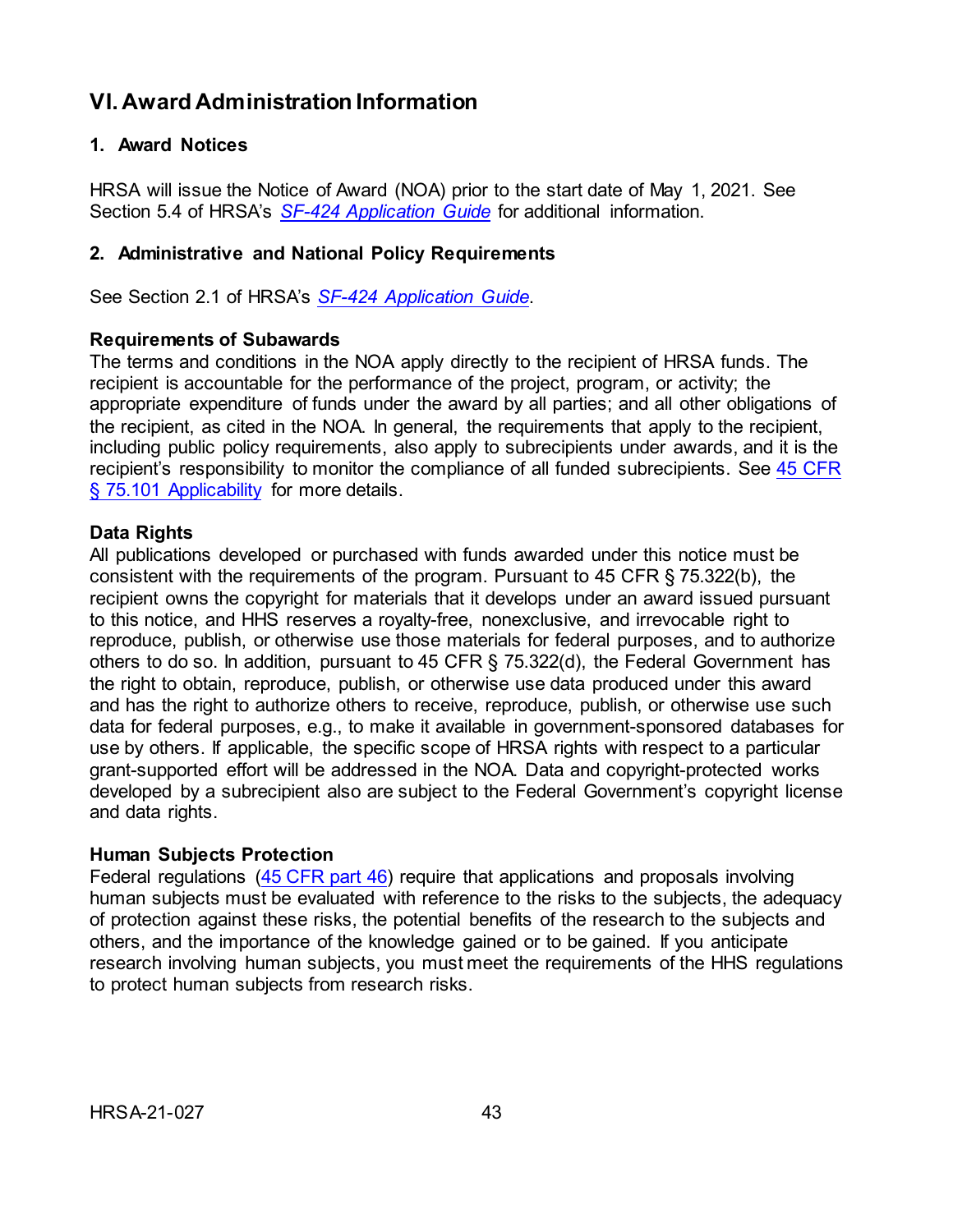# <span id="page-48-0"></span>**3. Reporting**

Award recipients must comply with Section 6 of HRSA's *SF-424 [Application Guide](http://www.hrsa.gov/grants/apply/applicationguide/sf424guide.pdf)* **and** the following reporting and review activities:

- 1) *Regular Outreach Recipients***: Strategic Plan**. Award recipients will be required to submit a 4-year strategic plan during the first year of their period of performance. This strategic plan will provide guidance for program development throughout the period of performance and beyond. Further information will be provided upon receipt of award.
- 2) *Regular Outreach Recipients:* **Assessment Plan**. Award recipients will be required to submit an Assessment Plan during the first year of the period of performance. This assessment plan will provide guidance for program assessment throughout the period of performance and beyond. An assessment plan should address both process and outcome measures. It should include the following elements: assessment questions, indicators, data sources, assessment methods (e.g., review of documents, interviews with project staff and participants, surveys of participants, etc.), and how the assessment findings will be shared throughout the project. FORHP recognizes that this plan may change throughout project implementation. However, the likelihood of a project's success is increased if an assessment strategy is identified in the beginning phases of the project, project staff are engaged throughout the assessment process (in the design and implementation stages), and if feedback is provided to project staff and key stakeholders throughout the project to allow for any mid-course adjustments.
- 3) *HRHI Participants***: Community Assessment**. Award recipients will be required to submit a Community Assessment during the first year of the period of performance that is specific to the pre-identified focus area(s) (e.g., cancer). This collaborative process should be done with consortium partners and key community members of the proposed service area. Based on the outcome of the assessment, HRHI award recipients will then be able to update their work plans accordingly. This assessment will have multiple components that will be submitted to HRSA at different points during the period of performance.
- 4) *HRHI Participants*: **Cost-Savings Estimation Plan**. As part of receiving the grant, award recipients are required to submit a Cost Savings Estimation Plan that will detail how their project will utilize data to estimate savings associated with program participation during the first year of the project. During subsequent years, award recipients have the opportunity to test and refine their approach to best fit the evolving needs of their program.
	- a. Phase  $1 -$  Due approximately  $3 6$  months after award start date
	- b. Phase  $2 -$  Due approximately  $12 18$  months after award start date
	- c. Phase  $3 -$  Due approximately  $24 28$  months after award start date

Further information will be provided upon receipt of the award.

HRSA-21-027 44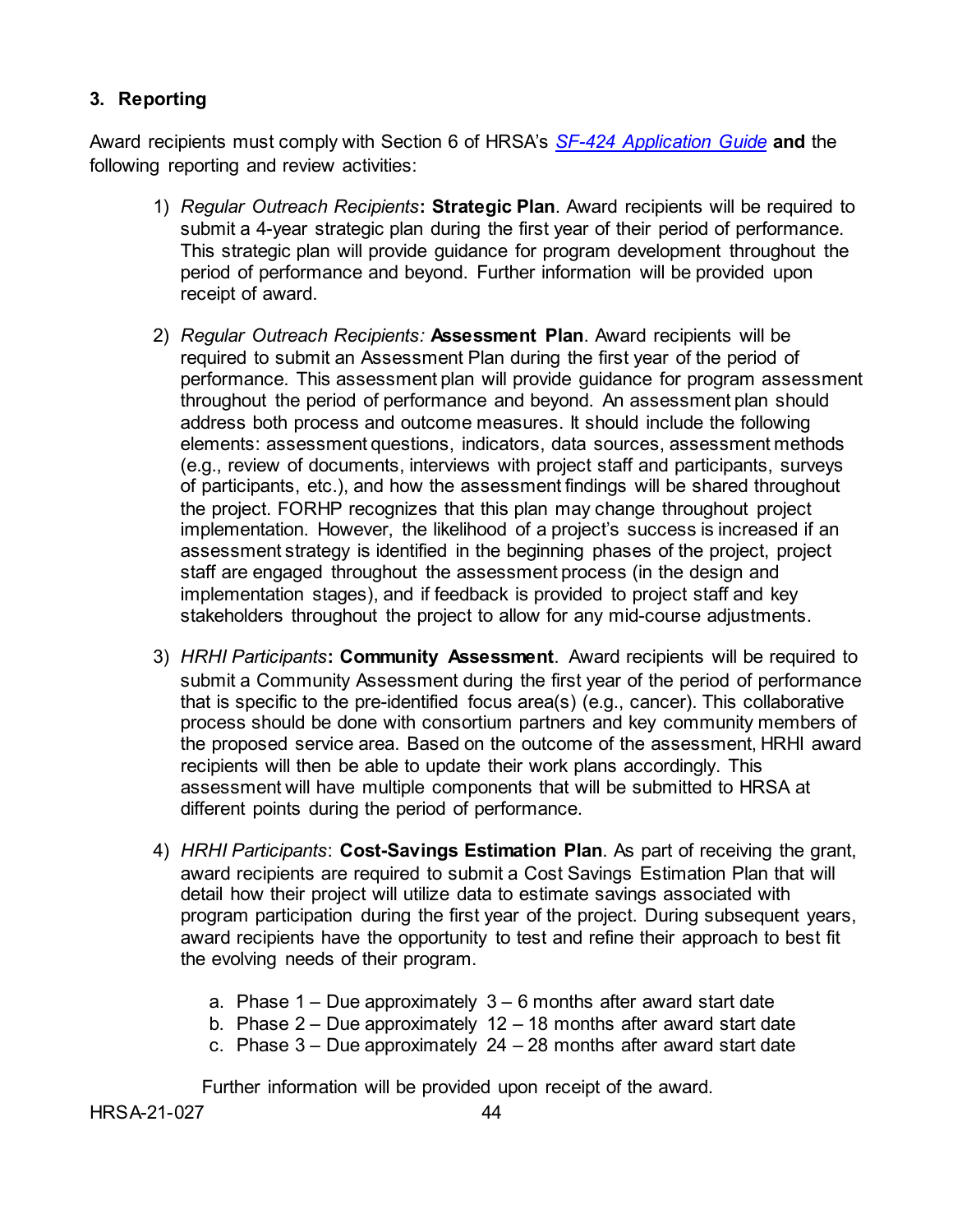- 5) *Regular Outreach and HRHI Recipients:* **Sustainability Plan**. As part of receiving the grant, award recipients are required to submit a final Sustainability Plan during the fourth year of their period of performance. Further information will be provided upon receipt of the award.
- 6) *Regular Outreach and HRHI Recipients:* **Progress Report**. Award recipients must submit a progress report to HRSA on an annual basis. *Submission and HRSA approval of your Progress Report(s) triggers the budget period renewal and release of subsequent year funds*. This report demonstrates award recipient progress on program-specific goals. Further information will be provided in the award notice.
- 7) *Regular Outreach and HRHI Recipients:* **Performance Measures Report**. A performance measures report is required after the end of each budget period in the Performance Improvement Measurement System (PIMS). Upon award, award recipients will be notified of specific performance measures required for reporting.
- 8) *Regular Outreach and HRHI Recipients:* **Final Program Assessment Report**. Award recipients are required to submit a final Program Assessment Report at the end of their period of performance that would show, explain and discuss their results and outcomes. Further information will be provided in the award notice.
- 9) *Regular Outreach and HRHI Recipients:* **Final Closeout Report**. A final report is due within 90 days after the period of performance ends. The final report collects program-specific goals and progress on strategies; core performance measurement data; impact of the overall project; the degree to which the award recipient achieved the mission, goal and strategies outlined in the program; award recipient objectives and accomplishments; barriers encountered; and responses to summary questions regarding the award recipient's overall experiences over the entire period of performance. Further information will be provided in the award notice.

# <span id="page-49-0"></span>**VII. Agency Contacts**

You may request additional information and/or technical assistance regarding business, administrative, or fiscal issues related to this NOFO by contacting: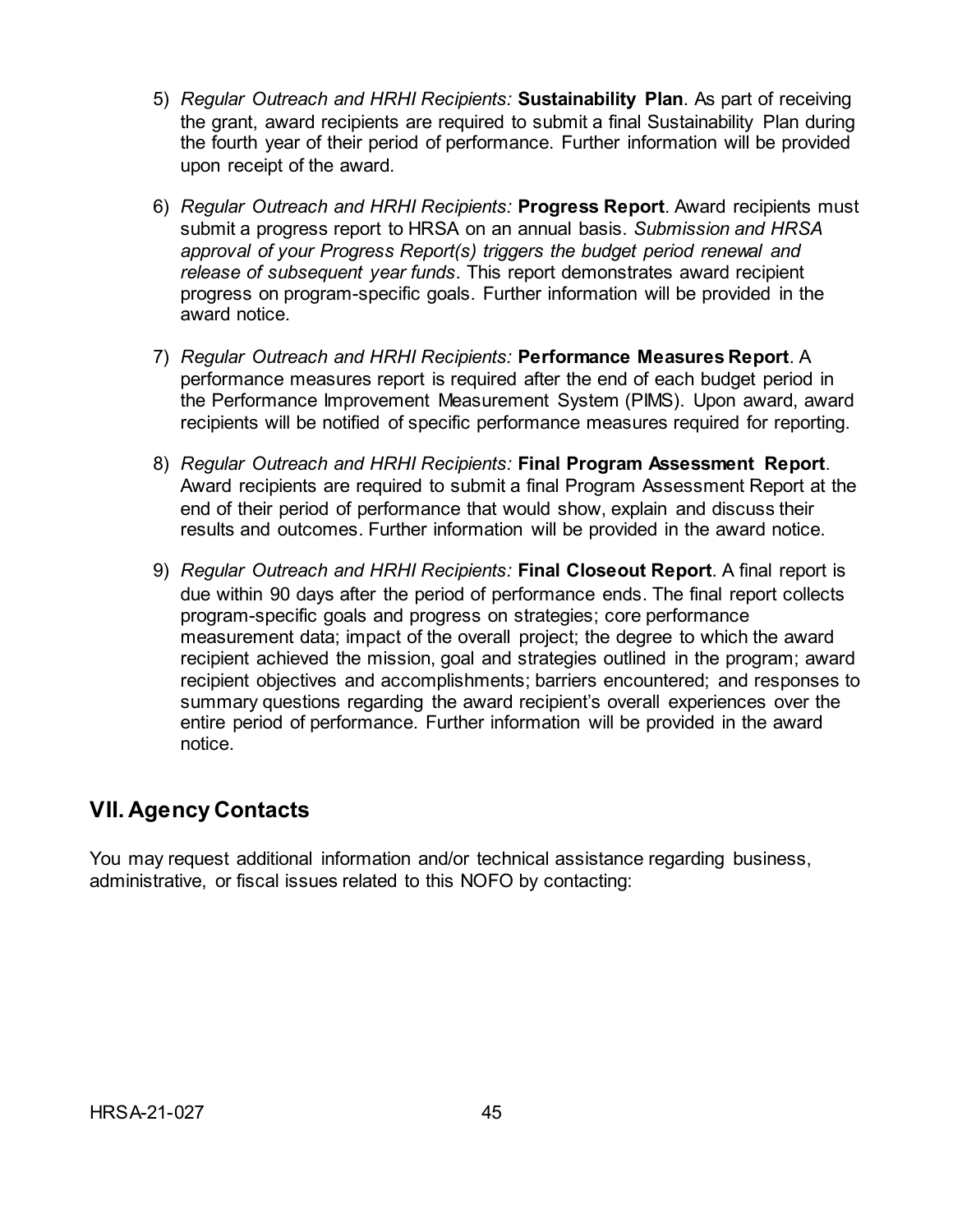Benoit Mirindi, PhD. Senior Public Health Analyst Division of Grants Management Operations, OFAM Health Resources and Services Administration 5600 Fishers Lane, Mailstop 10SWH03 Rockville, MD 20857 Telephone: (301) 443-3986 Email: [BMirindi@hrsa.gov](mailto:BMirindi@hrsa.gov)

You may request additional information regarding the overall program issues and/or technical assistance related to this NOFO by contacting:

Alexa Ofori, MPH Public Health Analyst Attn: Rural Health Care Services Outreach Program Federal Office of Rural Health Policy Health Resources and Services Administration 5600 Fishers Lane, Room 17N-172A Rockville, MD 20857 Telephone: (301) 945-3986 Email: [RuralOutreachProgram@hrsa.gov](mailto:RuralOutreachProgram@hrsa.gov)

You may need assistance when working online to submit your application forms electronically. Always obtain a case number when calling for support. For assistance with submitting the application in Grants.gov, contact Grants.gov 24 hours a day, 7 days a week, excluding federal holidays at:

Grants.gov Contact Center Telephone: 1-800-518-4726 (International Callers, please dial 606-545-5035) Email: [support@grants.gov](mailto:support@grants.gov) Self-Service Knowledge Base: <https://grants-portal.psc.gov/Welcome.aspx?pt=Grants>

Successful applicants/recipients may need assistance when working online to submit information and reports electronically through [HRSA's Electronic Handbooks \(EHBs\).](https://grants.hrsa.gov/2010/WebEPSExternal/Interface/Common/AccessControl/Login.aspx) For assistance with submitting information in the EHBs, contact the HRSA Contact Center, Monday–Friday, 8 a.m. to 8 p.m. ET, excluding federal holidays at:

HRSA Contact Center Telephone: (877) 464-4772 TTY: (877) 897-9910 Web: <http://www.hrsa.gov/about/contact/ehbhelp.aspx>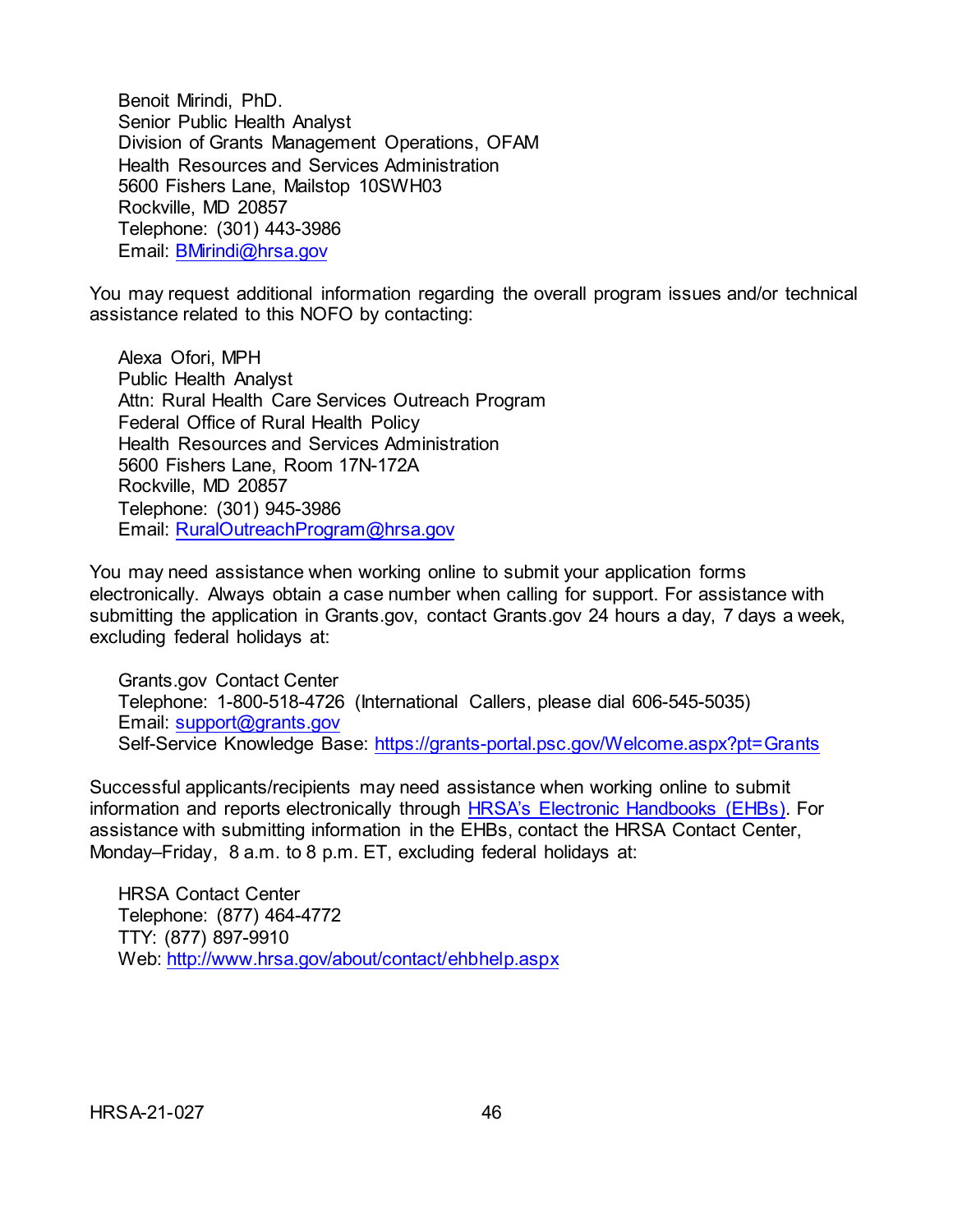# <span id="page-51-0"></span>**VIII. Other Information**

# **Technical Assistance**

HRSA has scheduled following technical assistance:

*Webinar*

Day and Date: Tuesday, October 13, 2020 Time: 3 – 4:30 p.m. ET Call-In Number: 1-888-282-1677 Participant Code: 2385833 Weblink: [https://hrsa.connectsolutions.com/rural\\_health\\_care\\_services\\_outreach\\_program\\_nofo/](https://hrsa.connectsolutions.com/rural_health_care_services_outreach_program_nofo/) Playback Number: 1-866-461-2738 Passcode: 101320

## **Tips for Writing a Strong Application**

See Section 4.7 of HRSA's *SF-424 [Application Guide](http://www.hrsa.gov/grants/apply/applicationguide/sf424guide.pdf)*.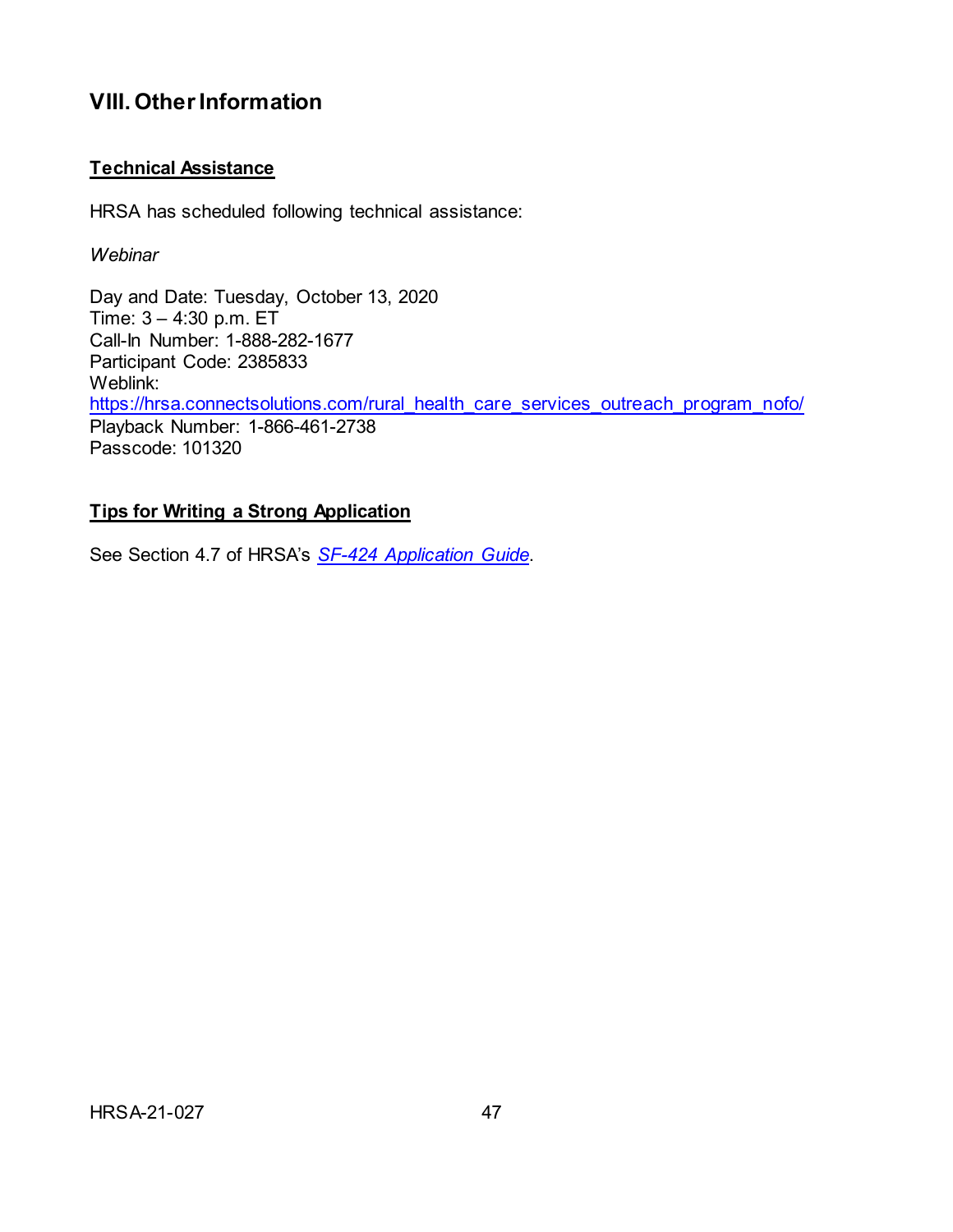# <span id="page-52-0"></span>**Appendix A: Rural Health Care Services Outreach Program Specific Measures: Performance Improvement Measures System (PIMS) Sample**

The measures below are required for all Outreach awardees (including those participating in the Healthy Rural Hometown Initiative Track)

# **ACCESS TO CARE** (applicable to all awardees)

- Number of counties served in project
- Number of people in the target population (denotes the number of people in your target population but not the number of people who availed your direct services)
- Number of unique individuals who received direct services that were funded with this grant (Direct services are defined as a documented interaction between a patient/client and a clinical or non-clinical health professional that has been funded with this grant. Examples of direct services include but are not limited to patient visits, counseling and education)
- Number of individuals your organization reaches through indirect services (Indirect services are defined as outreach conducted through mass communication methods. Examples of mass communication include billboards, flyers, health fairs, mailings/newsletters).
- Type of new and/or expanded services provided through this grant

# **POPULATION DEMOGRAPHICS** (applicable to all awardees)

- Number of people served by ethnicity:
	- o Hispanic or Latino
	- o Not Hispanic or Latino
- Number of people served by race:
	- o American Indian or Alaska Native
	- o Asian
	- o Black or African American
	- o Native Hawaiian or Other Pacific Islander
	- o White
	- o More than one race
- Number of people served by age group:
	- $\circ$  Children (0-12)
	- o Adolescents (13-17)
	- $\circ$  Adults (18-64)
	- o Elderly (65 and over)
	- o Unknown
- Among the unique individuals who received direct services, what is the number of:
	- o Uninsured people receiving preventative and/or primary care (Uninsured is defined as those without health insurance and those who have coverage under the Indian Health Service only)
	- o People enrolled in public assistance (i.e., Medicare, Medicaid, SCHIP or any state-sponsored insurance)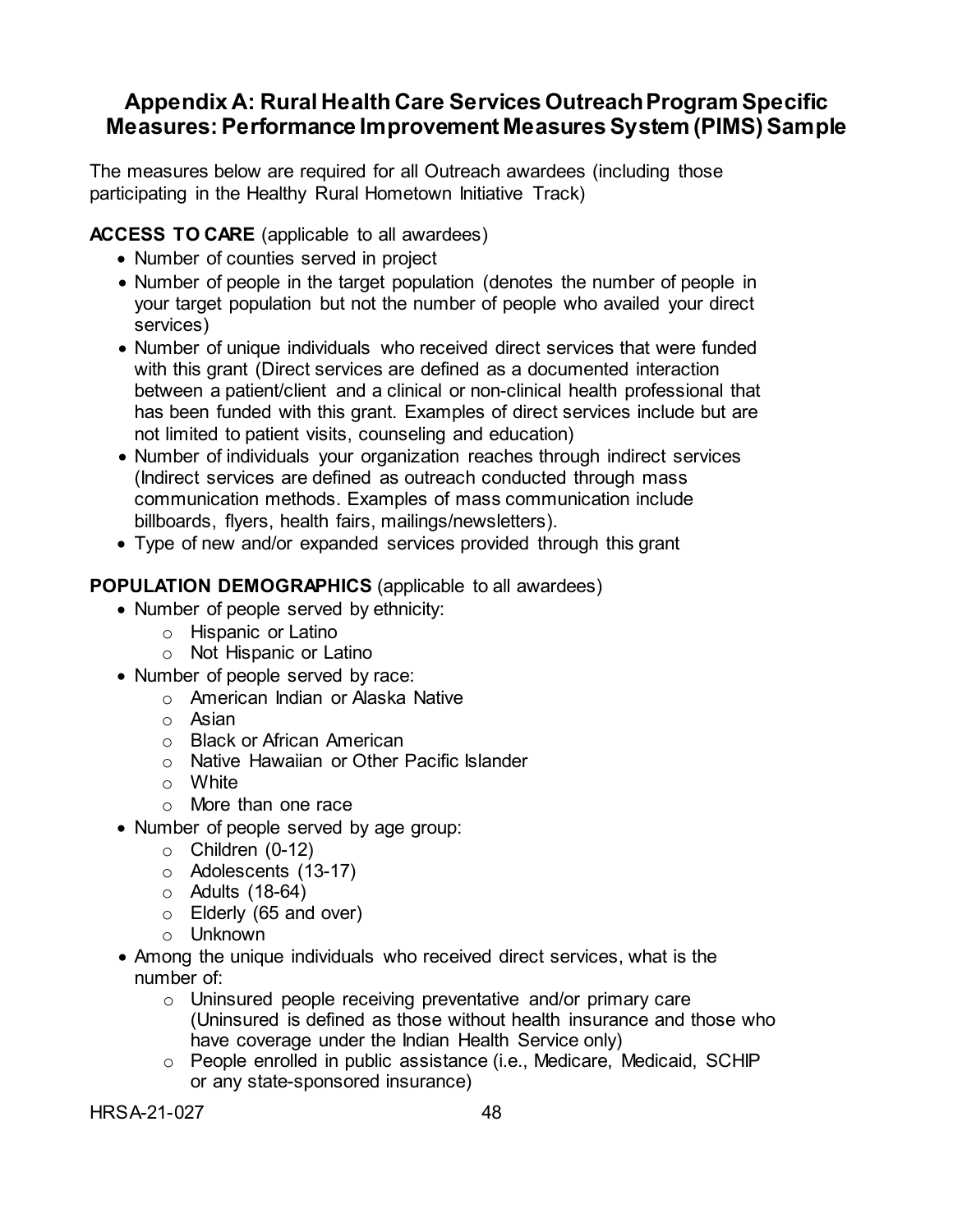- $\circ$  People who use third-party payments to pay for all or part of the services received (i.e., employer sponsored or private non-group insurance)
- o People who pay out-of-pocket for the services rendered (Denotes the number of people who are uninsured, not enrolled in any public assistance, not enrolled in private third party insurance and do not receive health services free of charge)
- o People who receive health services free of charge (i.e., no public or private third party payers)

**NETWORK/CONSORTIUM** (applicable to all awardees)

- Identify types and number of nonprofit organizations in the consortium
- Identify types and number of for-profit organizations in the consortium

**SUSTAINABILITY** (applicable to all awardees)

- List the annual program award
- List any annual program revenue made through the services offered by this grant
- List any additional funding secured to assist in sustaining the project
- Identify types of funding source(s) for sustainability
- Identify types of sustainability activities
- List the ratio for economic impact vs. HRSA program funding (use the HRSA's Economic Impact Analysis tool at <https://www.ruralhealthinfo.org/econtool> to calculate ratio)
- Will the network/consortium sustain, if applicable?
- Will any of the program's activities be sustained after the period of performance?

**CHILDHOOD OBESITY** (only applicable to projects that focus on childhood obesity) This risk calculator collects BMI and BMI Percentile information for childhood obesity programs using the Centers for Disease Control [BMI Percentile Calculator](https://nccd.cdc.gov/dnpabmi/Calculator.aspx)  [for Child and](https://nccd.cdc.gov/dnpabmi/Calculator.aspx) [Teen.](https://nccd.cdc.gov/dnpabmi/Calculator.aspx) Please note, the calculator is meant to be used for children and teens, ages 2 through 19 years old.

• Calculate mean (average) of body mass index utilizing the CDC BMI Percentile Calculator for Child and Teen calculator: [https://nccd.cdc.gov/dnpabmi/Calculator.aspx.](https://nccd.cdc.gov/dnpabmi/Calculator.aspx)

# **HEALTHY RURAL HOMETOWN INITIATIVE PROJECT MEASURES** (only

applicable to projects participating in the Healthy Rural Hometown Initiative)

[The ASCVD Simulator](http://mhmodel-riskcalculator.cms.gov/) collects information for programs participating in the HRHI that are focusing on **heart disease**, **stroke** and/or **chronic lower respiratory disease**. Please note, the ASCVD Risk Simulator is meant to be used for individuals 40 to 79 years old who have no history of cardiovascular disease (e.g., heart attack, stroke, peripheral artery disease, or heart failure).

• Number of participant enrolled in your heart disease, stroke and/or chronic lower respiratory disease HRHI that are between the ages of 40 to 79.

HRSA-21-027 49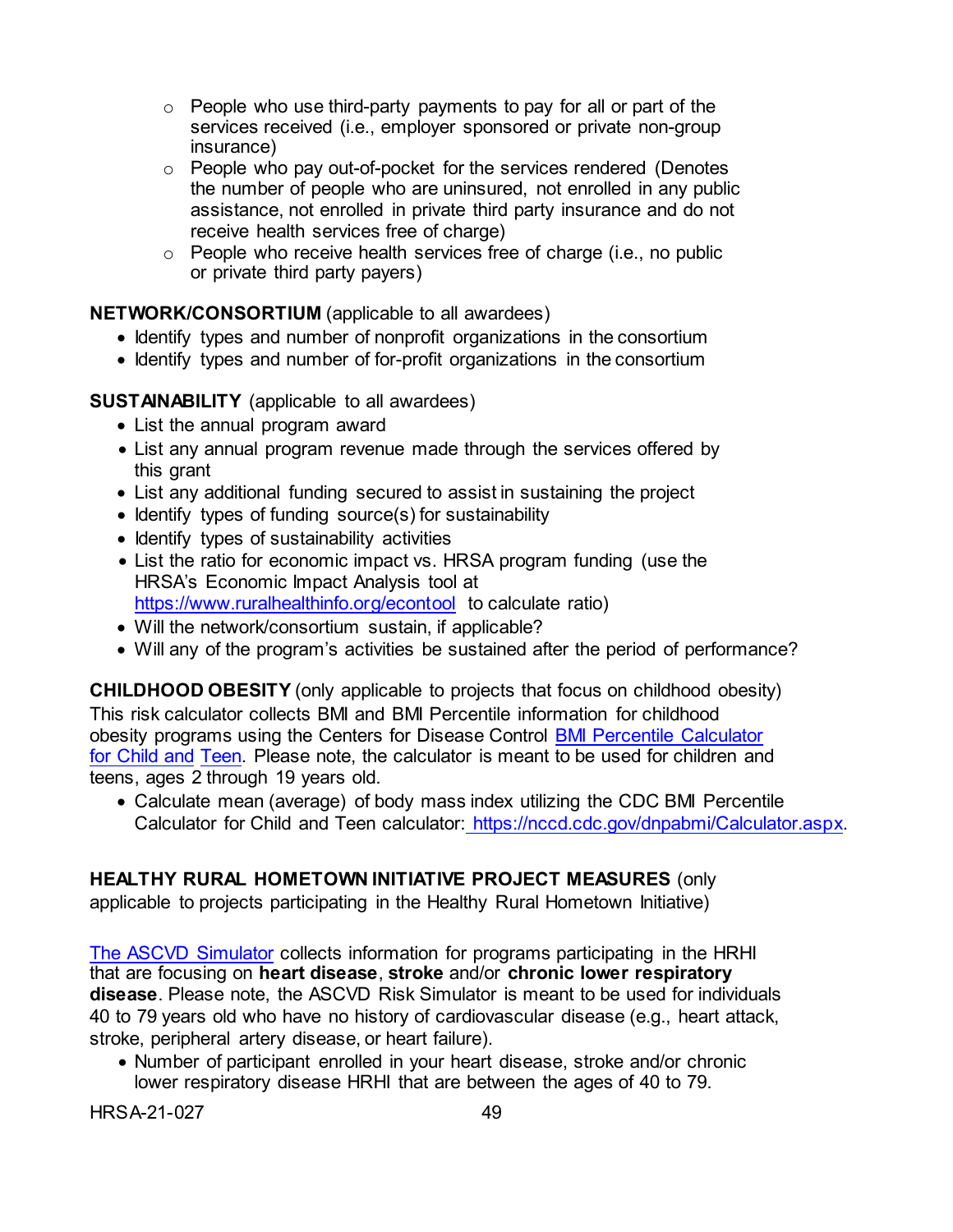- Calculate mean (average) of 10-year risk utilizing the ASCVD Risk Simulator: [http://tools.acc.org/ascvd-risk-estimator-plus/#!/calculate/estimate/.](http://tools.acc.org/ascvd-risk-estimator-plus/#!/calculate/estimate/)
- Calculate the mean (average) difference between the 10-year risk and the optimal risk using the ASCVD Simulator: <http://tools.acc.org/ascvd-risk-estimator-plus/#!/calculate/estimate/>

The following project measures collects information on program participating in the HRHI that are focused on **cancer**.

- Number of participants enrolled in your cancer HRHI.
- Number of individuals who received counseling about cancer risk factors and prevention.
- Number of individuals who received counseling about cancer screening consistent with current guidelines.
- Number of individuals screened for cancer.
- Number of individuals diagnosed with cancer who are referred to treatment.
- Number of individuals who receive programming focused on survivorship.

The following project measures collects information on program participating in the HRHI that are focused on **unintentional injury**.

- Number of participants enrolled in your unintentional injury HRHI.
- Number of individuals who received education on unintentional injury prevention.
- Number of new local policies that were implemented to help prevent unintentional injury.

**WORKFORCE/ RECRUITMENT & RETENTION** (only applicable to projects

that focused on student/resident workforce recruitment and retention)

- Number of new students/residents recruited to work on the project
- Of the total number recruited, how many completed the training/rotation?
- Of the total number that completed the training/rotation, how many plan to practice in a rural area
- Identify the type(s) of trainee primary care focus area(s)
- Identify the type(s) of trainee's discipline
- Number of new trainings/rotations
- Identify the types and number of training sites

**HEALTH PROMOTION AND DISEASE MANAGEMENT** (only applicable to

projects that had health promotion/disease management activities)

- Number of people who participated in the health promotion/disease management activities offered to the public through this grant
- Number of people referred to health care providers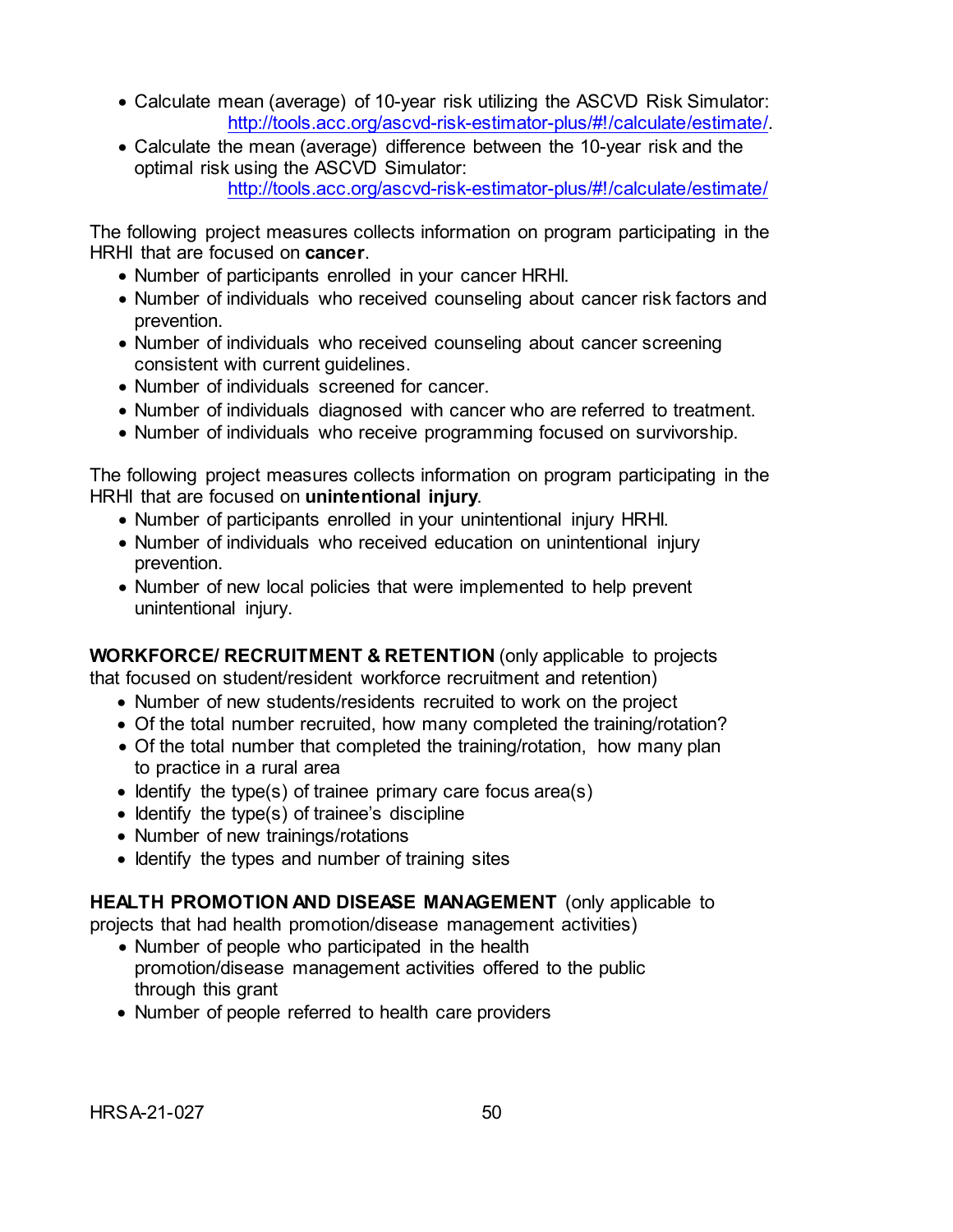**MENTAL/BEHAVIORAL HEALTH** (only applicable to projects that

had mental/behavioral health activities)

- Number of unique people receiving mental and/or behavioral health direct services
- Number of network/consortium members integrating primary and mental health services

**ORAL HEALTH** (only applicable to projects that had oral health activities)

- Number of unique people receiving dental/oral health direct services
- Number of network/consortium members integrating primary and dental/oral health services
- Identify the types and number dental/oral health services provided:
	- o Screenings/exams
	- o Sealants
	- o Varnish
	- o Oral Prophylaxis
	- o Restorative
	- o Extractions

**CLINICAL MEASURES** (only applicable to projects in which direct outpatient care was provided)

- **Measure 1** *– Diabetes Short Term Complications Admissions Rate* (NQF #0272): The rate of admissions for a principal diagnosis of diabetes with short- term complications (ketoacidosis, hyperosmolarity, or coma) per 100,000 population, ages 18 years and older.
- **Measure 2 –** *Tooth loss* (Healthy People 2020 Objective): Percentage of adults with permanent tooth loss due to dental caries or periodontal disease.
- **Measure 3**  *Preventive Care and Screening: Screening for Clinical Depression and Follow-Up Plan* (NQF #0418): Percentage of patients aged 12 years and older screened for clinical depression using an age appropriate standardized tool AND a documented follow-up plan.
- **Measure 4**  *Controlling High Blood Pressure* (NQF #0018): Percentage of adult patients, 18-85 years of age, who had a diagnosis of hypertension whose blood pressure, was adequately controlled during the budget period.
- **Measure 5**  *Comprehensive Diabetes Care: Hemoglobin A1c (HbA1c) Poor Control (>9.0 percent)* (NQF #0059): Percentage of patients 18-75 years of age with diabetes (type 1 and type 2) whose most recent HbA1c level during the measurement year was greater than 9.0 percent (poor control) or was missinga result, or if an HbA1c test was not done during the measurement year.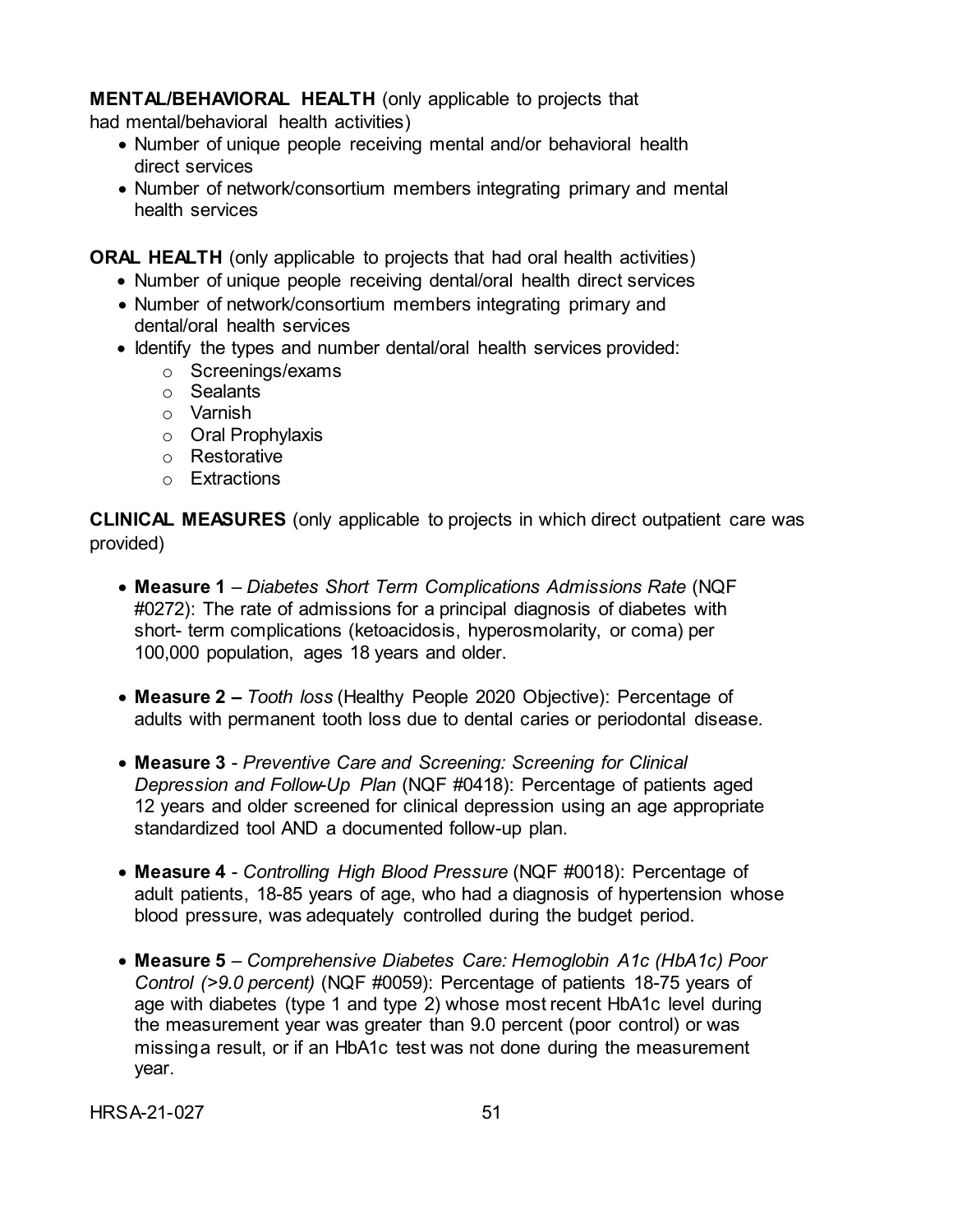- **Measure 6**  *Preventive Care & Screening: Tobacco Use: Screening and Cessation Intervention* (NQF #0028): Percentage of patients aged 18 years and older who were screened for tobacco use one or more times within 24 months AND who received cessation-counseling intervention if identified as a tobacco user
- **Measure 7**  *Weight Assessment and Counseling for Nutrition and Physical Activity for Children/Adolescents* (NQF #0024): Percentage of patients 3-17 years of age who had an outpatient visit with a primary care physician (PCP) or an OB/GYN and who had evidence of the following during the budget period:
	- o Body mass index (BMI) percentile documentation
	- o Counseling for nutrition
	- o Counseling for physical activity
- **Measure 8** Preventive Care and Screening: Body Mass Index (BMI) Screening and Follow-Up (NQF #0421): Percentage of patients aged 18 years and older with a documented BMI during the current encounter or during the previous 6 months AND when the BMI is outside of normal parameters, a follow-up plan is documented during the encounter or during the previous 6 months of the encounter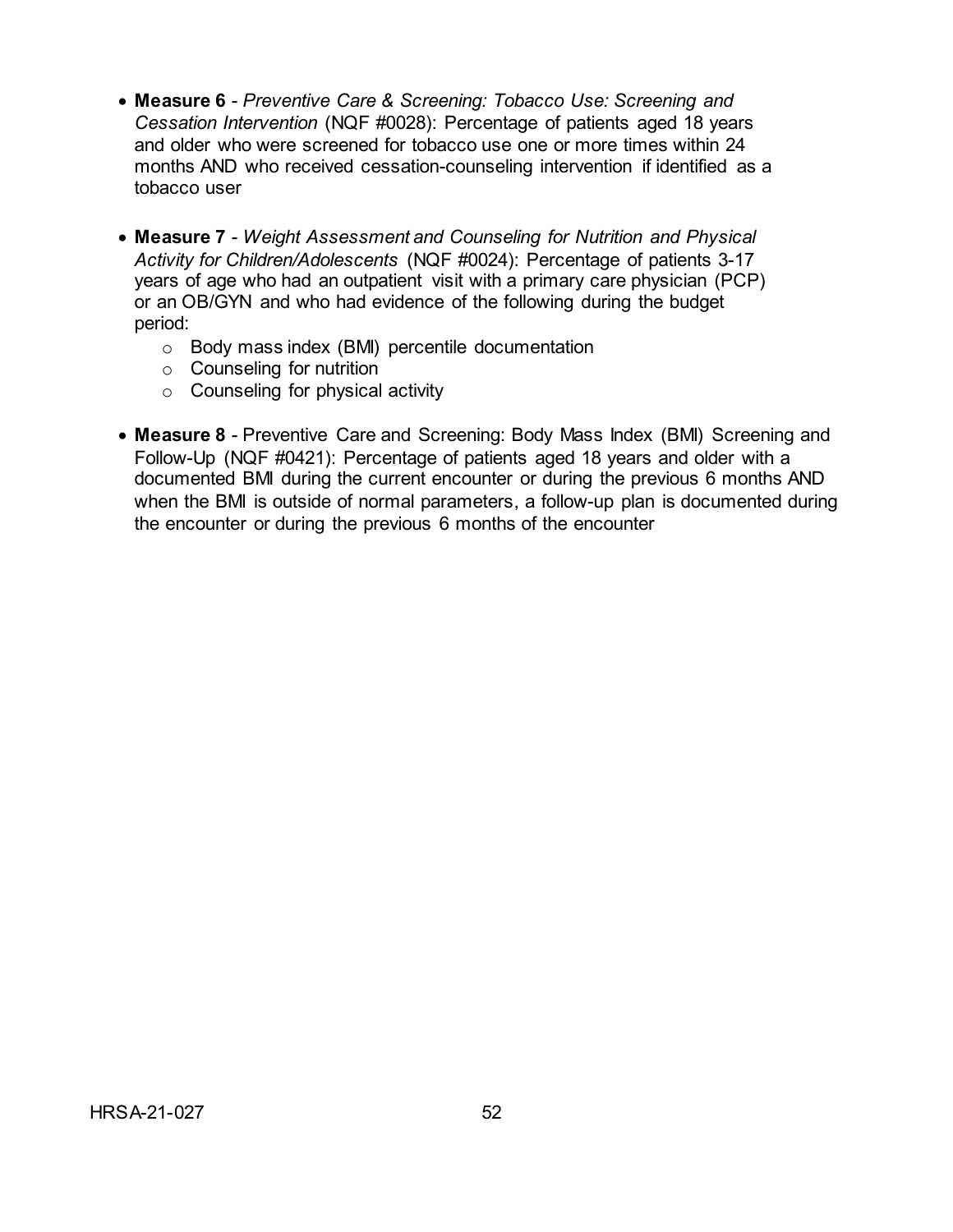# <span id="page-57-0"></span>**Appendix B: Rural Health Care Services Outreach Program Definitions**

**Social Determinants of Health** – Social determinants of health (SDOH) include factors like socioeconomic status, neighborhood and physical environment, social support networks, community violence, and intimate partner violence. SDOH affect a wide range of health, functioning, and quality-of-life outcomes and risks. Addressing SDOH is a HRSA objective to improve health and well-being of individuals and the communities in which they reside.

**Evidence-Based Programs** – Evidence-based public health is defined as the development, implementation, and evaluation of effective programs and policies in public health through application of principles of scientific reasoning, including systematic uses of data and information systems, and appropriate use of behavioral science theory and program planning models.<sup>[8](#page-57-1)</sup>

**Health Care Provider** – Health care providers are defined as entities such as black lung clinics, hospitals, public health agencies, home health providers, mental health centers and providers, substance abuse service providers, rural health clinics, primary care providers, oral health providers, social service agencies, health profession schools, local school districts, emergency services providers, community health centers/federally qualified health centers, tribal health programs, churches and civic organizations that are providing health related services.

**Memorandum of Understanding/Agreement** – The Memorandum of Understanding/Agreement (MOU/A) is a written document that must be signed by all network member CEOs, Board Chairs or tribal authorities to signify their formal commitment as network members. An acceptable MOU/A must describe the network purpose and activities in general; member responsibilities in terms of financial contribution, participation, and voting; and membership benefits.

**Consortium -** An association or agreement of at least three separately owned and governed entities (e.g., health care providers, nonprofit organizations, and educational institutions) formed to undertake an enterprise beyond the resources of any one member.

**Network** – A formal organizational arrangement among at least three separately owned health care providers or other entities that provide or support the delivery of health care services. The purpose of a network is to foster collaboration and integration of functions among network entities to strengthen the rural health care system.

<span id="page-57-1"></span>HRSA-21-027 53 8 Brownson, Ross C., Elizabeth A. Baker, Terry L. Leet, and Kathleen N. Gillespie, Editors. Evidence-Based Public Health. New York: Oxford University Press, 2003[. https://phpartners.org/tutorial/04-ebph/2-](https://phpartners.org/tutorial/04-ebph/2-keyConcepts/4.2.2.html) keyConcepts/4.2.2.html. Accessed April, 2017.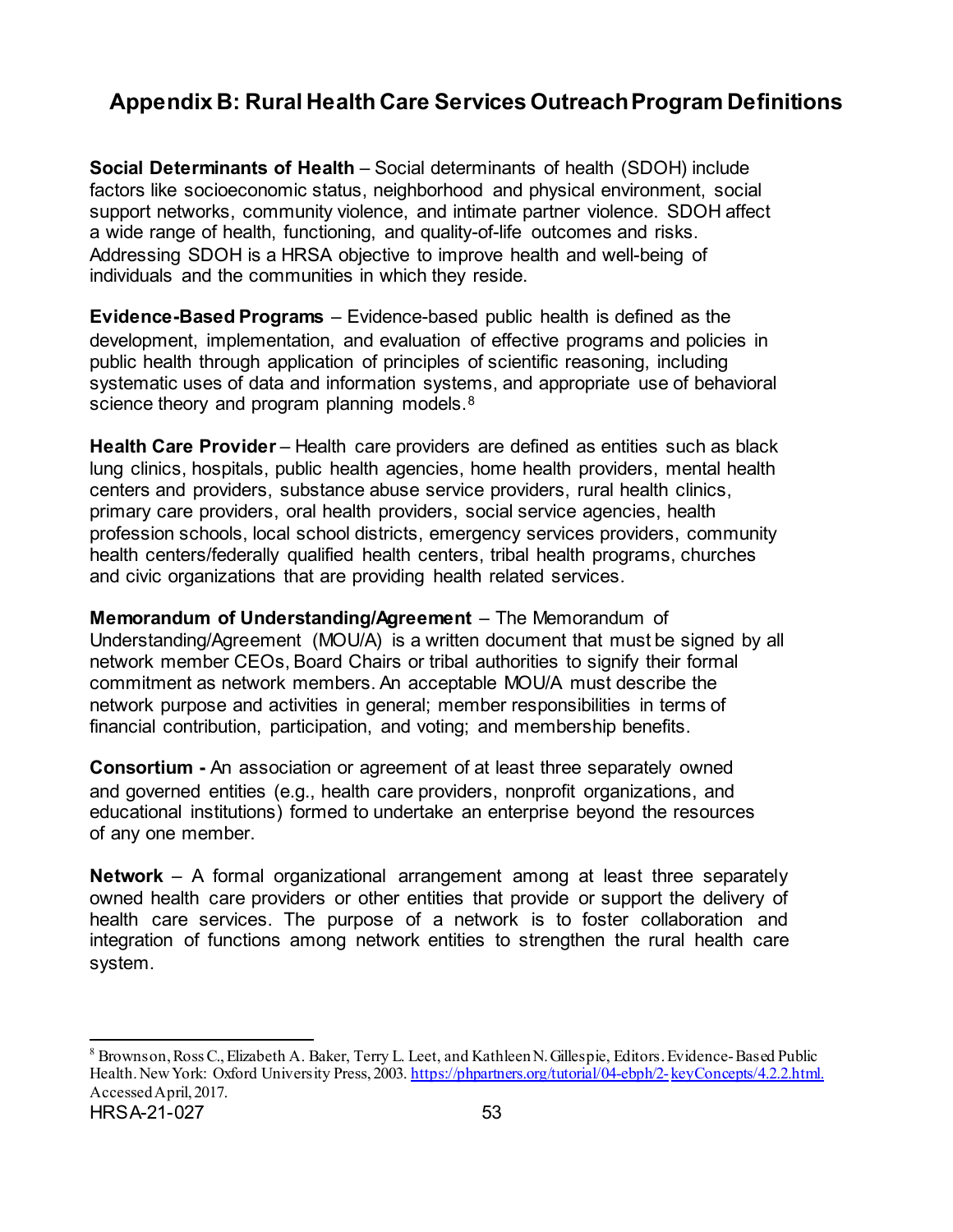**Promising Practice Model** – A model with at least preliminary evidence of effectiveness in small-scale interventions or for which there is potential for generating data that will be useful for making decisions about taking the intervention to scale and generalizing the results to diverse populations and settings".<sup>[9](#page-58-0)</sup> An example of a promising practice is a small-scale pilot program that generates positive outcome results and justifies program expansion to new access points and/or service populations.

<span id="page-58-0"></span>HRSA-21-027 54 9 Department of Health and Human Services Administration for Children and Families Program Announcement. Federal Register, Vol. 68, No. 131, (July 2003), p. 40974.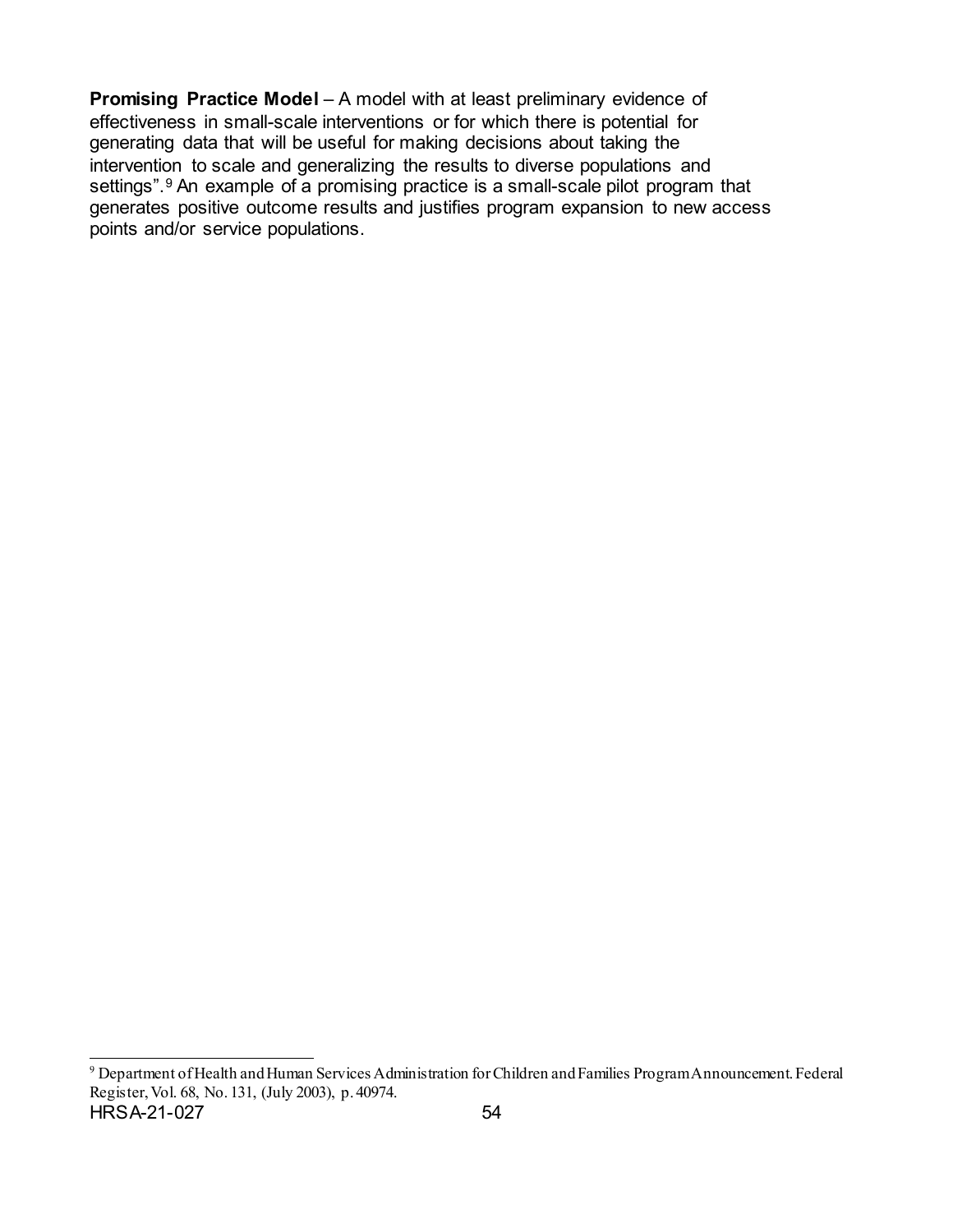# <span id="page-59-0"></span>**Appendix C: Rural Health Care Services Outreach Program Useful Resources**

Several sources offer data and information that will help you in preparing the application. You are especially encouraged to review the reference materials available at the following websites:

## **Academy for Health Services Research and Health Policy/ Robert Wood Johnson's Networking for Rural Health**

- Reference material available at the website, which includes:
	- **Principles of Rural Health Network Development and Management**
	- **Strategic Planning for Rural Health Networks**
	- **Rural Health Network Profile Tool**
	- The Science and Art of Business Planning for Rural Health Networks
	- **Shared Services: The Foundation of Collaboration**
	- Formal Rural Health Networks: A Legal Primer

Website: [http://www.academyhealth.org](http://www.academyhealth.org/) (click on search and enter rural health network)

#### **Centers for Medicare and Medicaid (CMS) Services Value-Based Programs**

Provides incentive payment rewards to health care providers for the value of care they provide to people with Medicare.

Website: [https://www.cms.gov/medicare/quality-initiatives-patient-assessment](https://www.cms.gov/medicare/quality-initiatives-patient-assessment-instruments/value-based-programs/value-based-programs.html)[instruments/value-based-programs/value-based-programs.html](https://www.cms.gov/medicare/quality-initiatives-patient-assessment-instruments/value-based-programs/value-based-programs.html)

## **Community Health Systems Development team of the Georgia Health Policy Center**

Offers a library of resources on topics such as collaboration, network infrastructure and strategic planning.

Website:<http://ruralhealthlink.org/Resources/ResourceLibrary.aspx>

## **Health Resources and Services Administration (HRSA)**

Health Resources and Services Administration

Offers links to helpful data sources including state health department sites, which often offer data.

Website: [http://www.hrsa.gov](http://www.hrsa.gov/)

#### **HRSA Data Warehouse**

View the abstracts of previous Outreach Program award recipients.

Website:<https://data.hrsa.gov/tools/find-grants>

Instructions: View Tools  $\rightarrow$  Find Grants  $\rightarrow$  Filter  $\rightarrow$  Program Areas: Rural Health  $\rightarrow$  Program Name: Rural Health Care Services Outreach Program (D04)  $\rightarrow$  Click Submit

## **Kaiser Family Foundation**

Resource for data and information. Website: [http://www.kff.org](http://www.kff.org/)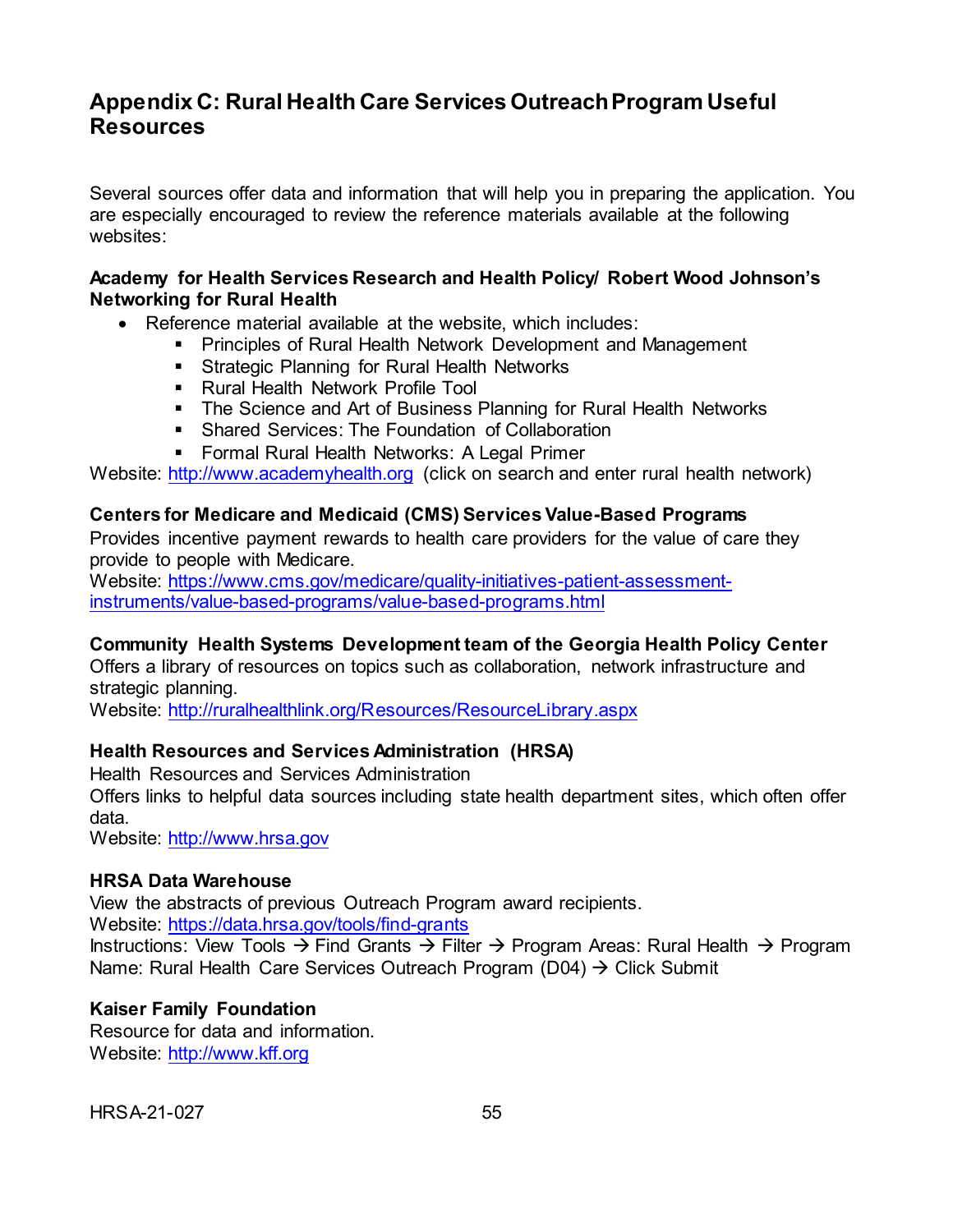# **Maternal and Child Health Data System**

Offers data, sorted by state, on services to women and children. Website:<https://mchb.tvisdata.hrsa.gov/>

# **National Association of County and City Health Officials (NACCHO):**

Provides a guide that demonstrates how building partnerships among local health departments, community health centers, health care organizations, offices of rural health, hospitals, nonprofit organizations, and the private sector is essential to meet the needs of rural communities. Website:

[http://www.naccho.org/topics/infrastructure/mapp/framework/clearinghouse/upload/Mobilizi](http://www.naccho.org/topics/infrastructure/mapp/framework/clearinghouse/upload/Mobilizi%20ngCommunityPartnerships_7-29.pdf)  [ngCommunityPartnerships\\_7-29.pdf](http://www.naccho.org/topics/infrastructure/mapp/framework/clearinghouse/upload/Mobilizi%20ngCommunityPartnerships_7-29.pdf)

# **National Center for Health Statistics**

Provides statistics for the different populations. Website:<http://www.cdc.gov/nchs/>

## **Rural Health Research Gateway**

Provides access to projects and publications of the HRSA-funded Rural Health Research Centers, 1997-present. Website:<http://www.ruralhealthresearch.org/>

## **Rural Health Value**

This Value-Based Assessment Tool helps assess readiness for the shift of health care payments from volume to value. Website:<https://ruralhealthvalue.public-health.uiowa.edu/TnR/vbc/vbctool.php>

# **Technical Assistance and Services Center**

Provides information on the rural hospital flexibility and network resource tools. Website:<http://www.ruralcenter.org/tasc>

# **Telehealth Resource Centers (TRCs)**

The Federal Office of Rural Health Policy supports TRCs, which provide assistance, education and information to organizations and individuals who are actively providing or interested in providing medical care in remote areas. Website:<https://www.telehealthresourcecenter.org/>

# **The Rural Health Information Hub (RHI Hub)**

The RHI Hub is a national resource for rural health and human services information. Website: [https://www.ruralhealthinfo.org](https://www.ruralhealthinfo.org/)

• Rural Community Health Toolkit:<https://www.ruralhealthinfo.org/toolkits/rural-toolkit>

# **University of North Carolina - Cecil G. Sheps Center for Health Services Research**

Resource for data and information on rural hospital closures. Website: [https://www.shepscenter.unc.edu/programs-projects/rural-health/rural-hospital](https://www.shepscenter.unc.edu/programs-projects/rural-health/rural-hospital-%20closure)**[closure](https://www.shepscenter.unc.edu/programs-projects/rural-health/rural-hospital-%20closure)**